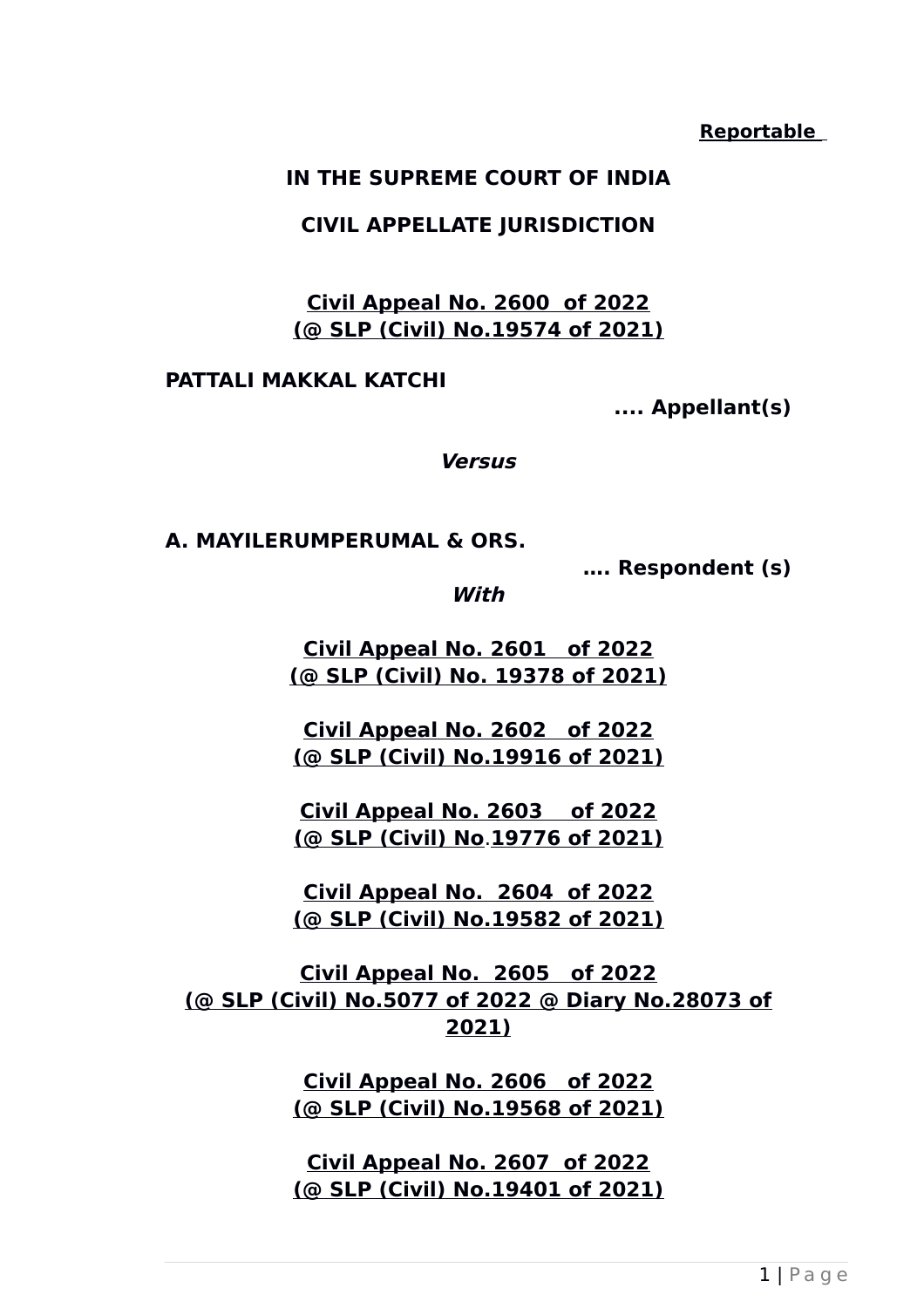**Civil Appeal No. 2608 of 2022 (@ SLP (Civil) No.19683 of 2021)**

**Civil Appeal No. 2609 of 2022 (@ SLP (Civil) No. 20167 of 2021)**

**Civil Appeal No. 2610 of 2022 (@ SLP (Civil) No.21069 of 2021)**

**Civil Appeal No. 2611 of 2022 (@ SLP (Civil) No.21070 of 2021)**

### **Civil Appeal Nos. 2612-2642 of 2022 (@ SLP (Civil) Nos.2312-2342 of 2022)**

### **J U D G M E N T**

### **L. NAGESWARA RAO, J.**

Leave granted.

**1.** The Tamil Nadu Special Reservation of seats in Educational Institutions including Private Educational Institutions and of appointments or posts in the services under the State within the Reservation for the Most Backward Classes and Denotified Communities Act, 2021 was declared as unconstitutional by the High Court of Madras, Madurai Bench by a judgment dated 01.11.2021. The correctness of the said judgment is challenged in these appeals.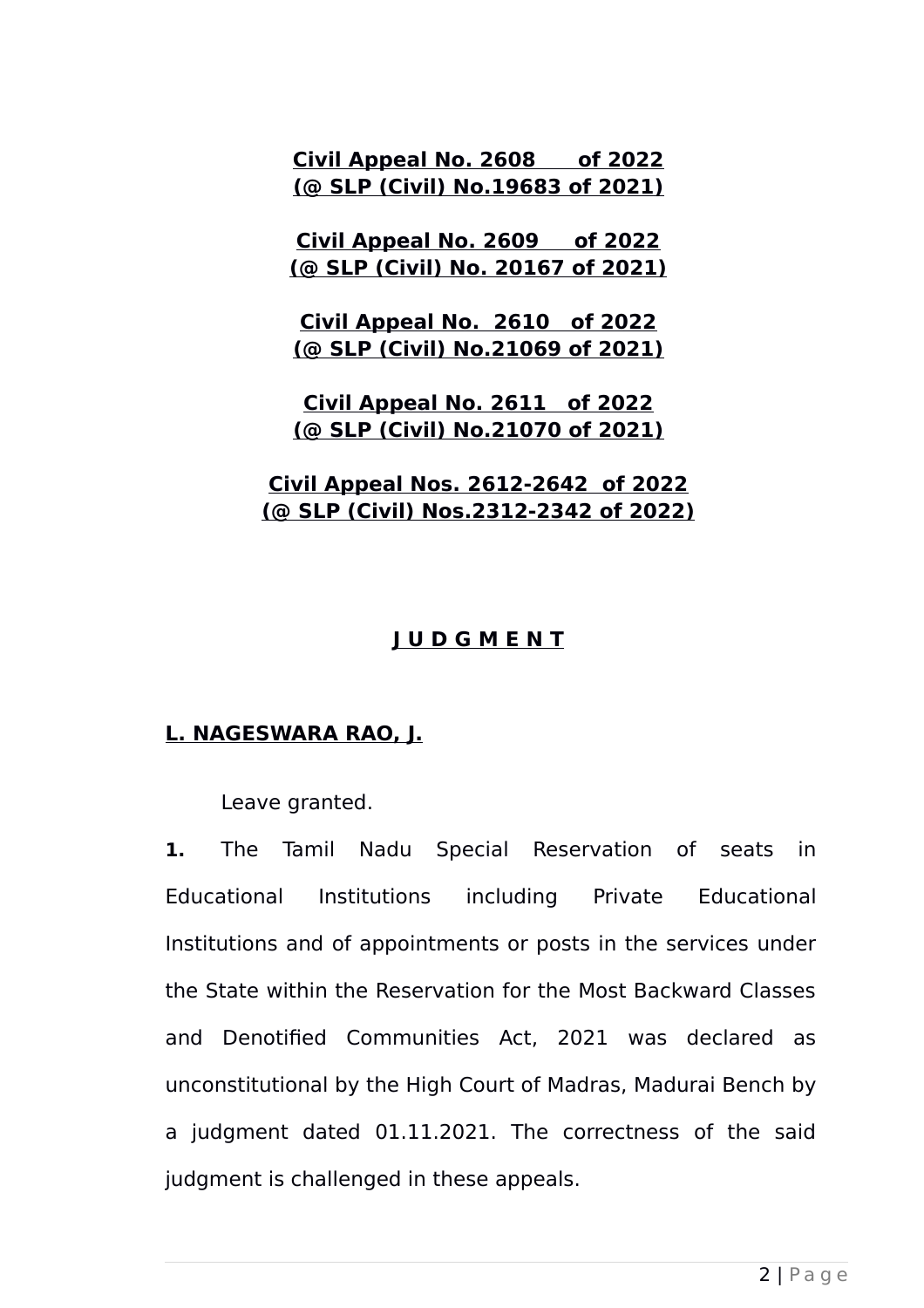#### **I. Background**

**2.** Communal representation in public services existed in the Madras Presidency prior to the Constitution of India coming into force. The Madras High Court declared G.O. Ms. No. 3437 dated 21.11.1947, by which communal representation was provided, as unconstitutional.The said judgment of the High Court was upheld by this Court in **State of Madras v. Srimathi Champakam Dorairajan [1](#page-2-0)** . This Court held that the classification made in the said G.O. proceeded on the basis of religion, race and caste and constituted a violation of the fundamental rights guaranteed under Article 29(2) of the Constitution of India. On 18.06.1951, Article 15(4) was inserted by the Constitution (First Amendment) Act, 1951, enabling the State to make any special provision for advancement of socially and educationally backward classes. Consequent to the judgment of this Court, G.O. Ms. No. 2432 dated 27.09.1951 was issued by the Madras State adopting a 20-point roster, with three seats reserved for Scheduled Castes and Scheduled Tribes and five for Backward Classes, amounting to 15 per cent reservation for Scheduled Castes and Scheduled Tribes together and 25 per cent for Backward Classes. On 30.12.1954, G.O. Ms.

<span id="page-2-0"></span>1 1951 SCR 525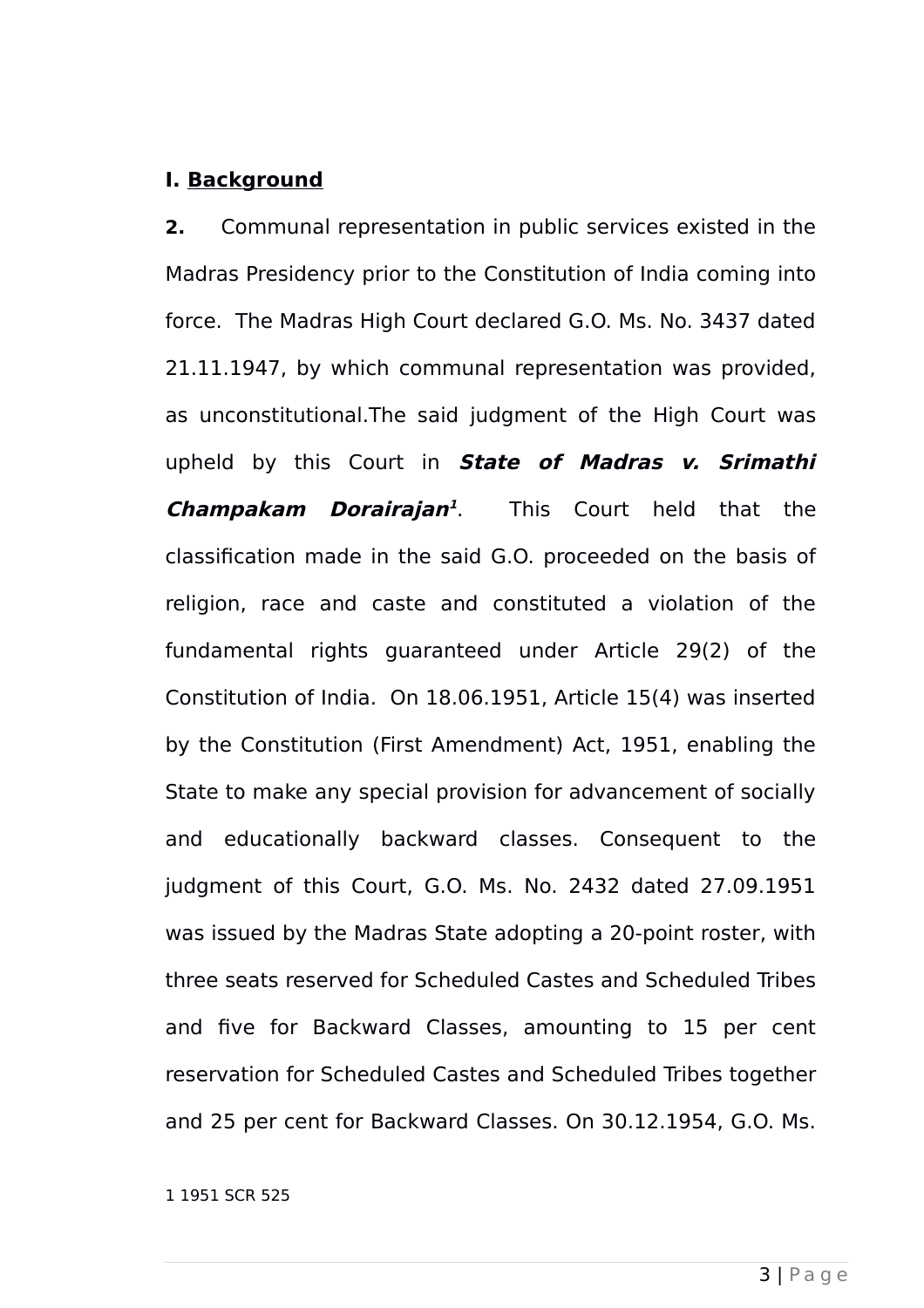No. 2643 was issued increasing reservation for Scheduled Castes and Scheduled Tribes combined to 16 per cent and Backward Classes to 25 per cent. By G.O. Ms. No. 353 dated 31.01.1957, the State Government made a sub-classification amongst Backward Classes. 'Most Backward Communities' were identified and educational concessions were extended to them. There were 58 communities in the list of 'Most Backward Communities', with Vanniakula Kshatriyas listed at serial No. 1.

**3.** The State Government appointed a Backward Class Commission under the Chairmanship of Shri A.N. Sattanathan, by G.O. Ms. No. 842 dated 13.11.1969 "to make a scientific and factual investigation of the conditions of backward classes in the State and recommend specific measures of relief for their advancement". The Commission submitted its report in November, 1970, recommending reservation of 33 per cent of posts under the State Government for Backward Classes as well as of seats in professional and educational institutions. After considering the recommendations of the said Commission, the State Government, by G.O. Ms. No. 695 dated 07.06.1971, enhanced the existing reservation for Backward Classes from 25 per cent to 31 per cent and that for Scheduled Castes and Scheduled Tribes from 16 per cent to 18 per cent with respect to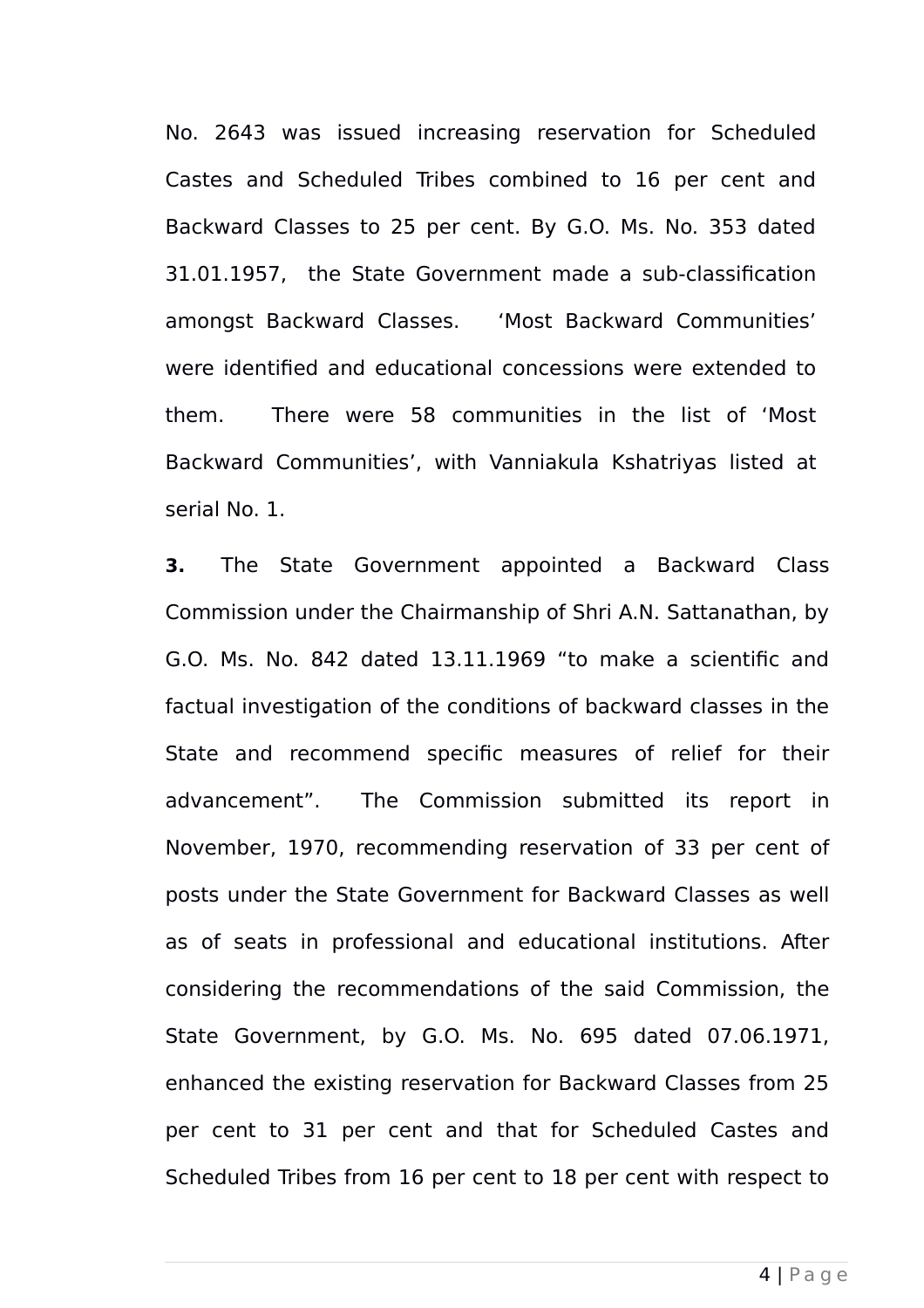seats in all kinds of educational institutions under Government, local body and aided managements and posts for recruitment to public services. On 01.02.1980, the reservation quota for Backward Classes was enhanced to 50 per cent for appointment to posts in services and admissions to educational institutions under the State Government.

**4.** Later, the Tamil Nadu Second Backward Classes Commission was appointed by the Government on 13.12.1982. The said Commission was headed by Shri J.A. Ambasankar, I.A.S. (retd.). A study was conducted by the Commission to determine the level of backwardness on the basis of various indicators of social and educational backwardness bearing points, with each community assessed being awarded a score from a total of 15 points. According to the Chairman, such of those communities which have secured 8, 9 and 10 points should be grouped as 'A', those with 11, 12 and 13 points should be placed in group 'B' and those with 14 and 15 points should be categorised as group 'C'. The Chairman of the Commission recommended compartmental reservation on the basis of the different groupings and provided mechanism for implementation of the same. 14 members of the Commission differed from the views expressed by the Chairman of the Tamil Nadu Second Backward Classes Commission.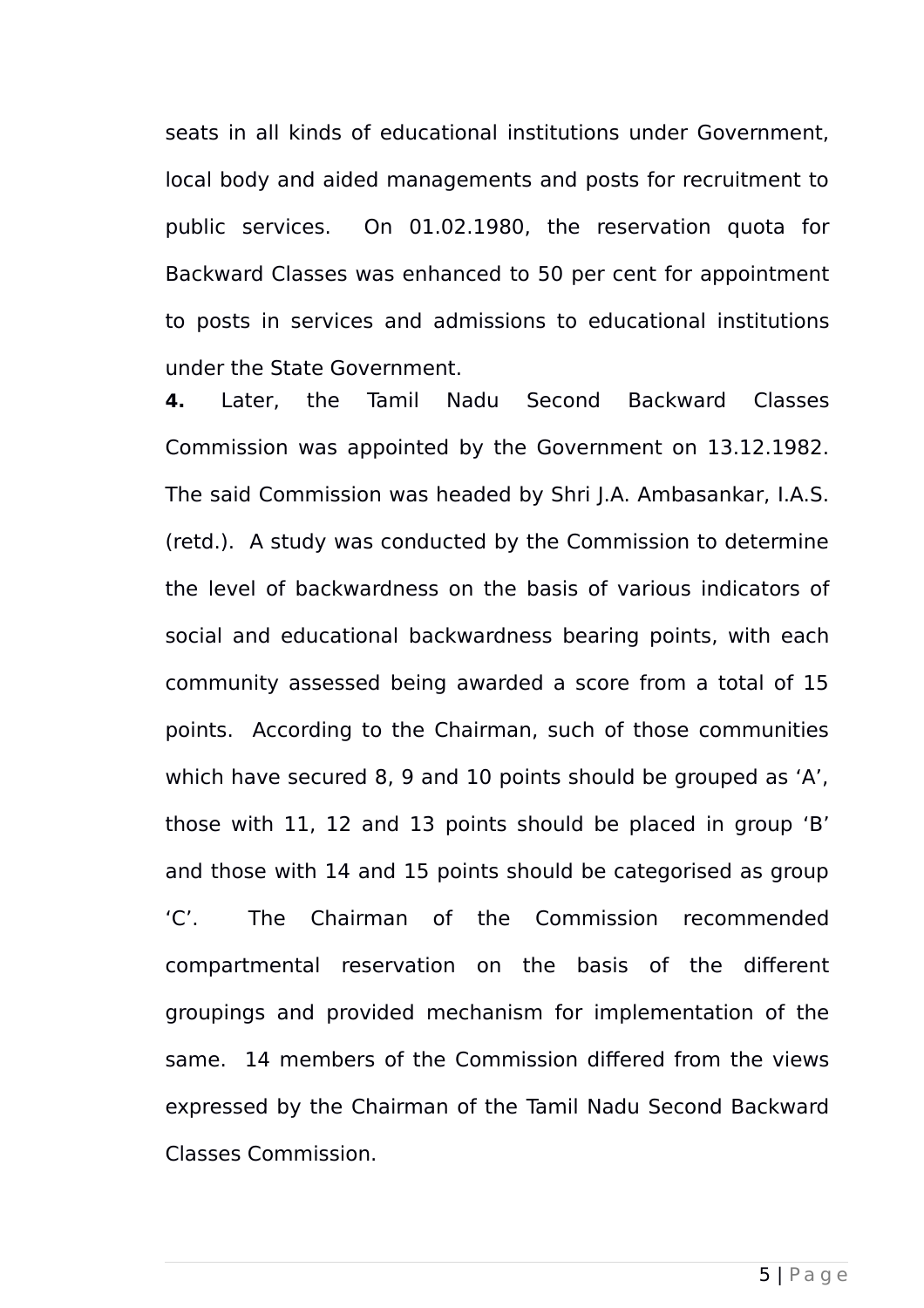**5.** On 30.07.1985, the State Government issued G.O. Ms. No. 1564 notifying 201 communities as Backward Classes throughout the State of Tamil Nadu for the purposes of Articles 15(4) and 16(4) of the Constitution. G.O. Ms. Nos. 1566 and 1567 were also issued on the same day, classifying 39 communities as 'Most Backward Classes' (MBCs) and 68 communities as 'Denotified Communities' (DNCs), respectively. The Vanniakula Kshatriya community was placed at sl. no. 26 in the list of MBCs. On 28.03.1989, separate reservation of 20 per cent, out of the available 50 per cent for Backward Classes, was provided for MBCs and DNCs together and the remaining 30 per cent set aside for Backward Classes. Later, on 22.06.1990, one per cent separate reservation was provided to Scheduled Tribes in public services and educational institutions. Thus, from 1990, 30 per cent reservation was provided for Backward Classes, 20 per cent for MBCs and DNCs, 18 per cent for Scheduled Castes and 1 per cent for Scheduled Tribes, totalling to 69 per cent.

**6.** Act No. 45 of 1994, i.e., the Tamil Nadu Backward Classes, Scheduled Castes and Scheduled Tribes (Reservation of seats in Educational Institutions and of appointments or posts in the Services under the State) Act, 1993 (hereinafter, the "**1994 Act**") was enacted to provide for reservation in admissions to educational institutions in the State and for appointments in the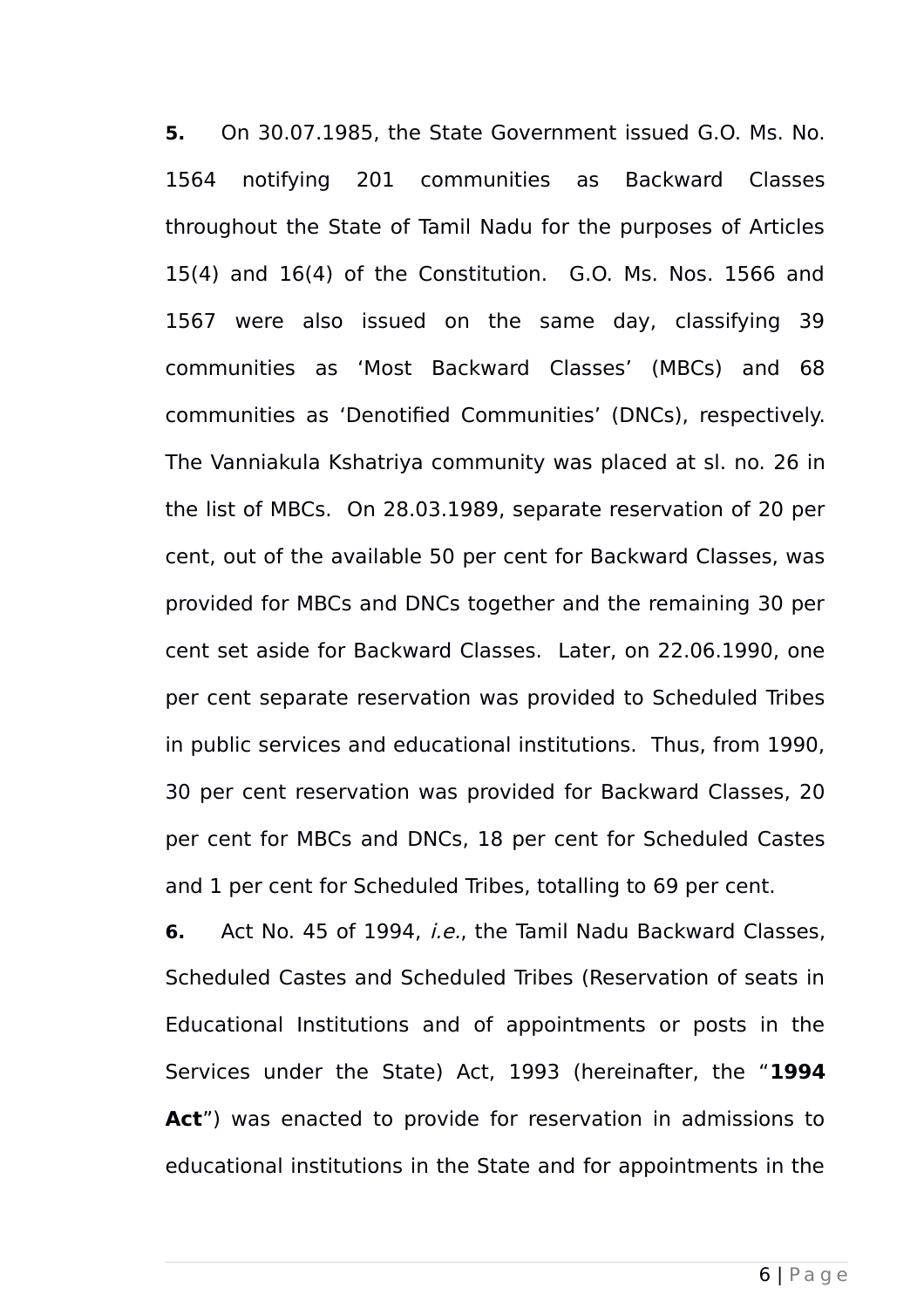services under the State. 'Backward Classes of citizens' are defined under Section 3(a) thereof as "the class or classes of citizens who are socially and educationally backward, as may be notified by the Government in the Tamil Nadu Government Gazette, and includes the Most Backward Classes and the Denotified Communities". Section 4 provides that reservation in respect of annual permitted strength in educational institutions for 'Backward Classes of citizens' and for persons belonging to Scheduled Castes and Scheduled Tribes shall be 69 per cent. According to Section 5, 69 per cent of appointments or posts in the services under the State shall be reserved for 'Backward Classes of citizens', Scheduled Castes and Scheduled Tribes. The allocation of percentage of reservation for Backward Classes, MBCs and DNCs, Scheduled Castes and Scheduled Tribes remained unchanged. Additionally, by Section 7 of the 1994 Act, the Government reserved power to classify or subclassify, by notification, the 'Backward Classes of citizens' for the purposes of the 1994 Act, on the basis of reports of the Tamil Nadu Backward Classes Commission constituted on 15.03.1993. On 19.07.1994, by G.O. Ms. No. 28, the Government of Tamil Nadu, under Section 3(a) of the 1994 Act, notified 143 communities as Backward Classes, 41 communities as MBCs and 68 communities as DNCs. By the Constitution (Seventy-sixth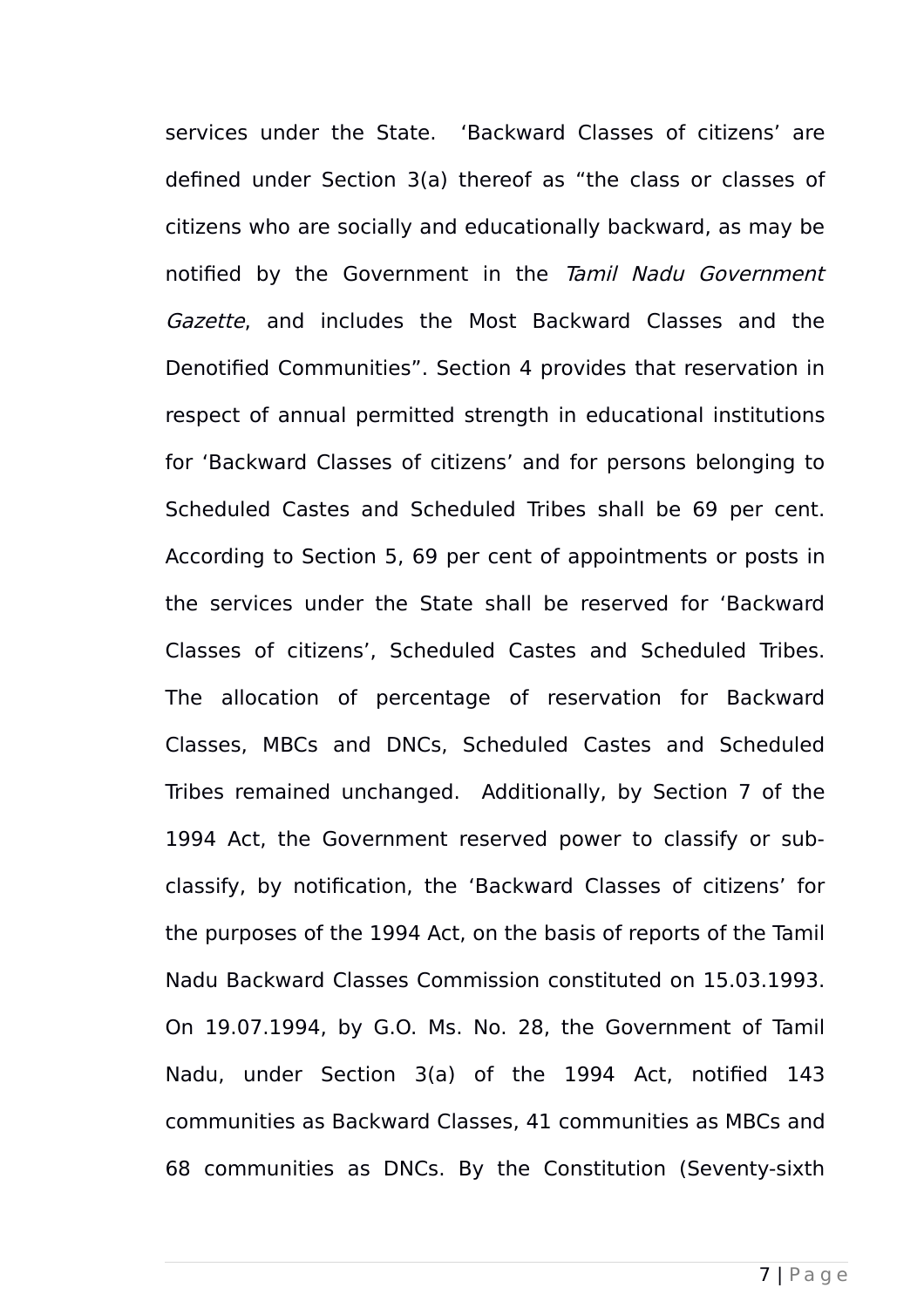Amendment) Act, 1994, which received the assent of the President on 31.08.1994, the 1994 Act was placed in the Ninth Schedule of the Constitution, as Entry 257-A.

<span id="page-7-2"></span><span id="page-7-1"></span><span id="page-7-0"></span>**7.** The validity of the 1994 Act was challenged by way of writ petitions filed in this Court. The said writ petitions were disposed of by this Court on 13.07.2010 in **S.V. Joshi v. State of Karnataka [2](#page-7-0)** , after taking note of the fact that the exercise of collecting quantifiable data to justify the reservation under the 1994 Act, pursuant to judgments of this Court in **M. Nagaraj v. Union of India [3](#page-7-1)** and **Ashoka Kumar Thakur v. Union of India [4](#page-7-2)** , had not been undertaken. Further, the State Government was directed to place quantifiable data before the Tamil Nadu Backward Classes Commission, on the basis of which amongst other things, the Commission would decide the quantum of reservation. No opinion was expressed on the validity of the 1994 Act. Consequent to the judgment of this Court in **S.V. Joshi** (supra), by G.O. Ms. No. 50 dated 11.07.2011, the Government of Tamil Nadu decided to continue to implement reservation of 69 per cent as provided in the 1994 Act. It is mentioned therein that a report of the Tamil Nadu Backward Classes Commission was submitted to the Government on 08.07.2011 and subsequently placed before the 2 (2012) 7 SCC 41 3 (2006) 8 SCC 212 4 (2008) 6 SCC 1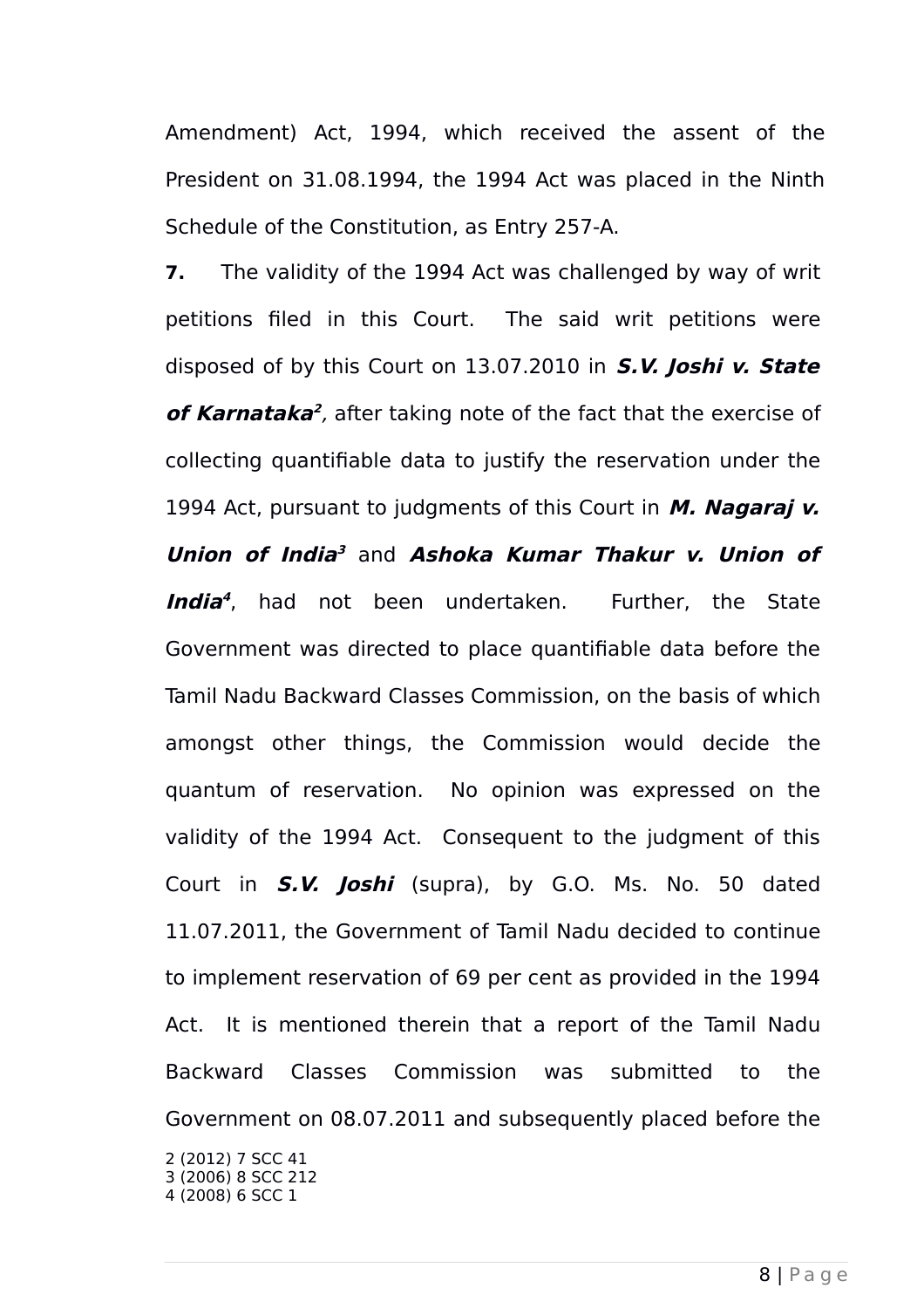Cabinet, which was satisfied about the justification for continuation of reservation of 69 per cent.

**8.** Thereafter, Writ Petition No.365 of 2012 was filed under Article 32 of the Constitution challenging the 1994 Act, which is pending consideration before this Court. On 21.03.2012, by G.O. (Ms) No. 35, the Government prescribed additional terms of reference to the Tamil Nadu Backward Classes Commission, requesting the Commission to examine and recommend upon the demand made by various communities to provide for internal reservation, within the reservation provided to MBCs and DNCs. There is a reference in the said G.O. to a writ petition filed before the High Court of Madras as well as representations made by members of the Vanniakula Kshatriya community and other communities, seeking internal reservation for each of these communities within the 20 per cent reservation for MBCs and DNCs. On 13.06.2012, a report was submitted by the Tamil Nadu Backward Classes Commission, chaired by Justice M.S. Janarthanam (retd.) of the Madras High Court. The Chairman recommended internal reservation of 10.5 per cent for the Vanniakula Kshatriyas, with the remaining six members of the Commission submitting a dissent note.

**9.** The Tamil Nadu Backward Classes Commission was reconstituted by G.O. (MS) No. 52 dated 08.07.2020 and Justice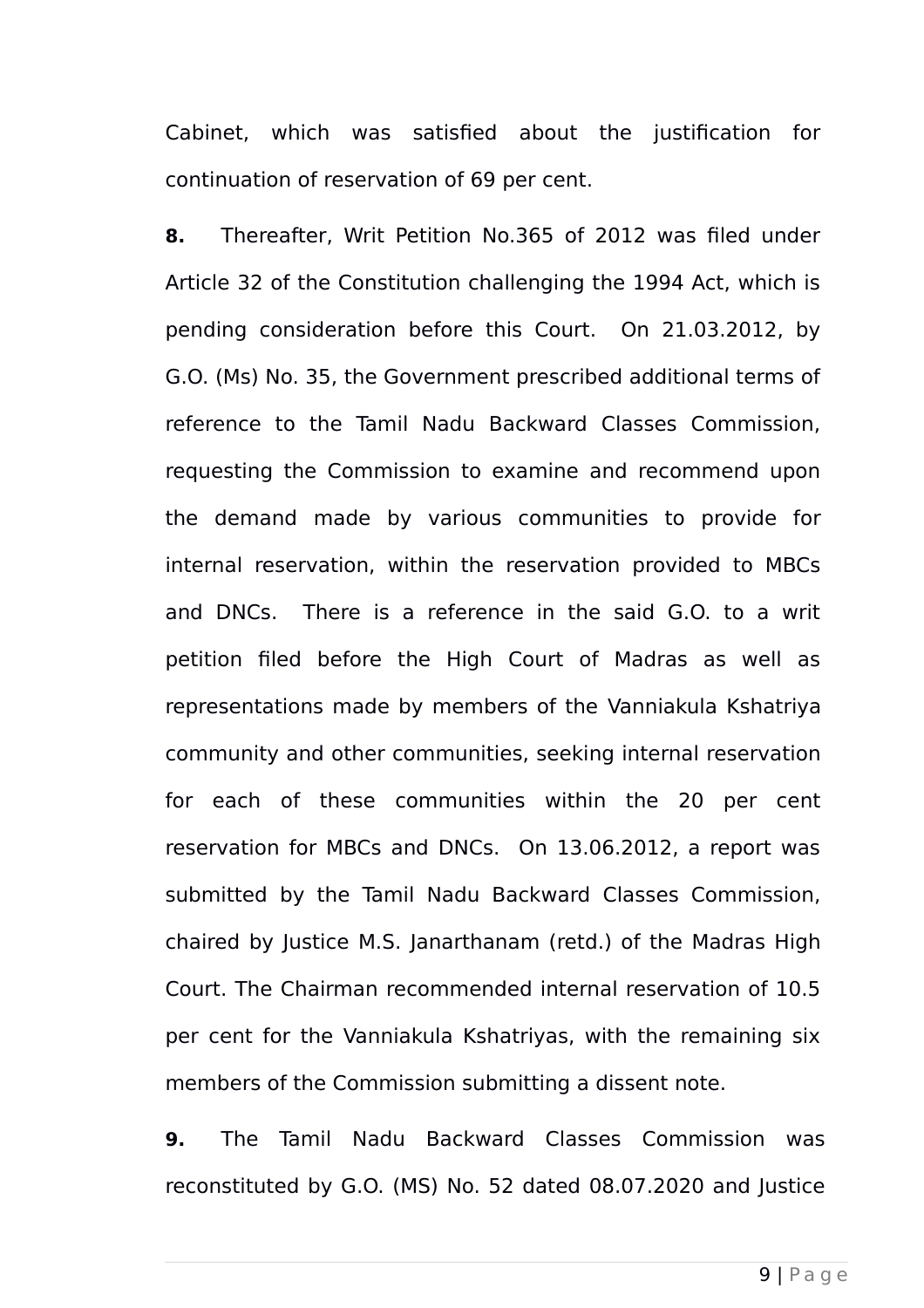M. Thanikachalam (retd.) of the Madras High Court, was appointed as the Chairman. One of the terms of reference prescribed to the Backward Classes Commission was to examine and recommend upon the demand made by various communities to provide for internal reservation within the reservation provided for MBCs. In addition thereto, another Commission was constituted by G.O. (MS) No. 99 dated 21.12.2020, for the purpose of collection of caste-wise quantifiable data and was headed by Justice A. Kulasekaran (retd.) of the Madras High Court. The Government recognized that the caste-wise data collected by the Ambasankar Commission was more than three decades old and there was an urgent need to collect caste and tribe wise data "as on date". It was stated in the said G.O. that the Commission was constituted in response to the demands of various political parties and community organizations.

**10.** A letter was written on 18.02.2021 by the Government to Justice M. Thanikachalam, Chairman of the Tamil Nadu Backward Classes Commission, to give his opinion regarding the possibility of providing internal reservation amongst the communities listed as MBCs and DNCs within the 20 per cent reservation made available to them. Justice M. Thanikachalam promptly responded on 22.02.2021, recommending sub-categorization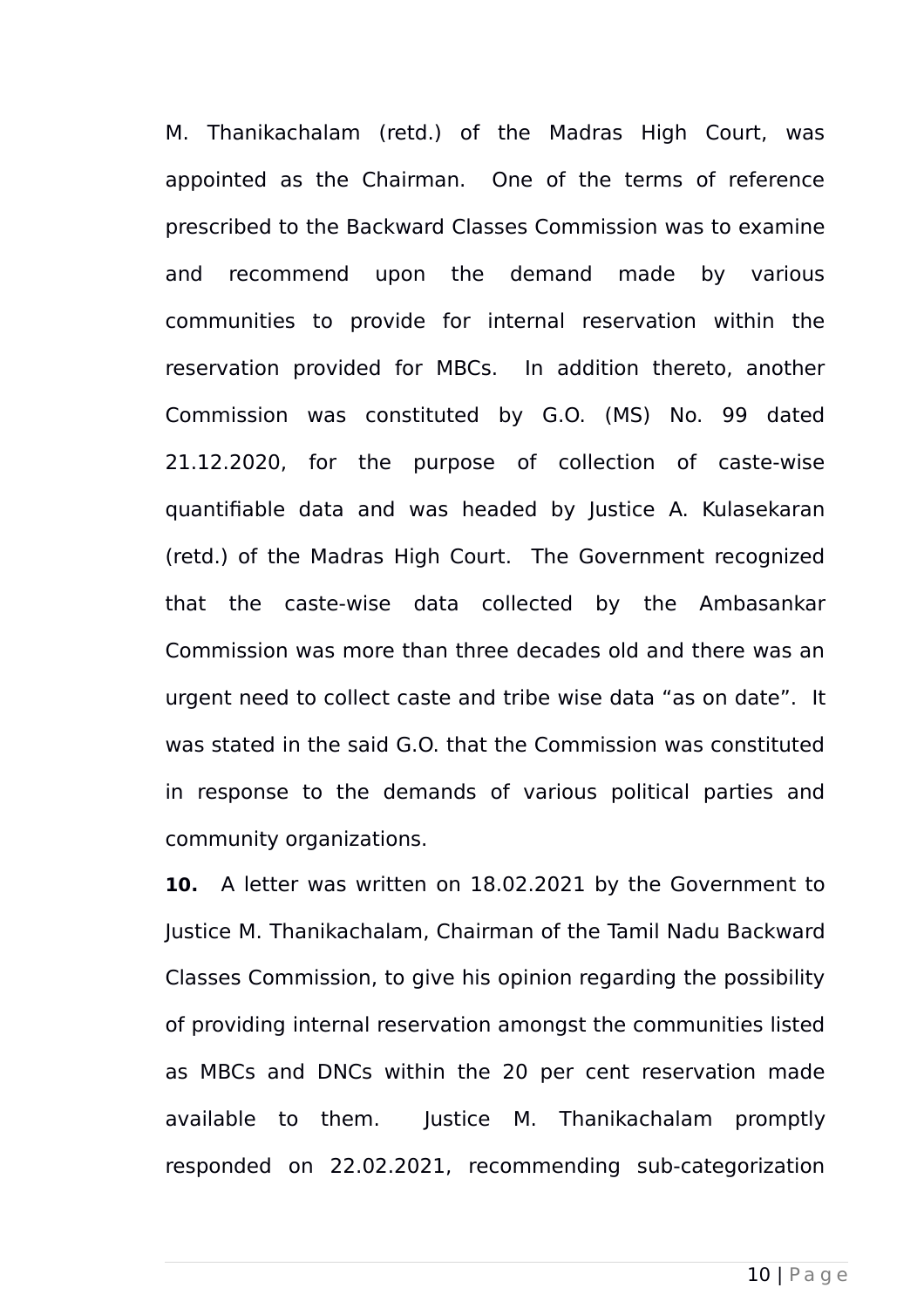amongst the MBCs and DNCs based on the proportion of their population. Immediately thereafter, on 24.02.2021, a bill for special reservation within the 20 per cent reserved for MBCs and DNCs was placed before the State Legislative Assembly. On the same day, the bill was passed and it received the assent of the Governor on 26.02.2021. By the 2021 Act, reservation of seats in educational institutions, including private educational institutions, and reservation in appointment or posts in the services under the State were provided in the following manner: ten and a half per cent for 'Part-MBC (V) Communities', seven per cent for 'Part-MBC and DNC Communities' and two and a half per cent for 'Part-MBC Communities'. In terms of the Schedule annexed to the 2021 Act, 'Part-MBC(V)' consists of Vanniakula Kshatriya community (including Vanniyar, Vanniya, Vannia Gounder, Gounder or Kander, Padayachi, Palli and Agnikula Kshatriya), 'Part-MBC and DNC' comprise 25 communities from the MBCs and 68 DNCs and the remaining 22 communities of MBCs come under the category of 'Part-MBC'.

**11.** Writ petitions were filed in the High Court of Madras assailing the constitutional validity of the 2021 Act. The High Court framed the following points for consideration:

"(i) Whether the State Legislature has competency to make the impugned Act after 102nd Constitutional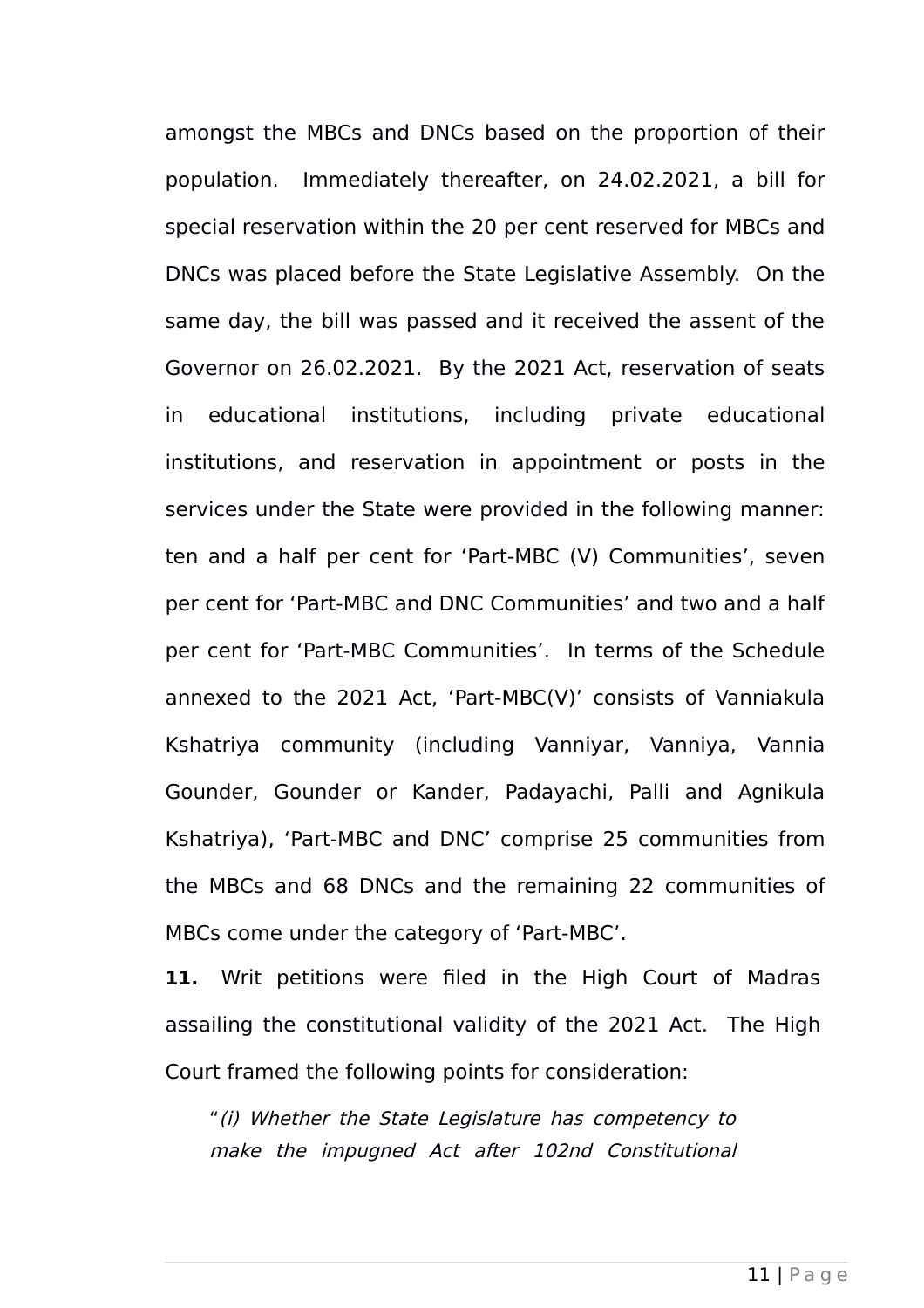Amendment Act, 2018 and before 105th Constitutional Amendment Act, 2021? (ii) Whether an Act placed under the Ninth Schedule of the Constitution of India can be varied without amending the said Act? (iii) Whether the State Government had the power to take any decision with regard to Backward Classes in the teeth of the Constitutional provisions, more particularly, Article 338-B of the Constitution of India? (iv) Whether the State has power to provide reservation based on caste? (v) Whether reservation can be provided without any quantifiable data on population, socio educational status and representation of the backward classes in the services? (vi) Whether the impugned Act providing reservation of 10.5% to MBC(V), without any quantifiable data, is in violation of Articles 14, 15 and 16 of the Constitution of India? (vii) Whether the sub-classification of MBC into three categories can be done solely based on adequate population data, in the absence of any objective criteria?"

**12.** The High Court answered points (i) to (iii) by holding that the State Legislature has no competence to enact the 2021 Act. The High Court further found that the internal reservation made only on the basis of caste is violative of the Constitution. Answering points (v) to (vii), the High Court was of the opinion that there was no quantifiable data relating to the population, socio-economic status and representation of the backward classes in the services. Finally, on the basis of such conclusions,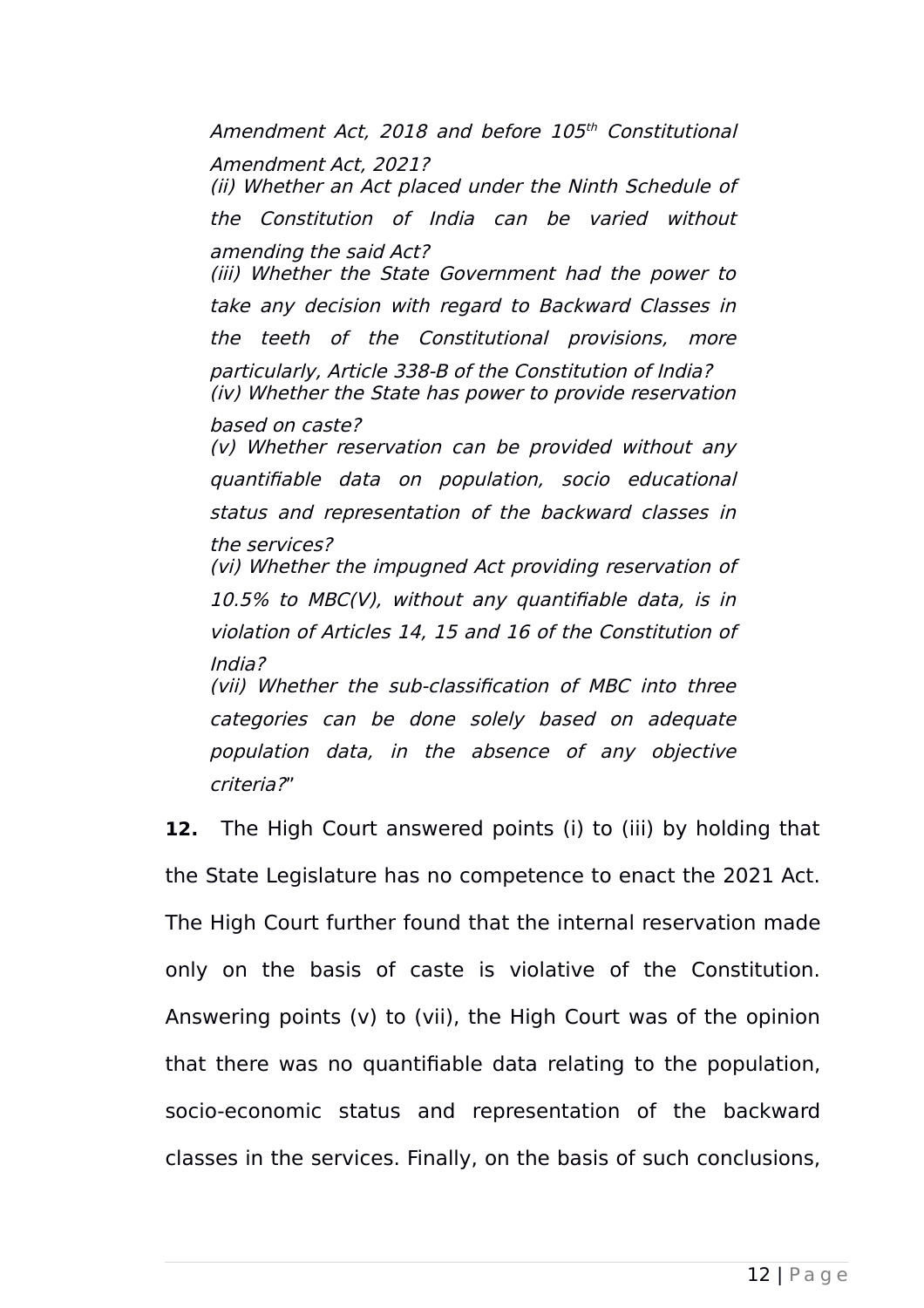the 2021 Act was declared *ultra vires* the provisions of the Constitution.

**13.** We have heard Dr. Abhishek Manu Singhvi, Mr. P. Wilson, Mr. Rakesh Diwedi, Mr. Mukul Rohatgi, Mr. C.S. Vaidyanathan, Mr. M. N. Rao and Mr. Radhakrishnan, learned Senior Counsel appearing for the Appellants and Dr. Rajeev Dhawan, Mr. R. Balasubramanian, Mr. K. M. Vijayan, Mr. S. Nagamuthu, Mr. Gopal Sankaranarayanan, Mr. V. Prakash, Mr. Jaideep Gupta and Mr. Colin Gonsalves, learned Senior Counsel appearing for the Respondents.

#### **II. Reference to a larger Bench**

**14.** At the outset, it is necessary to deal with the preliminary submission made by some Senior Counsel appearing for the State of Tamil Nadu for reference of these appeals to a Constitution Bench.

**15.** Dr. Abhishek Singhvi, Mr. Rakesh Dwivedi and Mr. Mukul Rohatgi, learned Senior Counsel appearing for the State of Tamil Nadu, submitted that the case involves interpretation of constitutional provisions and therefore, it is appropriate that these appeals are heard by a Constitution Bench. Mr. P. Wilson, learned Senior Counsel appearing for the State and Mr. C.S. Vaidyanathan and Mr. M. N. Rao, learned Senior Counsel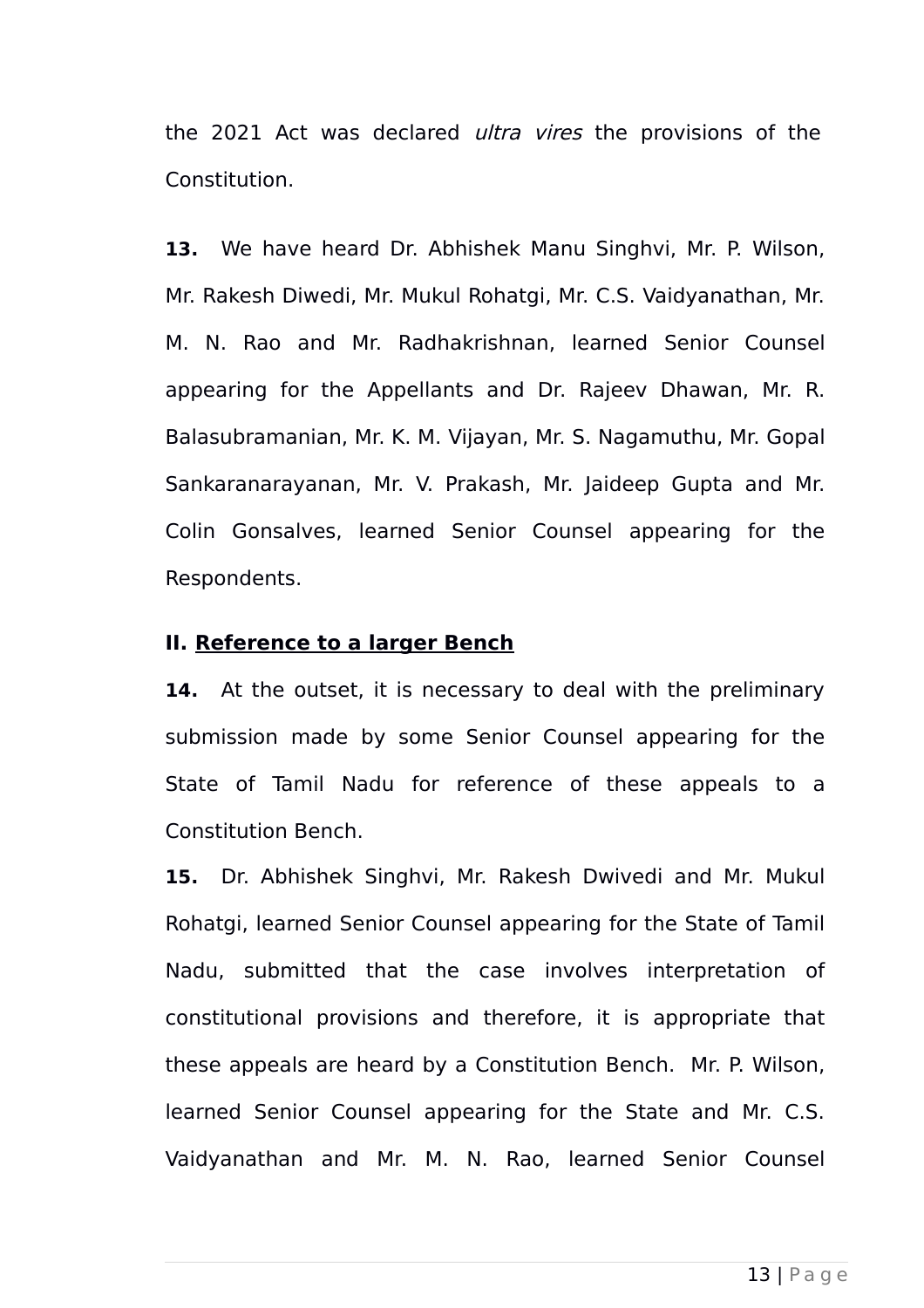appearing for the Appellants in Civil Appeals arising from SLP (C) No. 19378 of 2021 and SLP (C) No. 19574 of 2021, respectively, stated that there is no necessity of referring this matter to a larger Bench.

**16.** Dr. Singhvi submitted that challenge to the 1994 Act is pending consideration before a Constitution Bench of this Court. He further stated that adjudication of the dispute in these appeals would involve interpretation of the Constitution (One Hundred and Fifth Amendment) Act, 2021 (hereinafter, the "**105th Amendment Act**"). According to Dr. Singhvi, this Court would have to decide whether the 105<sup>th</sup> Amendment Act is clarificatory and dates back to the introduction of Article 342-A. It is advisable that the said issue is decided by a larger Bench. Mr. Dwivedi, supplementing the submissions of Dr. Singhvi, referred to the findings of the High Court in the impugned judgment on the lack of legislative competence of the State Legislature in enacting the 2021 Act with respect to Section 31-B of the Constitution. He stated that the words "repeal or amend" appearing in Article 31-B would have to be construed by this Court in these appeals to reach a determinative finding. On this ground, he urged for these appeals to be decided by a larger Bench.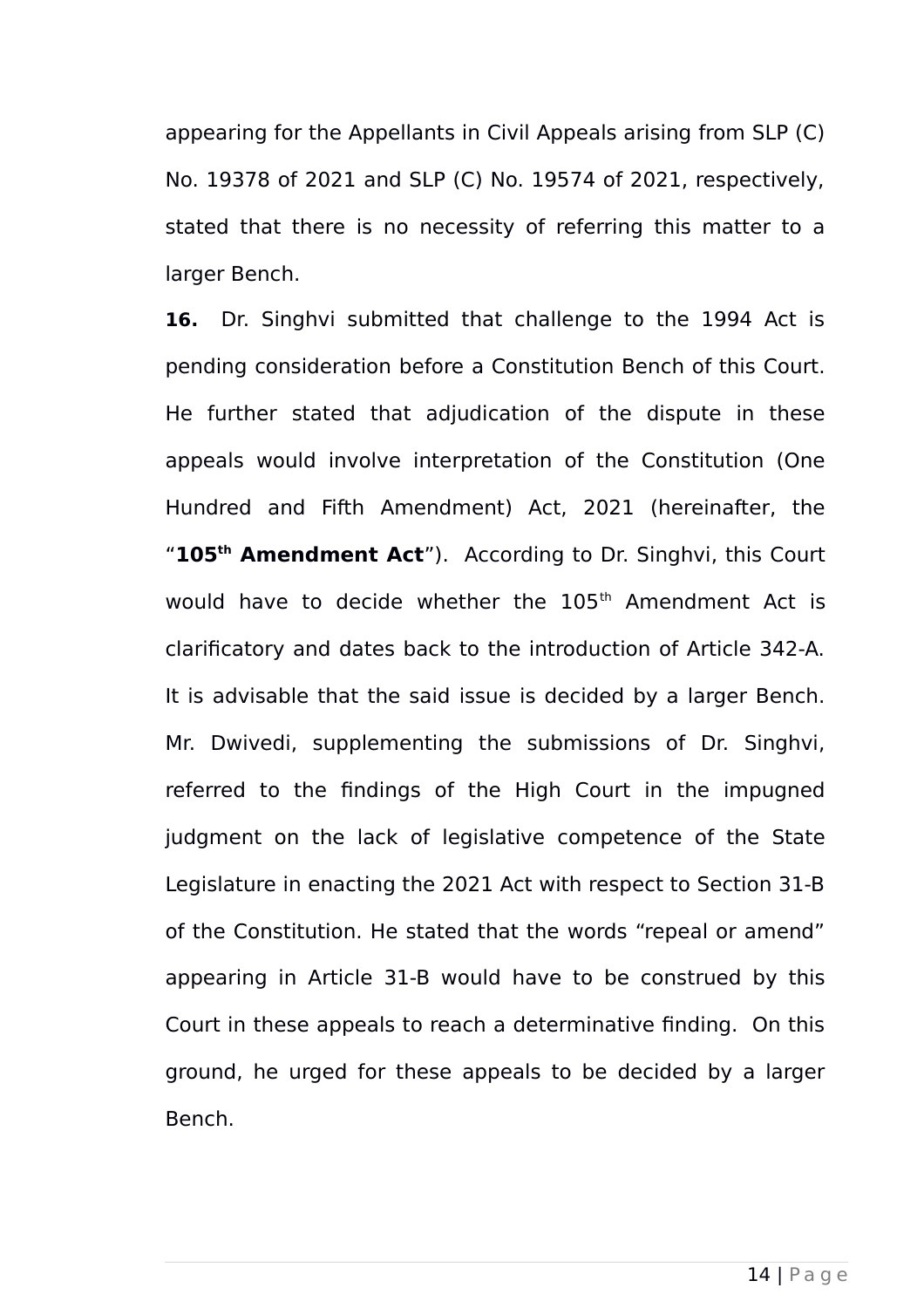**17.** Appearing on behalf of the Respondents, Dr. Rajeev Dhawan and Mr. Gopal Sankaranarayanan emphatically argued that no ground has been made out for referring these appeals to a larger Bench. Dr. Dhawan argued that the adjudication of the dispute in these appeals does not involve interpretation of any provision in the Constitution. Mr. Sankaranarayanan submitted that reference to a Constitution Bench is made only when the Court is satisfied that a substantial question of law as to interpretation of the Constitution is involved, the determination of which is necessary for disposal of the case. He placed reliance on two judgments of this Court in **Abdul Rahim Ismail**

**C. Rahimtoola v. State of Bombay [5](#page-14-0)** and **Shrimanth Balasaheb Patil v. Speaker, Karnataka Legislative** Assembly<sup>[6](#page-14-1)</sup>. As both the stated conditions are not satisfied in the present case, he stated that there is absolutely no need for reference to a larger Bench.

**18.** The vires of Rule 3 of the Indian Passport Rules, 1950 and Section 3 of the Indian Passport Act (34 of 1920) fell for consideration before this Court in **Abdul Rahim Ismail C. Rahimtoola** (supra). An argument was advanced in that case that the matter should be referred to a Bench of five Judges as a constitutional question was raised. While referring to an earlier

<span id="page-14-1"></span><span id="page-14-0"></span>5 (1960) 1 SCR 285 6 (2020) 2 SCC 595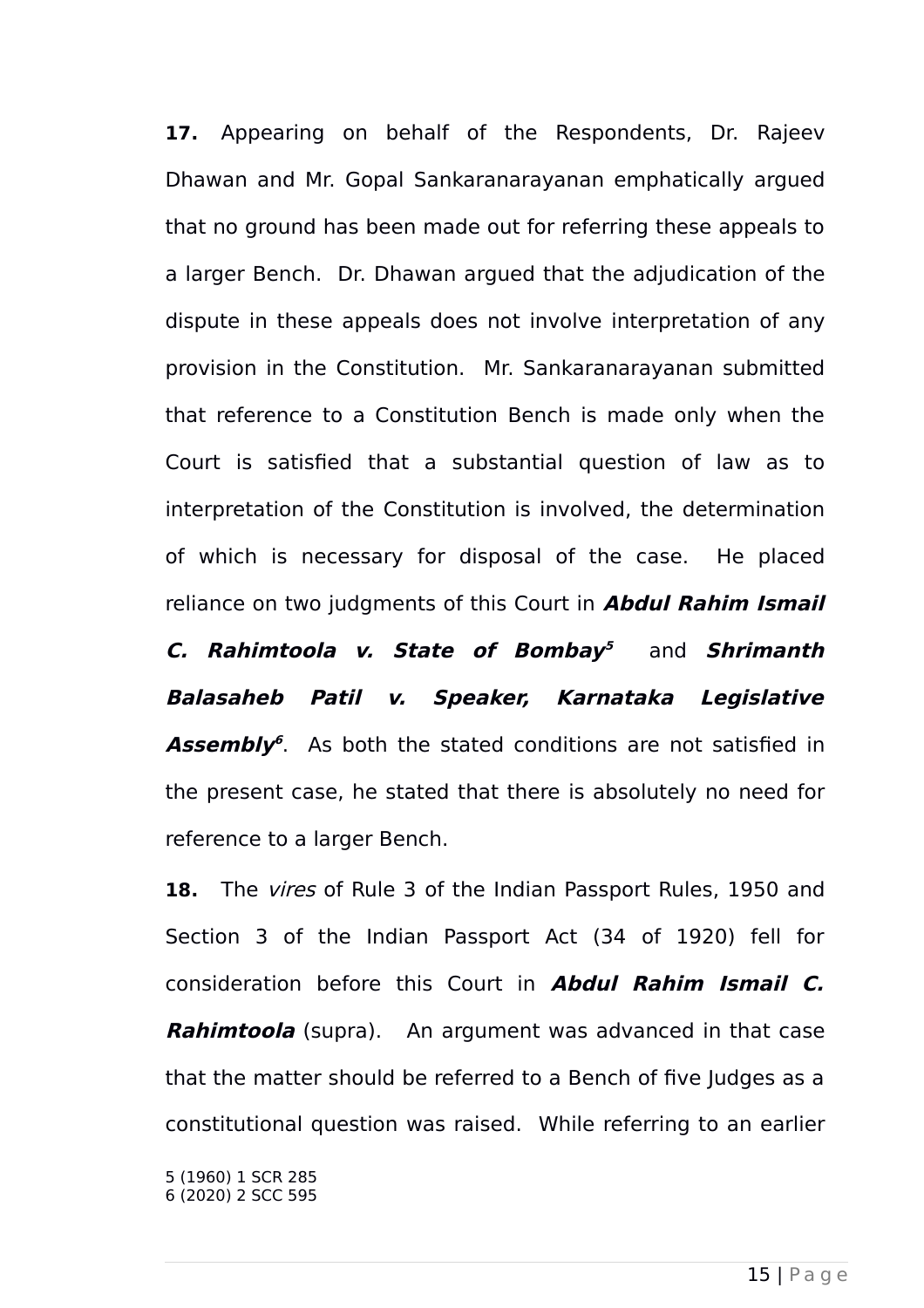judgment of this Court in **Ebrahim Vazir Mavat v. State of Bomba[y](#page-15-0) 7** , this Court held that the question of the impugned provision and rule being in violation of Articles 19(1)(d) and 19(1)(e) had already been decided by this Court and therefore, it cannot be said that any substantial question of law arises on the interpretation of a constitutional provision. The request for reference, was therefore, rejected.

**19.** In **Shrimanth Balasaheb Patil** (supra), this Court refused to refer the dispute therein to a Constitution Bench on the ground that there was no substantial question of law as to the interpretation of the Constitution, the determination of which was necessary for the disposal of the case. This Court was of the opinion that the existence of substantial question of law does not weigh on the stakes involved in the case, rather, it is determined by the impact that the question would have on the final determination of the case.

**20.** Article 145(3) of the Constitution provides that any case involving substantial question of law as to the interpretation of the Constitution should be heard by a minimum number of five Judges. However, we are not in agreement with the submission of Dr. Singhvi that the question of whether the 105<sup>th</sup> Amendment Act is clarificatory involves interpretation of the 105<sup>th</sup>

<span id="page-15-0"></span>7 1954 SCR 933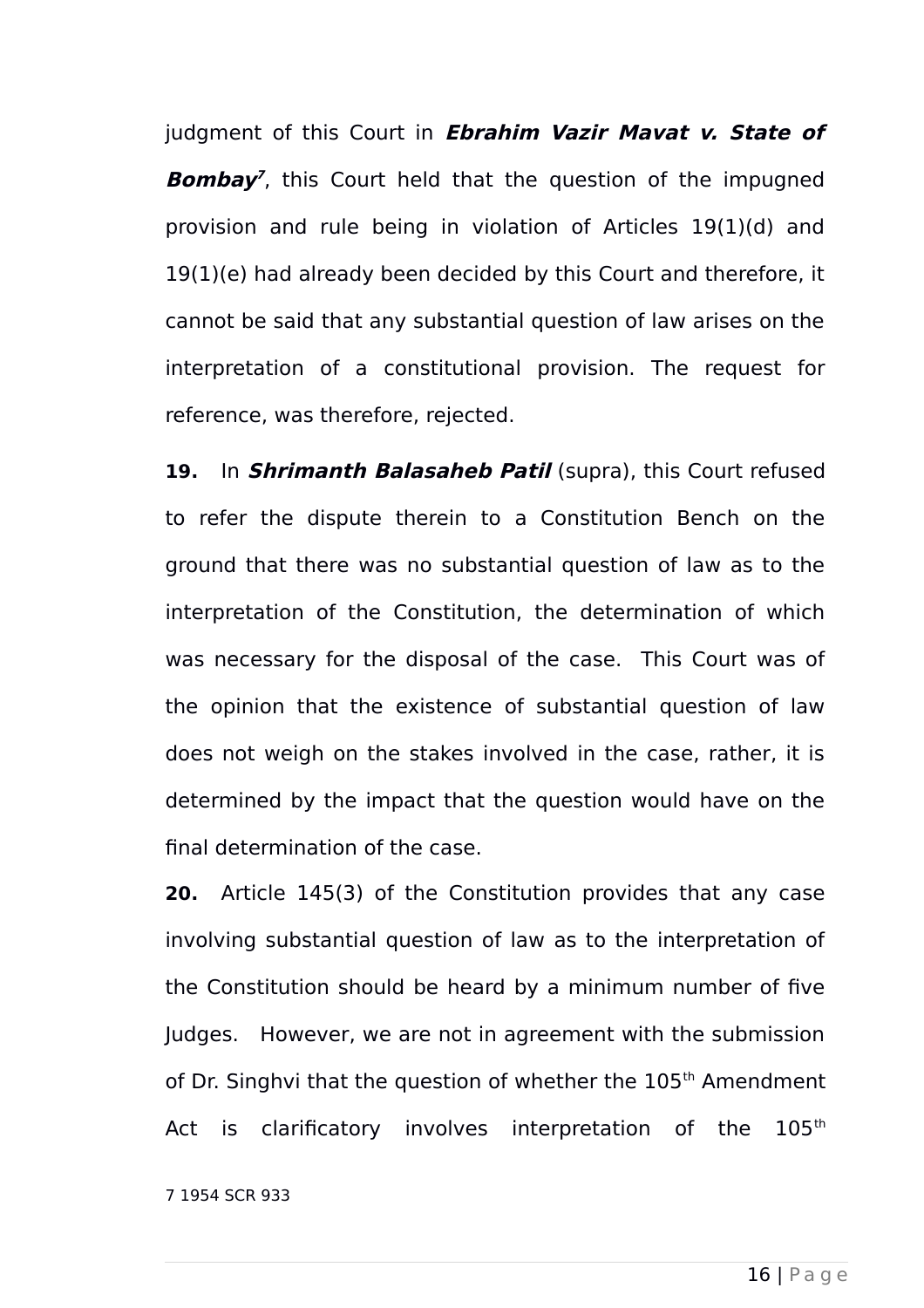Amendment Act. Relying upon the parliamentary debates, Dr. Singhvi submitted that the amendment has been brought only for the purpose of clarifying the Constitution (One Hundred and Second Amendment) Act, 2018 and, therefore, the 105th Amendment Act should be deemed to have come into force from 15.08.2018, *i.e.*, the date from which Article 342-A was given effect. There is no necessity of interpreting the  $105<sup>th</sup>$ Amendment Act for the purpose of deciding the question raised by Dr. Singhvi relating to the retrospectivity of the said amendment.

**21.** The other point to be dealt with is the submission made by Mr. Dwivedi on the question of interpretation of Article 31-B of the Constitution. His submission is that the High Court erred in holding that the State of Tamil Nadu did not have legislative competence to enact a separate legislation varying the provisions of the 1994 Act, placed in the Ninth Schedule, on the ground that it falls foul of Article 31-B of the Constitution. The submission of Mr. Dwivedi is that the words "repeal or amend" in Article 31-B have to be interpreted to determine whether by virtue of the said constitutional provision, the State lacked legislative competence to enact a *sui generis* law on a subject similar or ancillary to that of a statute placed in the Ninth Schedule. Article 31-B has been construed by this Court in **The**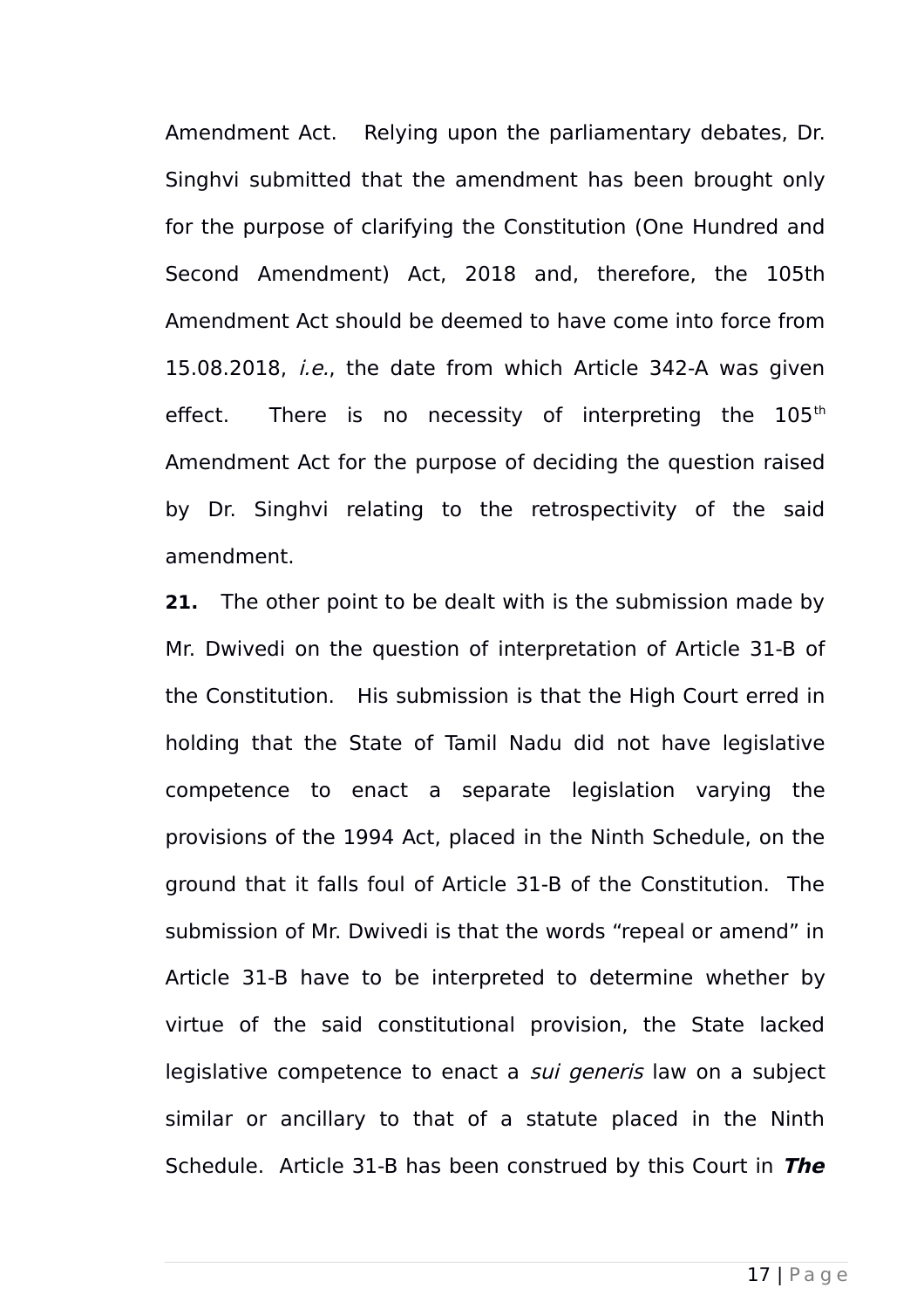**Godavari Sugar Mills Ltd. v. S. B. Kamble [8](#page-17-0)** , **Shri Ram Ram Narain Medhi v. State of Bombay [9](#page-17-1)** , **Sajjan Singh v. State of Rajasthan [10](#page-17-2)** , **Ramanlal Gulab Chand Shah v. State of Gujarat [11](#page-17-3)** , **State of Orissa v. Chandrasekhar Singh Bhoi [12](#page-17-4)** and State of Maharashtra v. Madhavrao Damodar Patil<sup>[13](#page-17-5)</sup>. In view of the above judgments, which are discussed later, it is not necessary for this Court to refer these appeals to a larger Bench.

## **III. Legislative competence of the State Legislature in enactment of the 2021 Act**

# **A. Effect of the Constitution (One Hundred and Second Amendment) Act, 2018 and the Constitution (One Hundred and Fifth Amendment) Act, 2021**

**22.** The impugned 2021 Act was passed on 26.02.2021. Relevant provisions of the Constitution as introduced by the Constitution (One Hundred and Second Amendment) Act, 2018 (hereinafter, the "**102nd Amendment Act**"), brought into force with effect from 15.08.2018, and as amended by the  $105<sup>th</sup>$ Amendment Act (italicized), which came into force from 15.08.2021 in terms of the notification dated 15.09.2021 issued

<span id="page-17-5"></span><span id="page-17-4"></span><span id="page-17-3"></span><span id="page-17-2"></span><span id="page-17-1"></span><span id="page-17-0"></span>8 (1975) 1 SCC 696 9 1959 Supp (1) SCR 489 10 (1965) 1 SCR 933 11 (1969) 1 SCR 42 12 (1969) 2 SCC 334 13 (1968) 3 SCR 712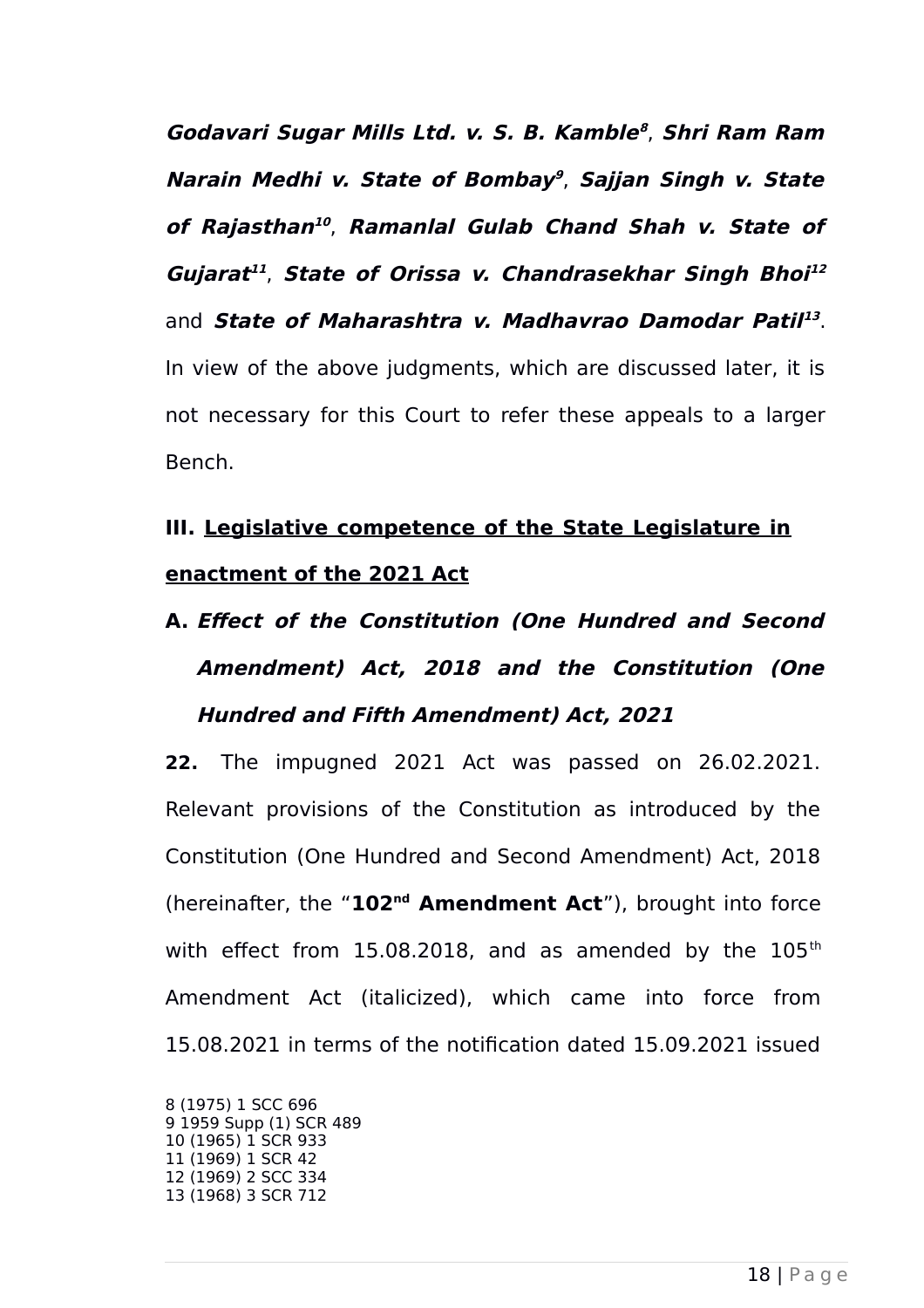by the Ministry of Social Justice and Empowerment, are as below:

## **Article 338-B. National Commission for Backward Classes.**-

(1) There shall be a Commission for the socially and educationally backward classes to be known as the National Commission for Backward Classes. xxx

(9) The Union and every State Government shall consult the Commission on all major policy matters affecting the socially and educationally backward classes.

Provided that nothing in this clause shall apply for the purposes of clause (3) of article 342A.

## **Article 342-A. Socially and educationally backward classes.-**

(1) The President may with respect to any State or Union territory, and where it is a State, after consultation with the Governor thereof, by public notification, specify the socially and educationally backward classes in the Central List which shall for the purposes of the Central Government be deemed to be socially and educationally backward classes in relation to that State or Union territory, as the case may be.

(2) Parliament may by law include in or exclude from the Central List of socially and educationally backward classes specified in a notification issued under clause (1) any socially and educationally backward class, but save as aforesaid a notification issued under the said clause shall not be varied by any subsequent notification.

Explanation.- For the purposes of clauses (1) and (2), the expression "Central List" means the list of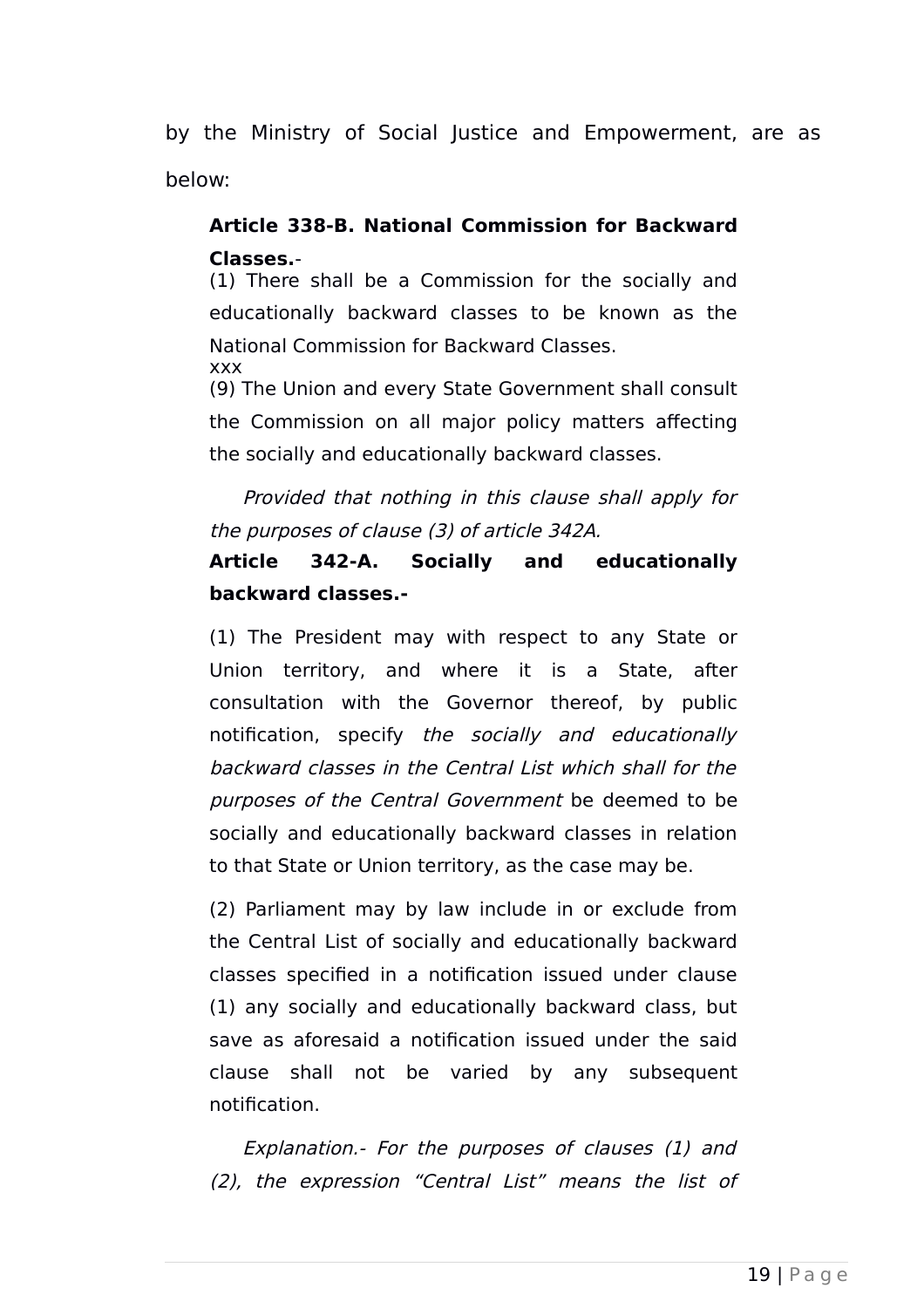socially and educationally backward classes prepared and maintained by and for the Central Government.

(3) Notwithstanding anything contained in clauses (1) and (2), every State or Union territory may, by law, prepare and maintain, for its own purposes, a list of socially and educationally backward classes, entries in which may be different from the Central List.

**Article 366. Definitions.** xxx

(26C) "socially and educationally backward classes" means such backward classes as are so deemed under article 342A for the purposes of the Central Government or the State or Union territory, as the case may be.

**23.** The High Court observed that the majority opinion of this Court in **Dr Jaishri Laxmanrao Patil <sup>v</sup>**. **Chief Minister [14](#page-19-0)** concluded that the powers of the State Legislatures to identify backward classes have been ousted and the power to modify the list of socially and educationally backward classes (SEBCs) stood vested in the Parliament, after insertion of Article 342-A in the Constitution by the 102nd Amendment Act. The High Court rejected the contention on behalf of the State that the 105<sup>th</sup> Amendment Act restored the power of the States to identify and notify backward classes. The High Court was of the view that the 2021 Act came into existence on 26.02.2021, whereas the 105th Amendment Act was enacted on 19.08.2021. Thus,

<span id="page-19-0"></span>14 (2021) 8 SCC 1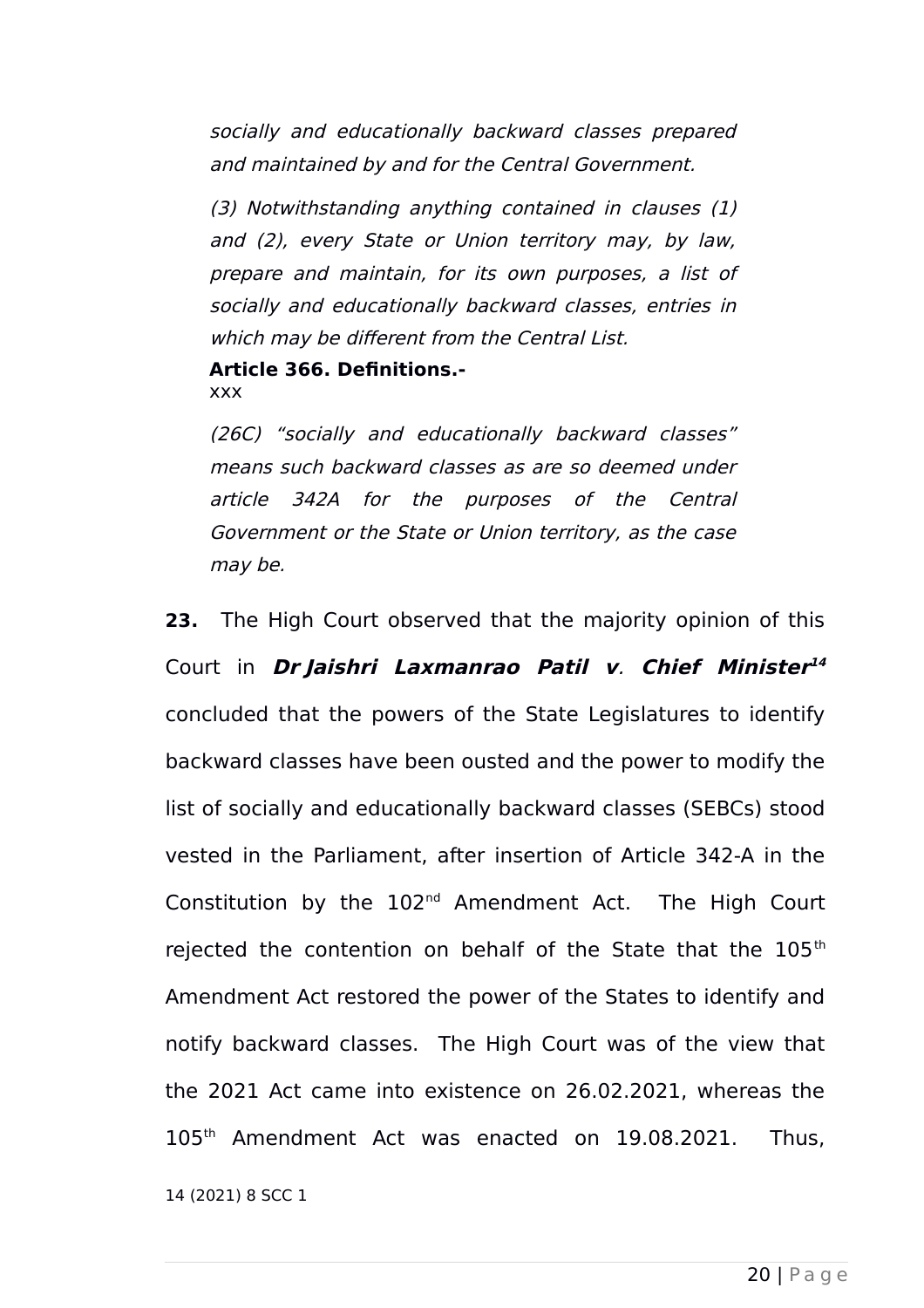according to the High Court, the impugned legislation, which was brought into effect prior to the enactment of the 105<sup>th</sup> Amendment Act, was unconstitutional in view of the majority opinion in **Dr Jaishri Laxmanrao Patil** (supra).

**24.** It was contended on behalf of the State by Dr. Singhvi that the 2021 Act does not identify, exclude or include any community in relation to the list of backward classes. The said exercise was already done by G.O. Ms. No. 28 dated 19.07.1994 under the 1994 Act. What is instead sought to be done by the 2021 Act is sub-classification of the MBCs and allocation of 10.5 per cent reservation for the Vanniakula Kshatriya community within the 20 per cent earmarked for MBCs and DNCs, which is not barred to be undertaken by the State by virtue of the 102<sup>nd</sup> Amendment Act. Though a writ petition challenging the 1994 Act is pending consideration, there has been no interim order staying the operation of the said legislation. He proceeded to submit that the 105<sup>th</sup> Amendment Act is essentially clarificatory in nature. After the judgment of this Court in **Dr Jaishri Laxmanrao Patil** (supra), the Parliament, in exercise of its constituent power, recognised the imminent need of clarification of Articles 338-B, 342-A and 366(26C) of the Constitution and sought to make amendments to reflect what, according to Dr. Singhvi, was always the intention behind these provisions, *i.e.*,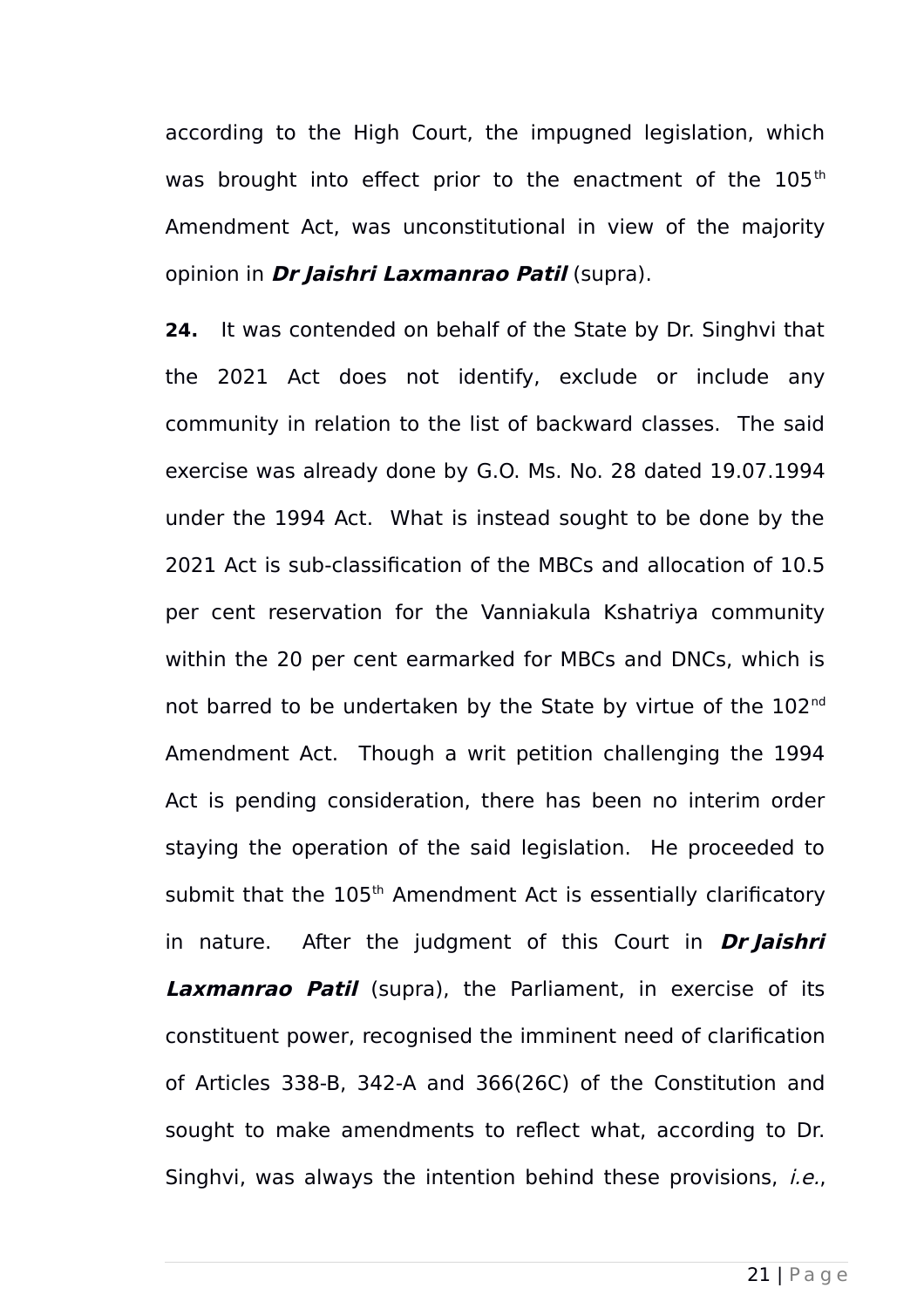for the States to continue to hold and exercise the power of identification of backward classes for reservation to educational institutions and services under the States. To emphasize this claim, Dr. Singhvi took the Court through the Statement of Objects and Reasons of the 105<sup>th</sup> Amendment Act as well as some of the debates and speeches in both houses of the Parliament on the Constitution (One Hundredth and Twentyseventh Amendment) Bill, 2021. He further sought to impress upon this Court that the only real and operative change brought about by the  $105<sup>th</sup>$  Amendment Act is the addition of clause (3) to Article 342-A, which is essentially a procedural requirement on a State / Union Territory to prepare and maintain a list of SEBCs for its own purposes. He relied upon the judgment of this Court in **K.S. Paripoornan v. State of Kerala [15](#page-21-0)** to assert that the 105<sup>th</sup> Amendment Act, being a clarificatory amendment dealing predominantly with procedure and not a substantive amendment, will have retrospective affect. Further, support was sought from this Court's judgment in **Shri Prithvi Cotton Mills Ltd. v. Broach Borough Municipality [16](#page-21-1)** to plead that while undoubtedly the Parliament had the power to enact both the  $102<sup>nd</sup>$  Constitution Amendment Act and the  $105<sup>th</sup>$  Constitution Amendment Act, the latter sought to clarify the circumstances

<span id="page-21-1"></span><span id="page-21-0"></span>15 (1994) 5 SCC 593 16 (1969) 2 SCC 283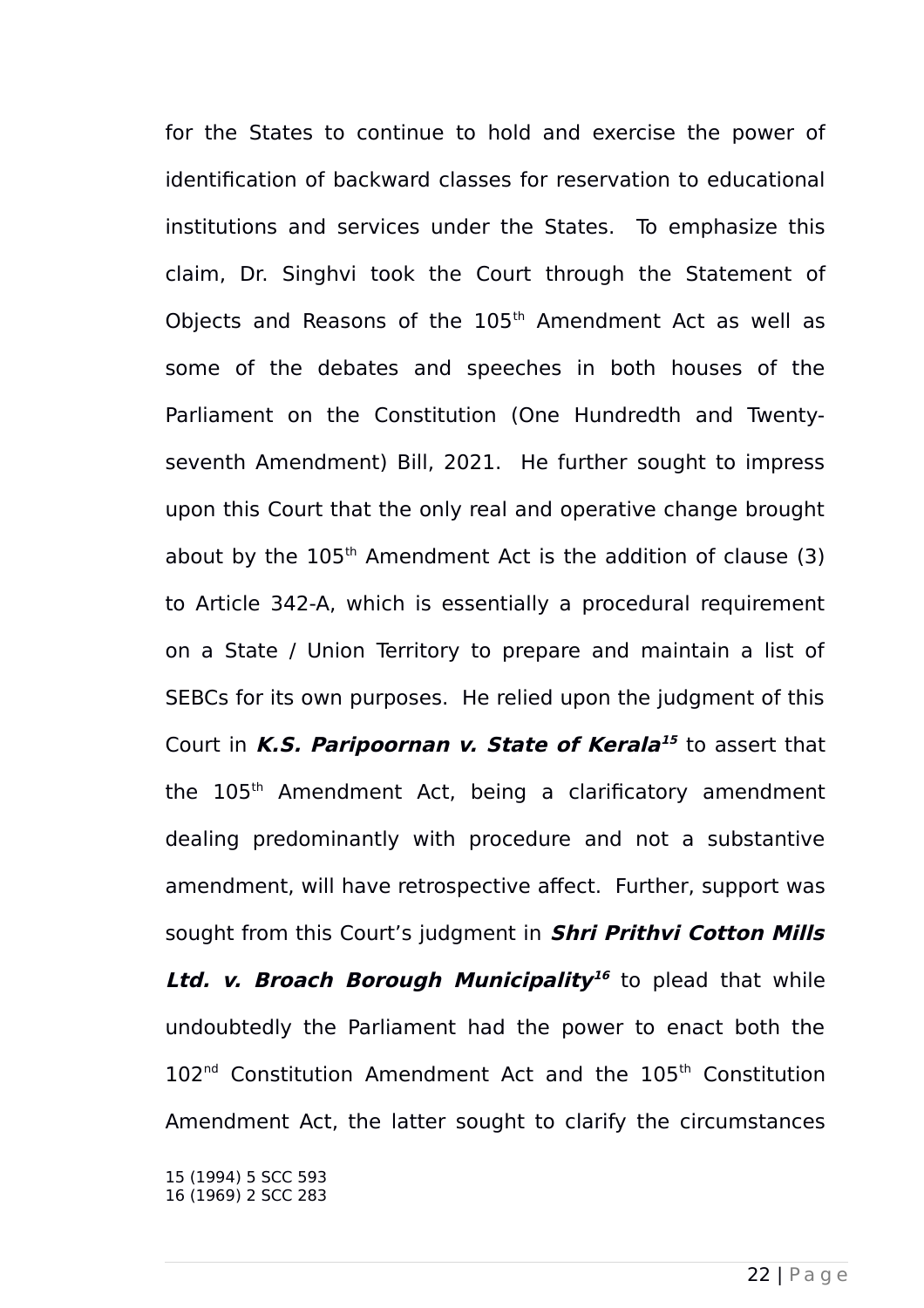which gave rise to the Court's interpretation of the former and would, thus, be retrospective.

**25.** In the alternative, Mr. Dwivedi argued that the judgment of this Court in **Dr Jaishri Laxmanrao Patil** (supra) only excluded the specification of SEBCs by the States under the 102<sup>nd</sup> Amendment Act. If a community was already included in the State's list of SEBCs, which had been saved by the said judgment in exercise of the Court's powers under Article 142 till the notification of the List by the President,, there was no bar on the State to provide for sub-classification.

**26.** The contention put forth on behalf of the Respondents by Mr. Sankaranarayanan was that the State did not have legislative competence to identify SEBCs on 26.02.2021, the date the 2021 Act came into force. He submitted that the 102<sup>nd</sup> Constitutional Amendment Act was in force on 26.02.2021, according to which SEBCs can be specified for the purposes of the Constitution only by the President, according to the majority opinion of this Court in **Dr Jaishri Laxmanrao Patil** (supra). He supported the judgment of the High Court and contended that the State lacked legislative competence to identify a particular community for allocating 10.5 per cent reservation within the MBCs. On the subject of the 105<sup>th</sup> Amendment Act, it was argued that the said amendment is unquestionably prospective.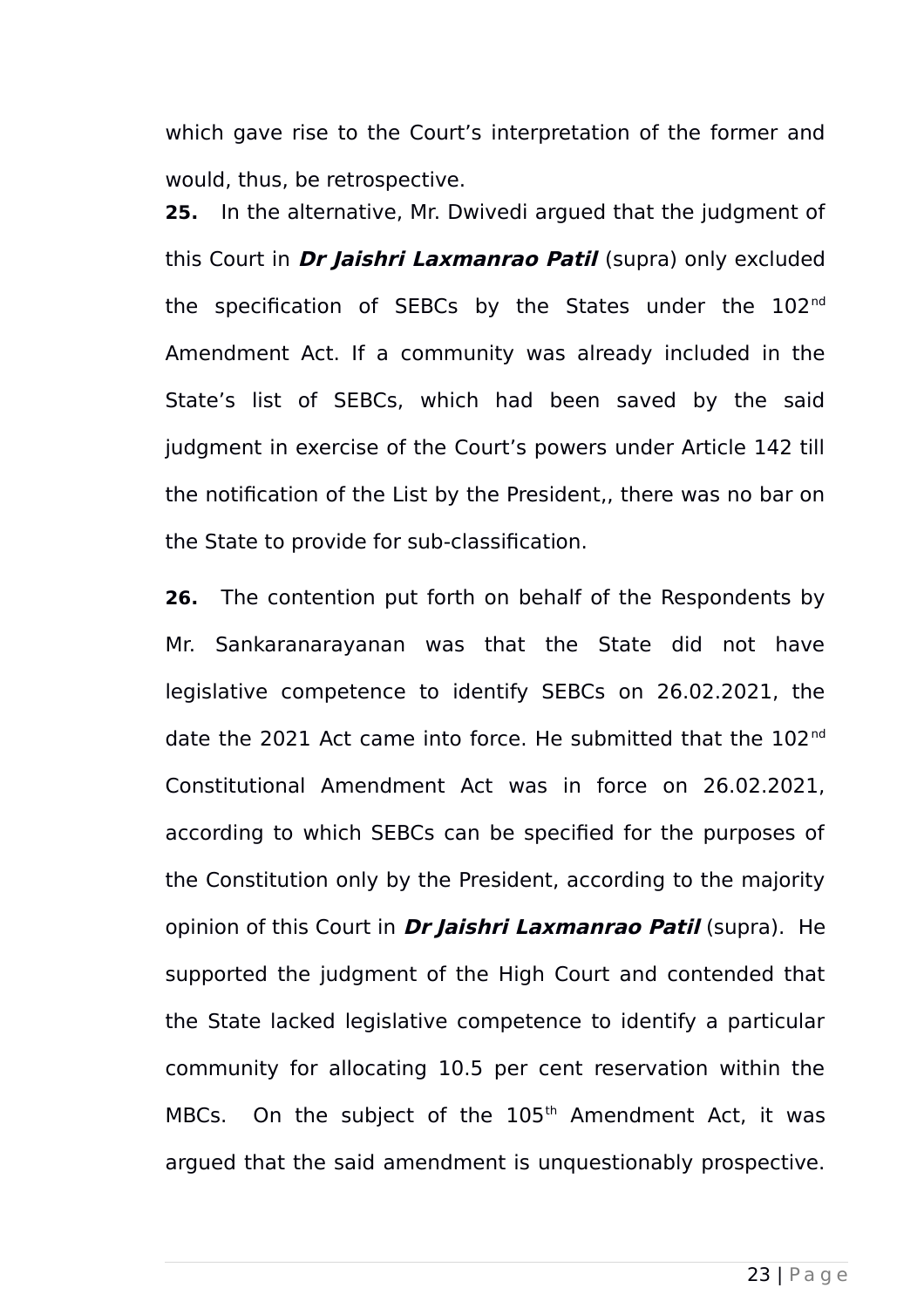Wherever it had been the intention of the Parliament to give retrospective effect to constitutional amendments, it was specifically mentioned in the relevant amendment. Our attention was drawn to the Constitution (First Amendment) Act, 1951, by which changes to Article 19(2) were given retrospective effect from the date of commencement of the Constitution and Article 31-B was inserted containing a validating provision, thereby making it applicable prior to the date of the amendment to all laws made before such date and notwithstanding any judgment. We were also directed to Article 329-A, which excluded applicability of laws made prior to the Constitution (Thirty-ninth) Amendment Act, 1975 to specified elections and also validated such elections which may have been declared to be void under law or any order made by any court, before such commencement. Lastly, the Constitution (Eighty-fifth Amendment) Act, 2001 was pointed out whereby the changes to Article 16(4-A) were given retrospective effect from 17.06.1995. It was submitted that, unlike the cited instances, there is not even a slight indication in the  $105<sup>th</sup>$ Amendment Act that it was intended to be retrospective in operation.

**27.** Countering the submission made on behalf of the Appellants as to the 105<sup>th</sup> Amendment Act being clarificatory in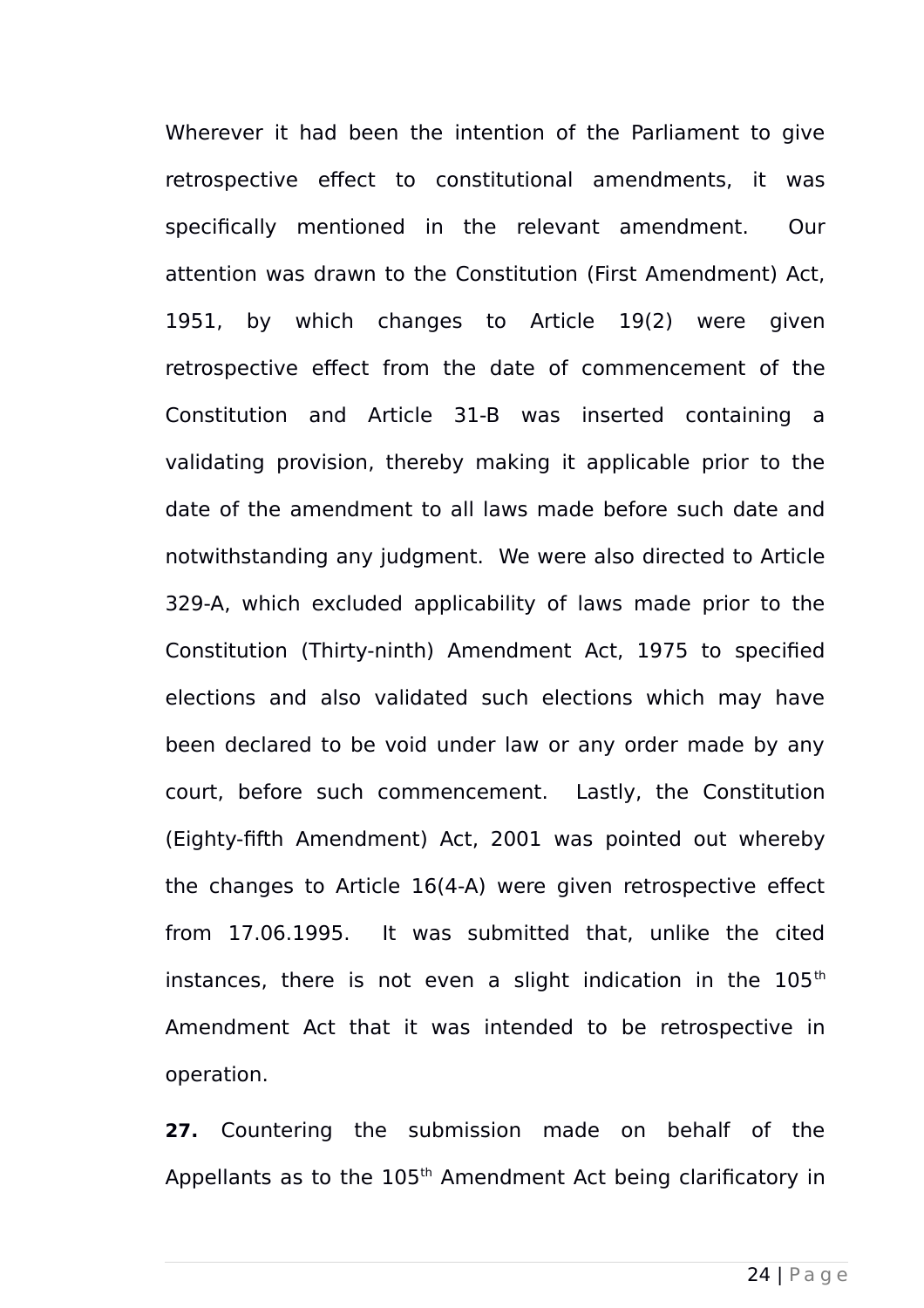nature, it was further argued by Mr. Sankaranarayanan that a judgment of this Court cannot be clarified by the Parliament, as the Supreme Court is the final arbiter with respect to interpretation of the Constitution. He cited **Janapada Sabha Chhindwara v. Central Provinces Syndicate Ltd. [17](#page-24-0)** and a judgment of the U.S. Supreme Court in **Plaut v. Spendthrift** Farm Inc.<sup>[18](#page-24-1)</sup>, amongst others, to elaborate on the limitations on the power of the Legislature to 'clarify' an interpretation of law rendered by this Court. He further submitted that the 105<sup>th</sup> Amendment Act cannot be treated to be a validating provision, as there has been no 'invalidation' of the 102<sup>nd</sup> Amendment Act. With the 102<sup>nd</sup> Amendment Act holding force at the time of enactment of the 2021 Act, he asserted that earmarking 10.5 per cent to one community is tantamount to identifying a community for the benefit of reservation, which can be done only by the President as per the 102<sup>nd</sup> Amendment Act and therefore, the 2021 Act is an impermissible exercise on the part of the State Legislature. He was vehement in his argument that a statute which is void ab initio for lack of legislative competence cannot be validated by a subsequent amendment and placed reliance on **Saghir Ahmad v. State of U.P. [19](#page-24-2)** ,

<span id="page-24-2"></span><span id="page-24-1"></span><span id="page-24-0"></span>17 (1970) 1 SCC 509 18 514 U.S. 211 (1995) 19 (1955) 1 SCR 707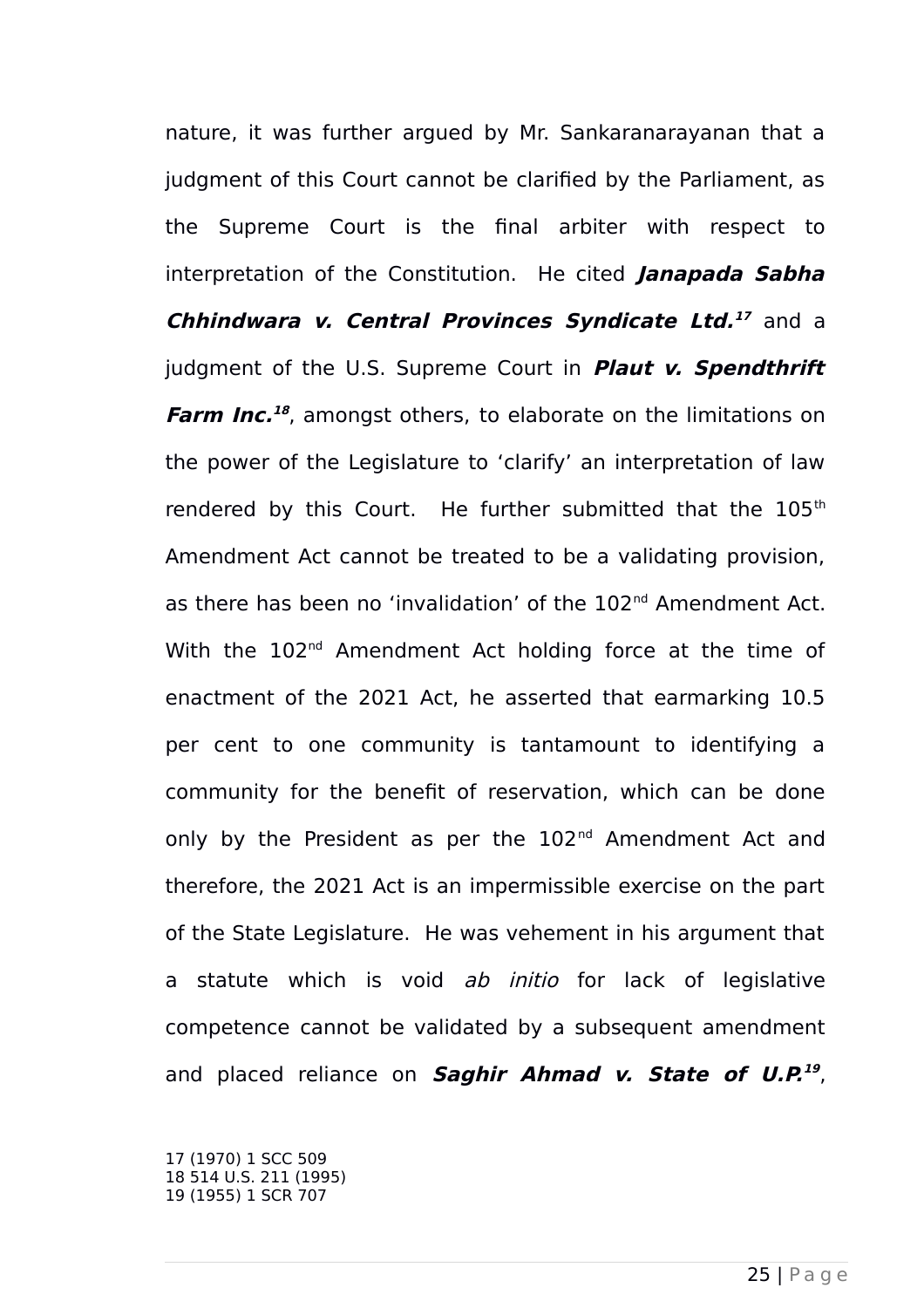**M.P.V. Sundararamier & Co. v. State of A.P. [20](#page-25-0)** and **Deep** *Chand v. State of Uttar Pradesh***<sup>[21](#page-25-1)</sup>. Dr. Dhawan, joining Mr.** Sankaranarayanan in asserting that the 105<sup>th</sup> Amendment Act is prospective in operation, contested the claim of the Appellants, on the 105<sup>th</sup> Amendment Act being clarificatory and at the same time removing the basis of the judgment of this Court in **Dr Jaishri Laxmanrao Patil** (supra), as contradictory. According to Dr. Dhawan, the amendment could either be clarificatory of the Parliament's intention or purport to remove the basis of this Court's judgment, but could not be both.

28. On the issue of the 105<sup>th</sup> Amendment Act, we are unable to agree with the contention of the Appellants that the said amendment is clarificatory and dates back to the introduction of Article 342-A. The Respondents were right in submitting that the Parliament had expressly specified the retrospectivity of an amendment, whenever it intended to give any amendment retrospective effect. As such we do not intend to scrutinize the Statement of Objects and Reasons of and the parliamentary debates on the Constitution (One Hundredth and Twenty-seventh Amendment) Bill, 2021, as it is well established and also reiterated in the majority decision in **Dr Jaishri Laxmanrao Patil** that where provisions of a statute are ambiguous, the first

<span id="page-25-1"></span><span id="page-25-0"></span>20 1958 SCR 1422 21 1959 Supp (2) SCR 8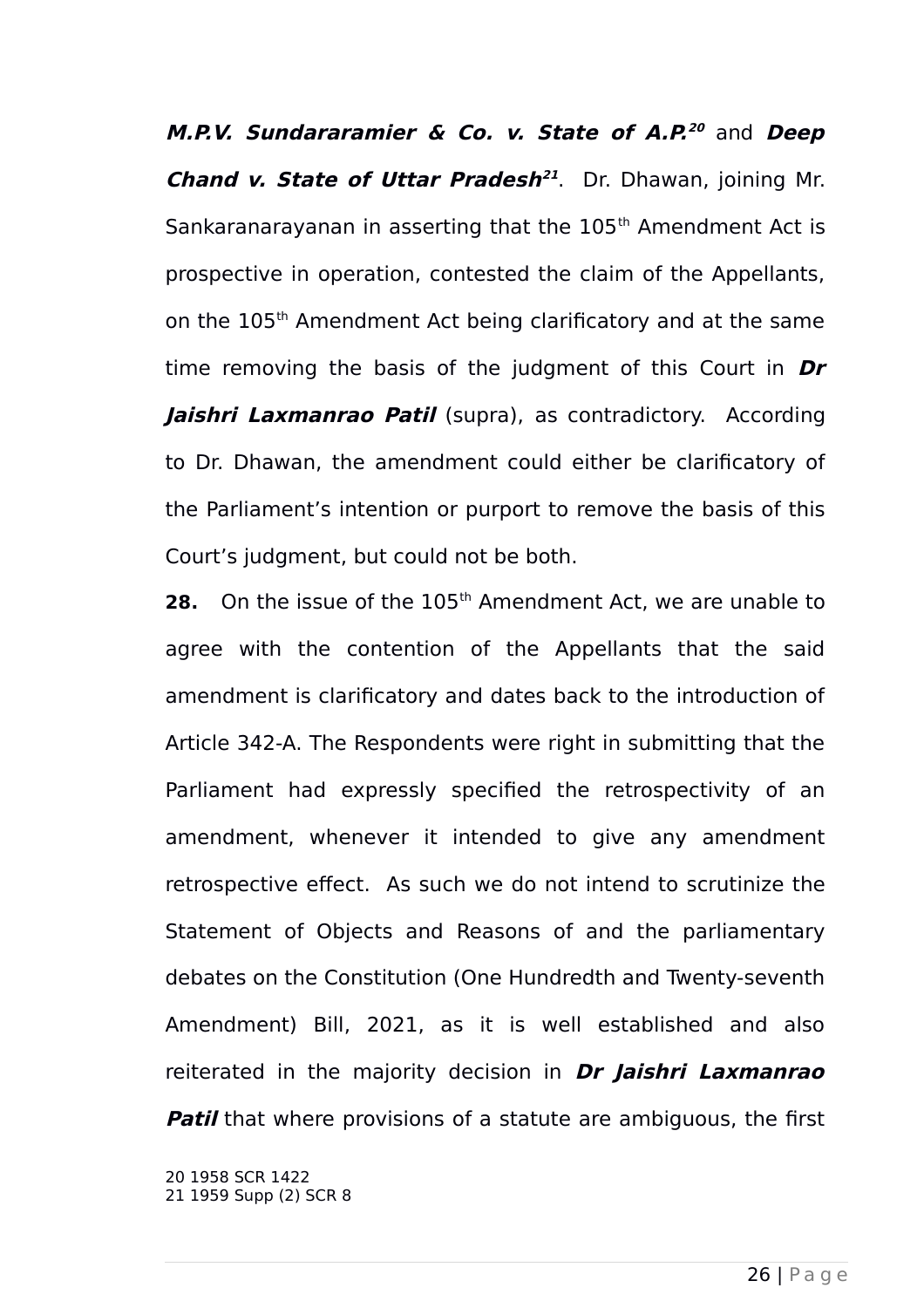attempt should be to find meaning in the statute itself, failing which the court may turn to external aids. We have not been called upon to interpret the 105<sup>th</sup> Amendment Act and nor do we find any vagueness as regards when the  $105<sup>th</sup>$  Amendment Act has come into effect. The 105<sup>th</sup> Amendment Act cannot be said to be a validating amendment, as admittedly the 102<sup>nd</sup> Amendment Act has not been invalidated by this Court. We do not find it necessary to deal with the judgments cited by the Respondents on the impermissibility of clarification of a judgment of this Court by the Parliament, as even the Appellants do not contend that the 105<sup>th</sup> Amendment Act was made to clarify the judgment of this Court in **Dr Jaishri Laxmanrao Patil** (supra).

**29.** Rule 350-A of the Rules framed by the Broach Borough Municipality, by which a rate on land was fixed at a percentage of the valuation based upon capital value, was declared *ultra* vires Section 73 of the Bombay Municipal Boroughs Act, 1925 in

**Patel Gordhandas Hargovindas v. Municipal Commissioner, Ahmedabad [22](#page-26-0)** . The Legislature of Gujarat passed the Gujarat Imposition of Taxes by Municipalities (Validation) Act, 1963, validating the rates so imposed. The said validating legislation was challenged before this Court in **Shri**

<span id="page-26-0"></span>22 (1964) 2 SCR 608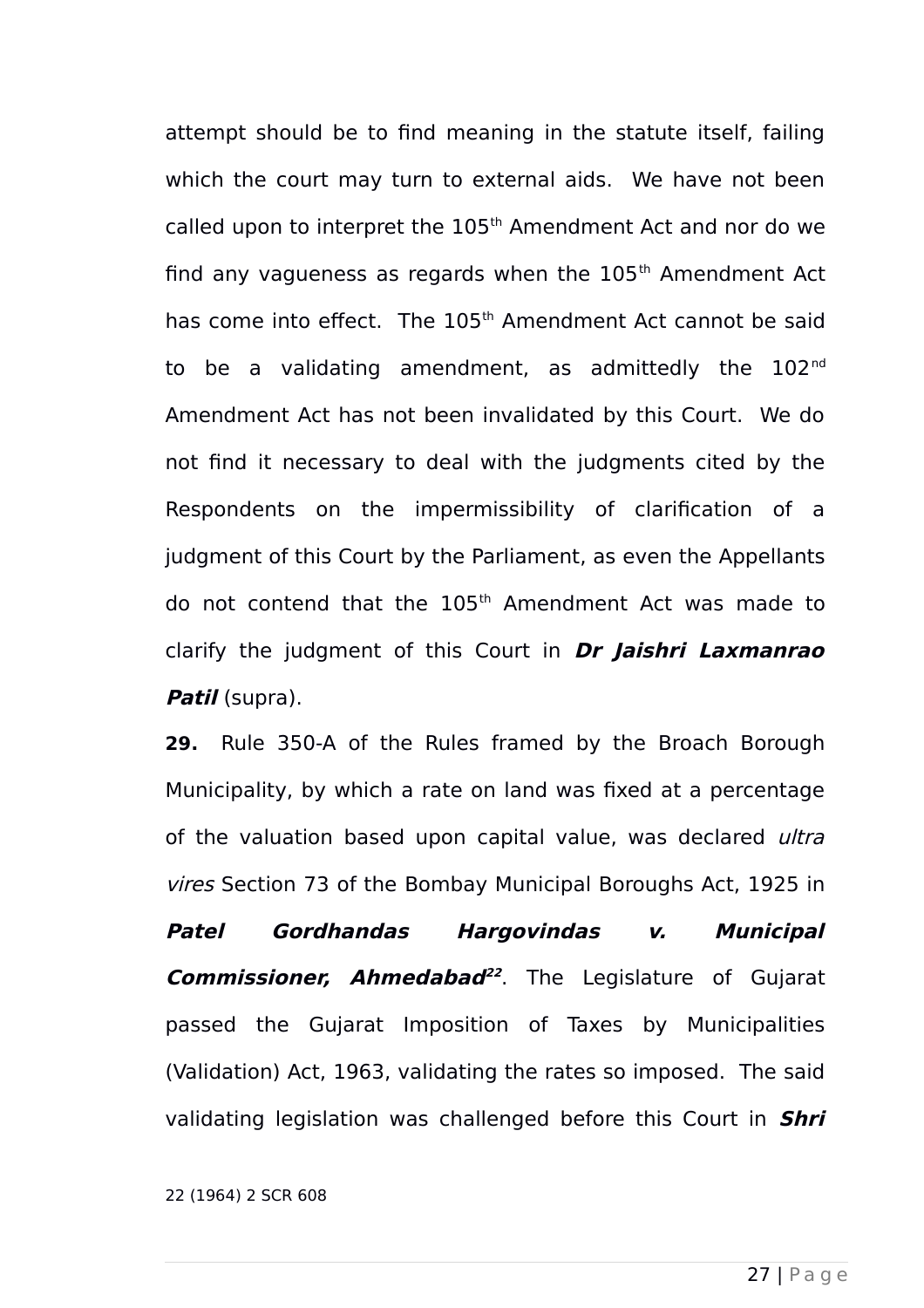**Prithvi Cotton Mills Ltd.** (supra). This Court was of the opinion that the defect pointed out by the judgment in **Patel Gordhandas Hargovindas** (supra), being that Section 73 had not authorised the levy of a tax but that of a "rate", which had acquired a special meaning in legislative practice as held by this Court, was cured by the validating legislation. The Court upheld the validating statute on the ground that a new meaning to the expression "rate" was legislatively ascribed, thus putting out of action the effect of the decisions of the courts to the contrary. The Appellants cannot take aid of this judgment to argue that the 105<sup>th</sup> Amendment Act has to be given retrospective effect, since the 105<sup>th</sup> Amendment Act cannot be treated as a validating amendment as no part of the 102<sup>nd</sup> Amendment Act has been invalidated. The contention of the Appellants that the 105<sup>th</sup> Amendment Act, being an amendment relating to procedure, has to be construed as retrospective along the lines of **K.S. Paripoornan** (supra), is misconceived. Identifying certain communities which are to be deemed as SEBCs for the purposes of the Central Government and the States, respectively, cannot be said to be a matter of procedure. The procedural aspect of the  $102<sup>nd</sup>$  Amendment Act and the  $105<sup>th</sup>$  Amendment Act is only the manner of publication of the lists of SEBCs, whereas the substantive element of the said amendments is identifying and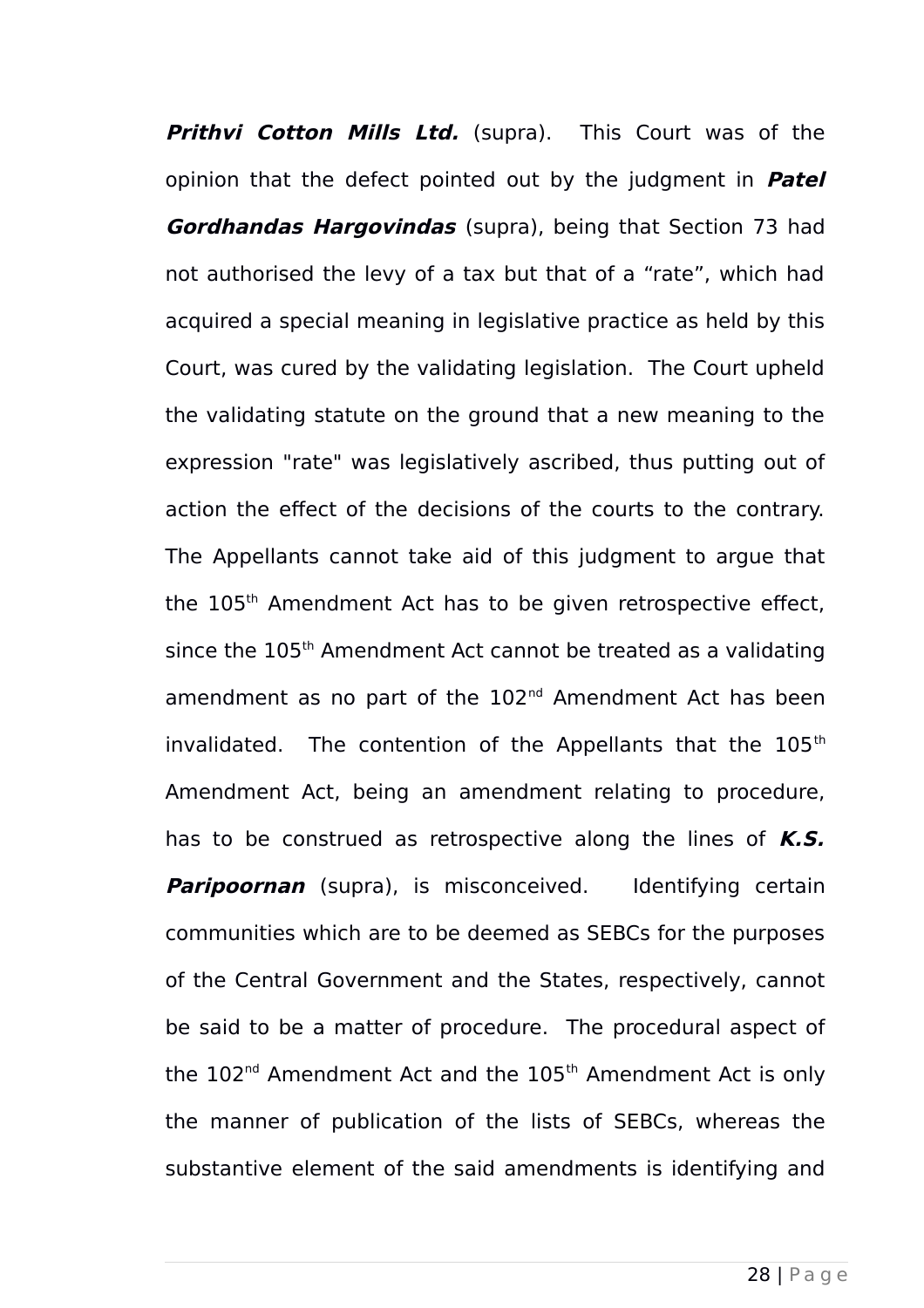recognising certain communities as SEBCs. Thus, we see no force in the submission of the Appellants that the  $105<sup>th</sup>$ Amendment Act is clarificatory in nature and has to be given retrospective effect from the date on which the 102<sup>nd</sup> Amendment Act came into effect.

**30.** At the time of enactment of the 2021 Act, there is no doubt therefore, that the 102<sup>nd</sup> Amendment Act held force. The majority in **Dr Jaishri Laxmanrao Patil** (supra) was of the view that identification of SEBCs and their inclusion in a list to be published under Article 342-A can be done only by the President, after the insertion of Articles 366(26C) and 342-A. The list of SEBCs to be notified by the President under Article 342-A shall be the only list for the purposes of the Constitution. It was concluded in the said judgment that the change brought about by the 102<sup>nd</sup> Amendment Act, especially under Article 342-A, was only with respect to the process of identification of SEBCs and their list. It was categorically held that the power to frame policies and legislation with regard to all other matters, i.e., the welfare schemes for SEBCs, setting up of institutions, grants, scholarships, extent of reservation and special provisions under Articles 15(4), 15(5) and 16(4) are entirely with the State Government in relation to its institutions and its public services. It was further clarified that the extent of reservation, the kind of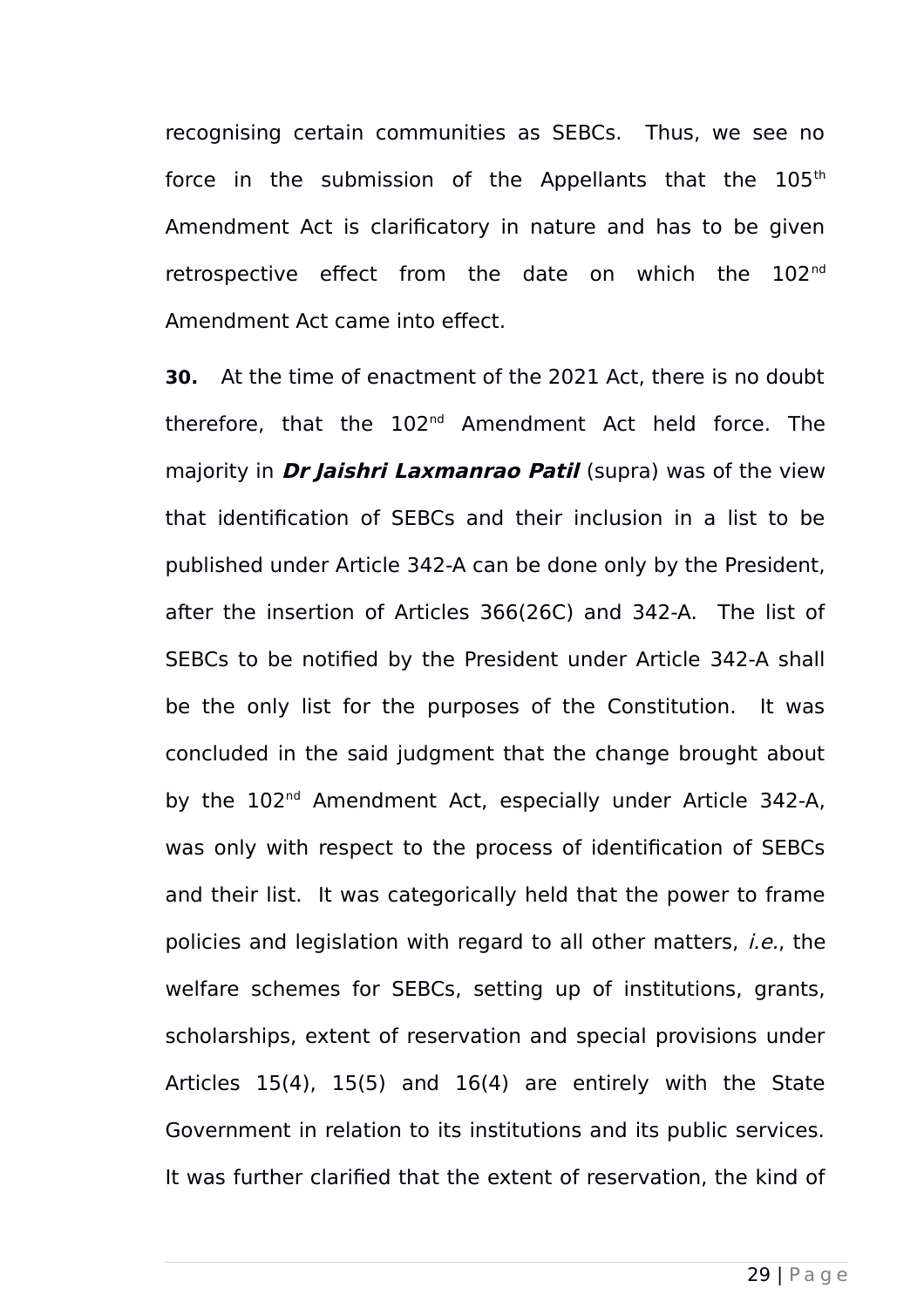benefits, the quantum of scholarships, the number of schools which are to be specially provided under Article 15(4) or any other beneficial or welfare scheme conceivable under Article 15(4) can all be achieved by the State through its legislative and executive powers. Recognising that the President was yet to prepare and publish a list under Article 342-A(1), the Court held that a comprehensive list should be published expeditiously and in exercise of its powers under Article 142 of the Constitution, the Court directed till the time of the publication of such list, the SEBC lists prepared by the States would continue to be operative.

**31.** Backward Classes, MBCs and DNCs have been identified for reservation in educational institutions and for public employment by G.O. Ms. No. 28 dated 19.07.1994 under the 1994 Act. 30 per cent reservation was provided for Backward Classes and 20 per cent for MBCs and DNCs together. The Vanniakula Kshatriya community has consistently featured in the list of MBCs since 1957 and was also included in the list of MBCs in G.O. Ms. No. 28 dated 19.07.1994, pursuant to the 1994 Act. By the 2021 Act, 10.5 per cent out of 20 per cent reservation for MBCs and DNCs was earmarked for the Vanniakula Kshatriya community. Identification of the Vanniakula Kshatriyas as a community within the MBCs was not the subject-matter of the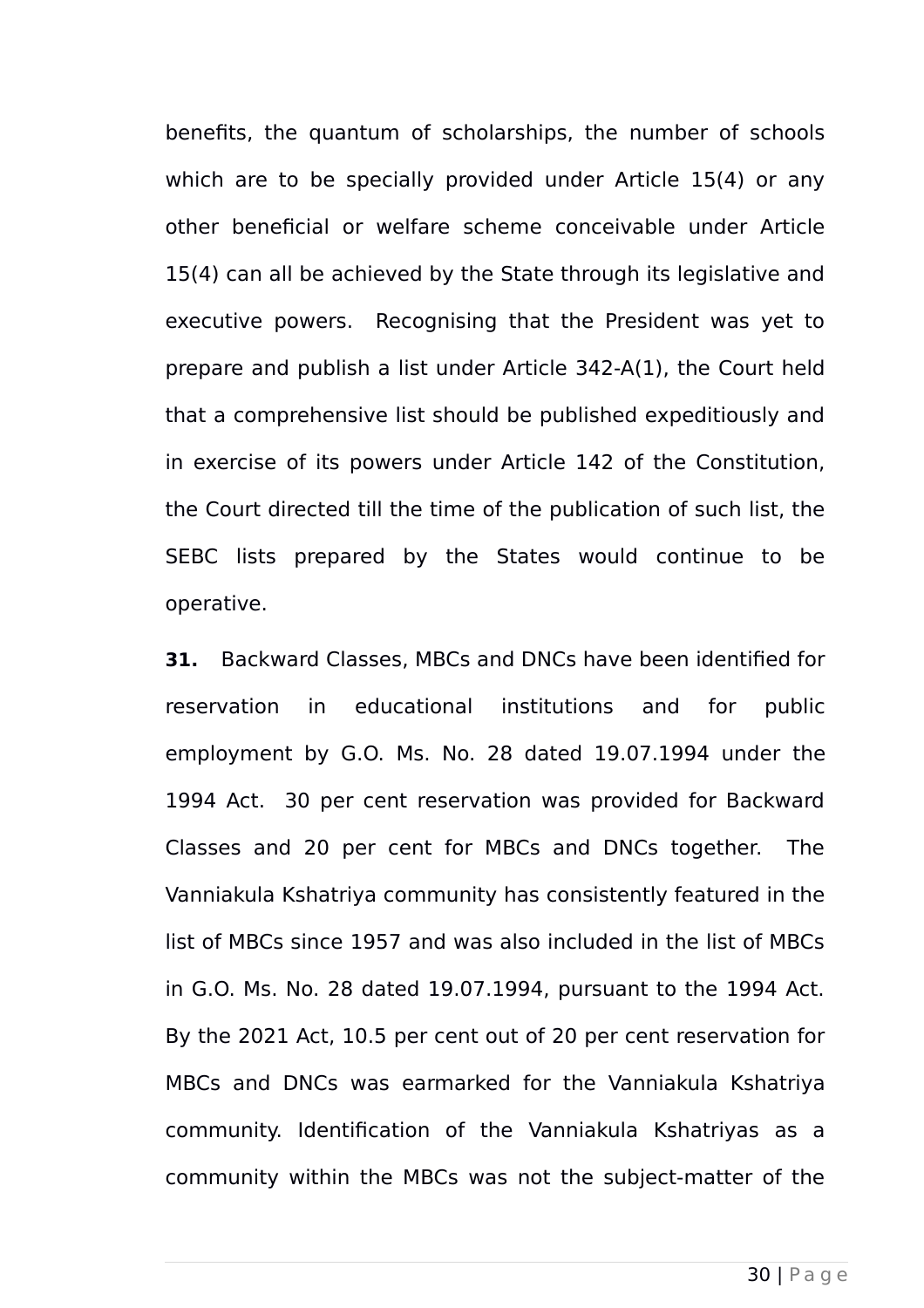2021 Act, as this exercise had already been completed pursuant to the 1994 Act. Under the 2021 Act, sub-classification of the MBCs and DNCs and apportionment of a particular percentage of reservation is for the purpose of determining the extent of reservation for communities within the MBCs and DNCs, which is a permissible exercise of power by the State Government, according to the majority judgment in **Dr. Jaishri Laxmanrao Patil** (supra). What the 102<sup>nd</sup> Amendment prohibits the State from undertaking is identifying a caste as SEBC or including or excluding a community from the list notified by the President. We are not in agreement with the contention of the Respondents that determining the extent of reservation for a community amongst the list of Most Backward Classes amounts to identification. In view thereof, the High Court has committed an error in holding that the 2021 Act is violative of Article 342-A.

## **B. Permissibility of sub-classification amongst backward classes**

**32.** Placing reliance on the judgment of this Court in **E.V. Chinnaiah v. State of A.P. [23](#page-30-0)** , the High Court held that all castes including the sub-castes, races, tribes mentioned in the list are to be members of one group for the purpose of the Constitution and cannot be further sub-divided so as to give

<span id="page-30-0"></span>23 (2005) 1 SCC 394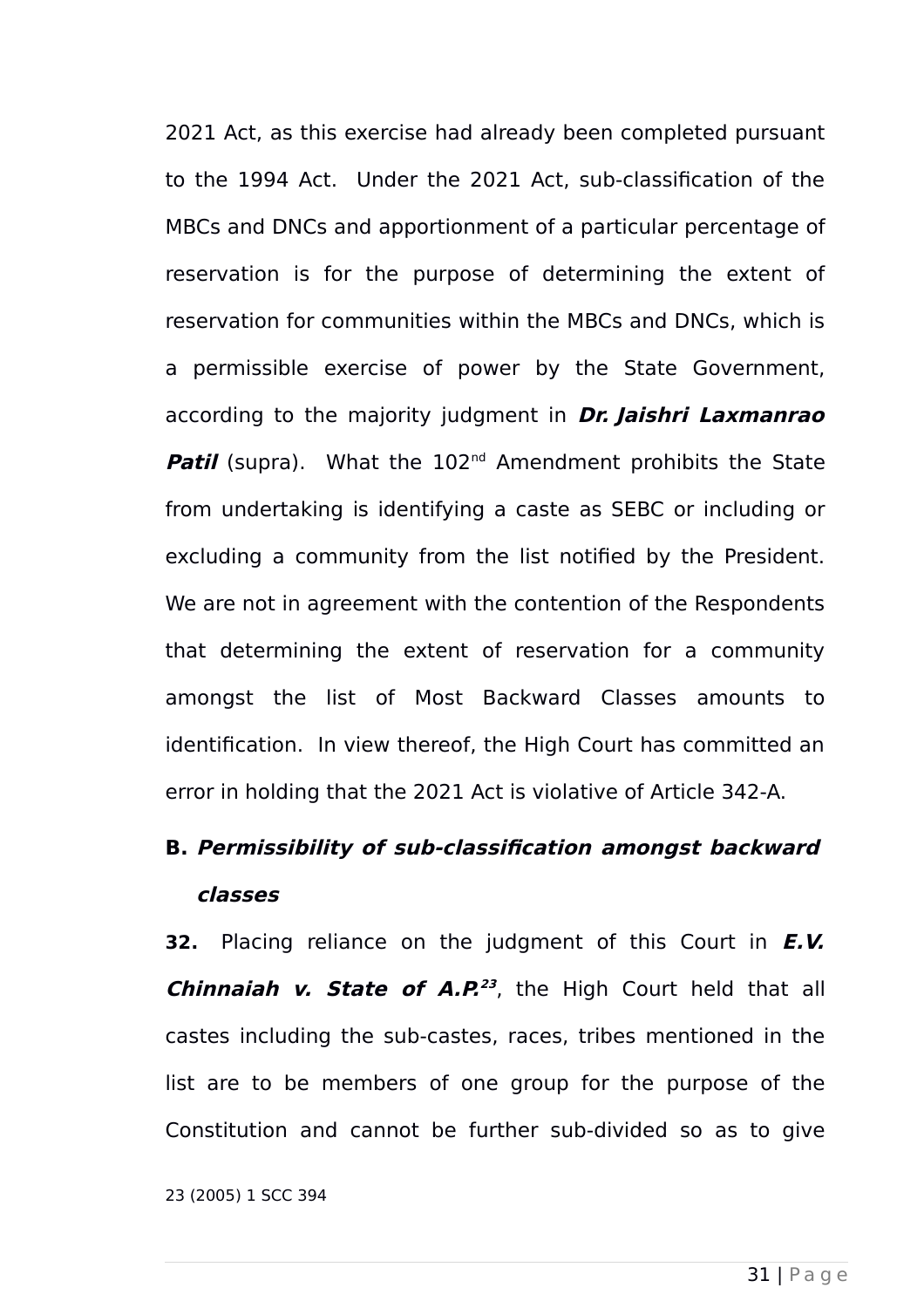more preference to a miniscule portion thereof. The High Court also observed that as per **E.V. Chinnaiah** (supra), all the castes included in the Schedule under Article 341 of the Constitution would be 'deemed to be' one class of persons.

**33.** On behalf of the Appellants, it was contended that the High Court committed an error in relying upon **E.V. Chinnaiah** (supra), which pertained to the interpretation of Articles 341 and 342, to come to the conclusion that classification is not permissible even in respect of backward classes. It was argued that it is clear from **Indra Sawhney v. Union of India [24](#page-31-0)** that sub-classification of backward classes is permissible. Stress was also laid on the fact that the correctness of **E.V. Chinnaiah** (supra) has been referred for consideration by a larger Bench in **State of Punjab v. Davinder Singh [25](#page-31-1)** . It was urged that the permissibility of sub-classification amongst backward classes as has been done in the 2021 Act cannot be contested. Reasonableness of sub-classification is a separate question to be determined by this Court.

<span id="page-31-1"></span><span id="page-31-0"></span>**34.** On the other hand, Dr. Rajeev Dhawan and Mr. R. Balasubramanian submitted that backward classes can be subdivided into backward and more backward classes in accordance with **Indra Sawhney** (supra), but further 24 1992 Supp (3) SCC 217 25 (2020) 8 SCC 1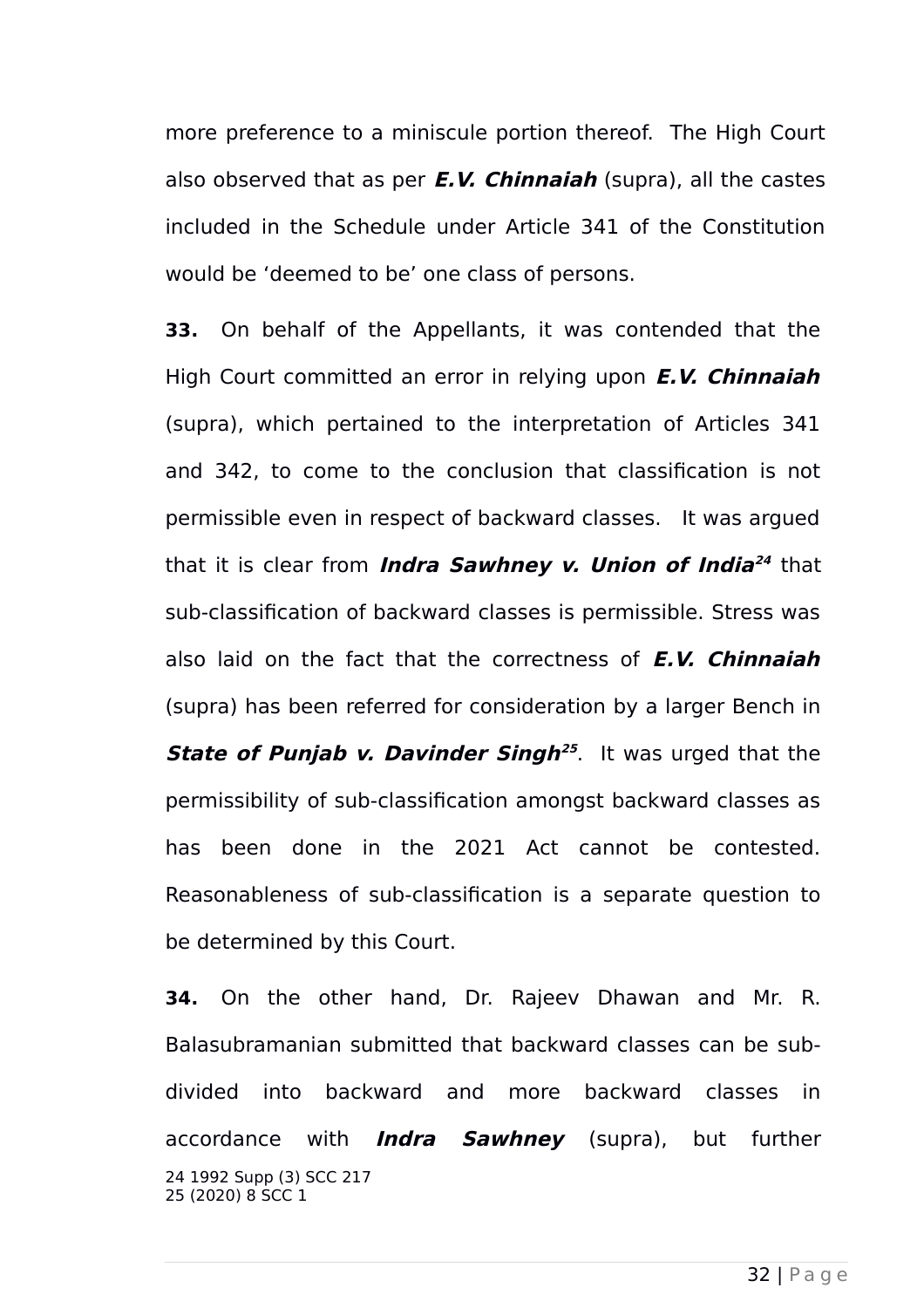differentiation of MBCs is not permissible as it would amount to micro-classification, as correctly held by the High Court.

**35.** The Andhra Pradesh Scheduled Castes (Rationalisation of Reservations) Act, 2000 was challenged before the High Court of Andhra Pradesh. 57 castes enumerated in the Presidential list of Scheduled Castes were categorised into four groups based on inter se backwardness and separate quotas were fixed in reservation for each of these groups by the State of Andhra Pradesh. A five-Judge Bench of the High Court by a majority of 4:1 dismissed the writ petitions. In **E.V. Chinnaiah** (supra), the main contention of the appellants therein before this Court was that the State lacked legislative competence in enacting the said legislation which, according to the appellants, was solely meant for subdividing or subgrouping the castes enumerated in the Presidential list, as under Article 341(2) bifurcation of the Presidential list can be done only by the Parliament. Alternatively, it was submitted that this subgrouping amounted to micro-classification of the Scheduled Castes, in violation of Article 14 of the Constitution. Three questions were framed by this Court in **E.V. Chinnaiah** (supra), as listed below:

"(1) Whether the impugned Act is violative of Article 341(2) of the Constitution of India? (2) Whether the impugned enactment is constitutionally invalid for lack of legislative competence?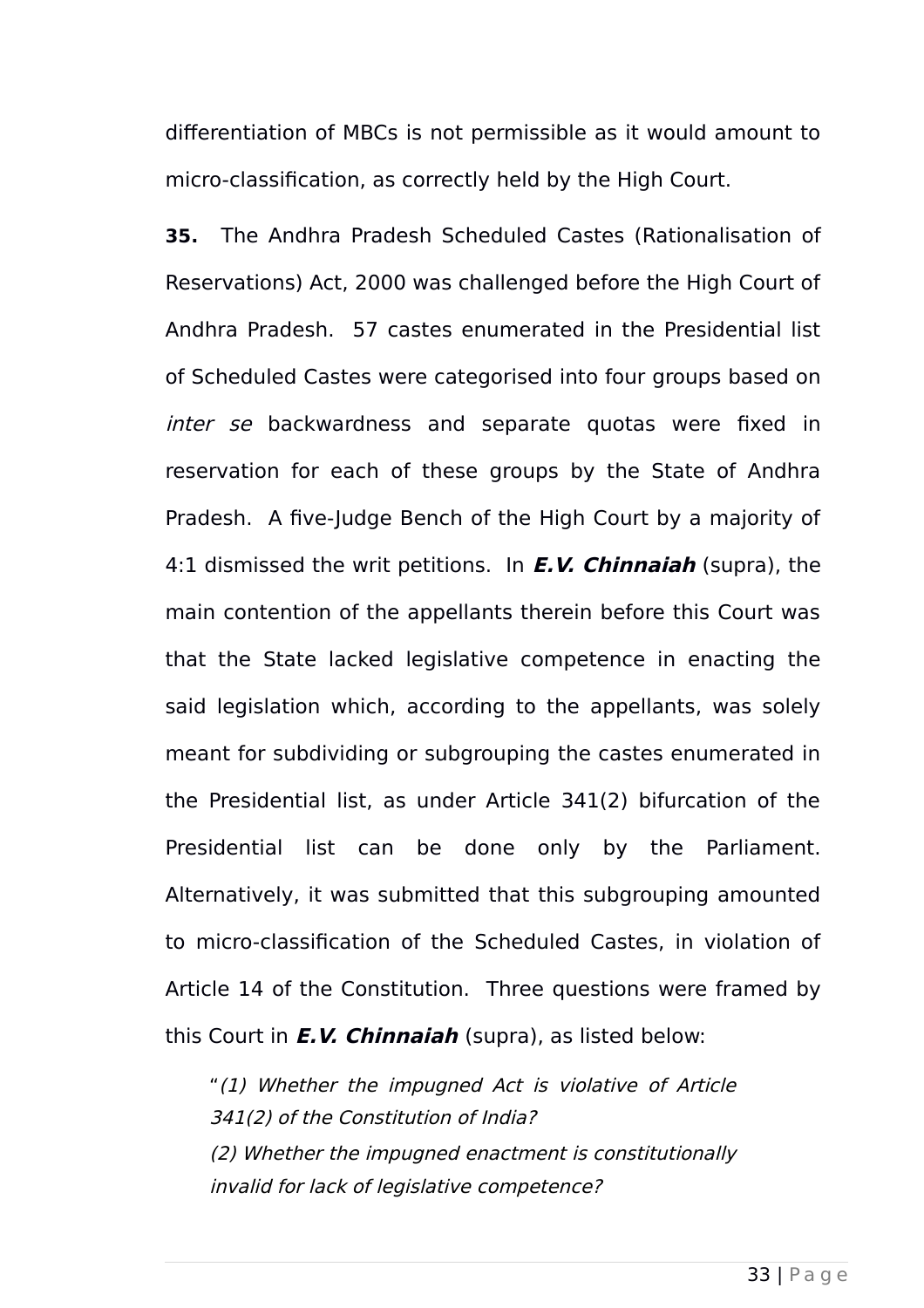(3) Whether the impugned enactment creates subclassification or micro-classification of Scheduled Castes so as to violate Article 14 of the Constitution of India?"

**36.** In **E.V. Chinnaiah** (supra), this Court was of the opinion that Article 341 made it clear that the State, either by legislative or executive action, had no power of "disturbing" the Presidential list of Scheduled Castes and therefore, any executive or legislative act of the State which interferes, disturbs, rearranges, regroups or reclassifies various castes in the Presidential list is violative of Article 341 and the scheme of the Constitution. Further, it was held that castes identified by the President under Article 341 formed a class in themselves and any division of these classes based on any consideration would amount to tinkering with the Presidential list. As the primary object of the impugned enactment in that case was to create groups of sub-castes in the list of Scheduled Castes, this Court concluded that the State does not have legislative competence to divide the Scheduled Castes, by tracing its claim to Entry 41 of List II and Entry 25 of List III. Insofar as the contention of sub-classification of Scheduled Castes is concerned, this Court rejected the contention of the respondents therein that the ratio of **Indra Sawhney** (supra) applied to the facts of **E.V. Chinnaiah** (supra). It was pointed out that sub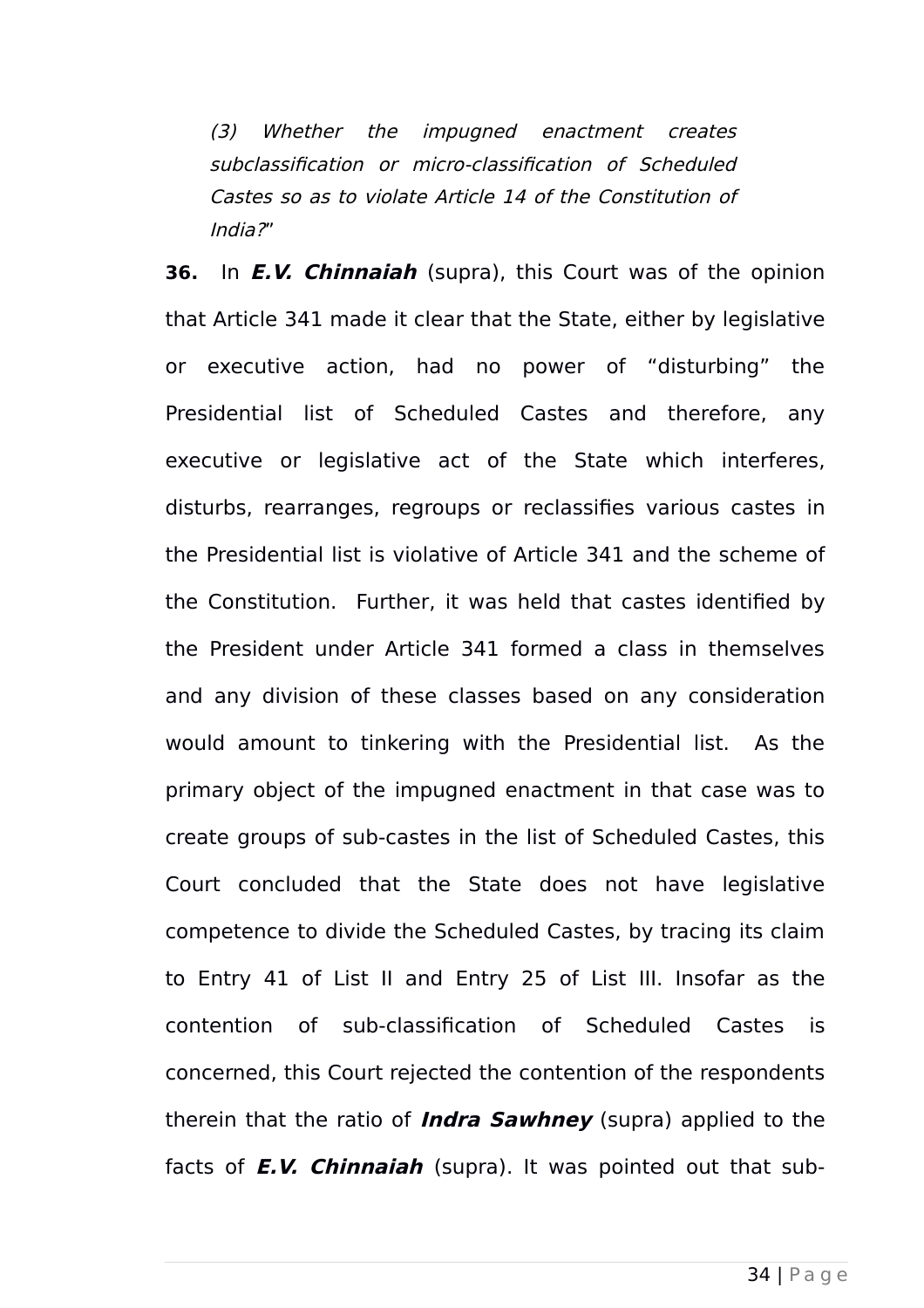classification dealt with by **Indra Sawhney** (supra) related only to 'Other Backward Classes' and not Scheduled Castes as the judgment in **Indra Sawhney** (supra) itself had expressly held that subdivision of 'Other Backward Classes' is not applicable to Scheduled Castes and Scheduled Tribes, the reason for which, according to this Court in **E.V. Chinnaiah** (supra), was that the Constitution itself had kept the Lists of Scheduled Castes and Scheduled Tribes out of interference by the State Governments.

**37.** A close scrutiny of **E.V. Chinnaiah** (supra) would make it clear that the High Court was wrong in relying upon the said judgment to hold that sub-classification of backward classes is beyond the legislative competence of the State. **E.V. Chinnaiah** (supra) primarily relates to the power of the State legislature in categorising the Scheduled Castes identified under Article 341 into four groups, the effect of which was held to be modification of the Presidential list, which Article 341 precluded the States from doing. As was clearly expressed by this Court in **E.V. Chinnaiah** (supra), the issue of sub-classification of backward classes was dealt with in **Indra Sawhney** (supra) and it is pertinent for us to refer to the following paragraphs authored by Jeevan Reddy, J., after referring to observations of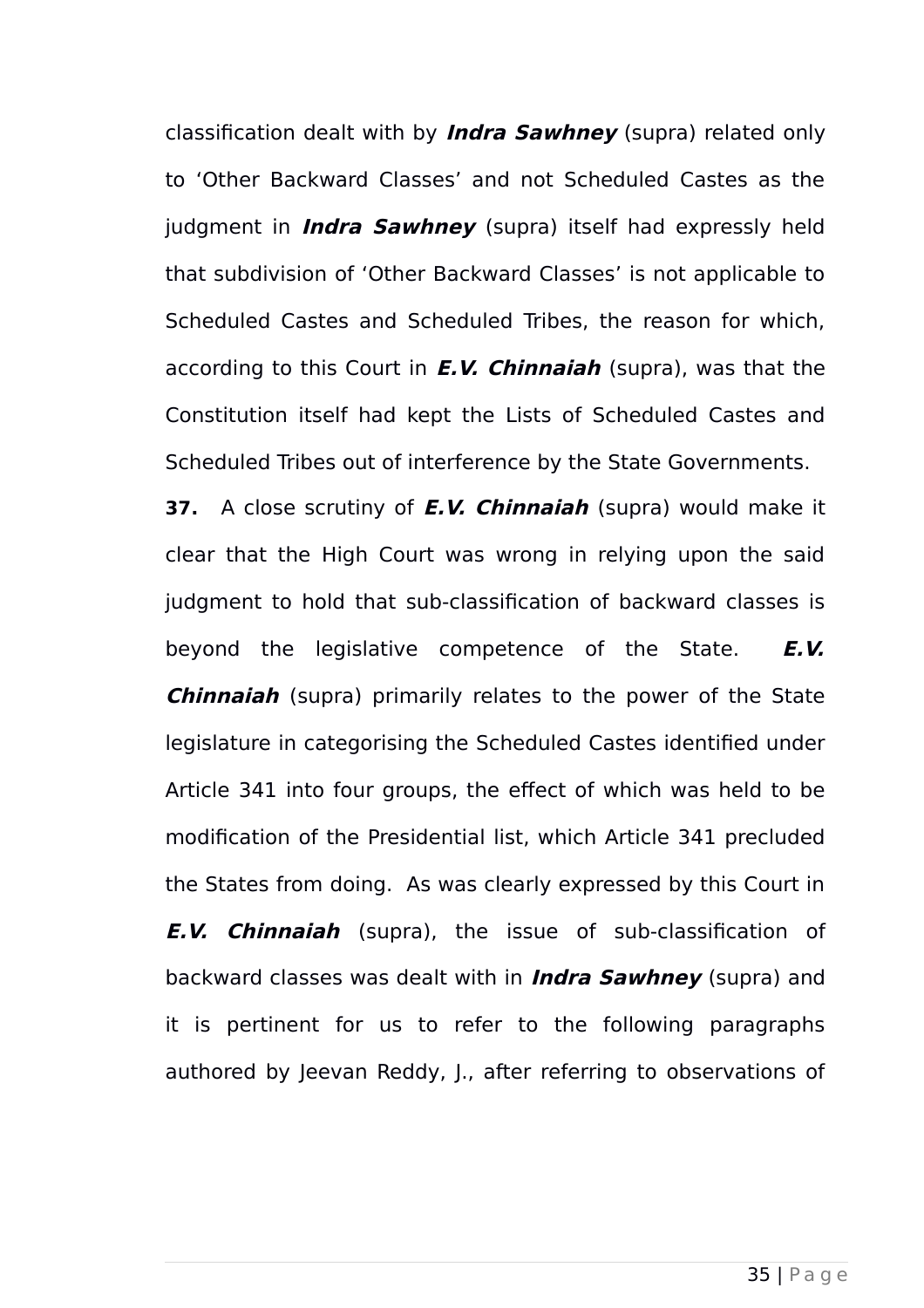## Chinnappa Reddy, J. in **K.C. Vasanth Kumar v. State of Karnataka [26](#page-35-0)** :

"**802**. We are of the opinion that there is no constitutional or legal bar to a State categorising the backward classes as backward and more backward. We are not saying that it ought to be done. We are concerned with the question if a State makes such a categorisation, whether it would be invalid? We think not. Let us take the criteria evolved by Mandal Commission. Any caste, group or class which scored eleven or more points was treated as a backward class. Now, it is not as if all the several thousands of castes/groups/classes scored identical points. There may be some castes/groups/classes which have scored points between 20 to 22 and there may be some who have scored points between eleven and thirteen. It cannot reasonably be denied that there is no difference between these two sets of castes/groups/classes. To give an illustration, take two occupational groups viz., goldsmiths and vaddes (traditional stone-cutters in Andhra Pradesh) both included within Other Backward Classes. None can deny that goldsmiths are far less backward than vaddes. If both of them are grouped together and reservation provided, the inevitable result would be that goldsmiths would take away all the reserved posts leaving none for vaddes. In such <sup>a</sup> situation, <sup>a</sup> State may think it advisable to make <sup>a</sup> categorisation even among other backward classes so as to ensure that the more backward among the backward classes obtain the benefits intended for them. Where to draw the line and how to effect the sub-

<span id="page-35-0"></span>26 1985 Supp SCC 714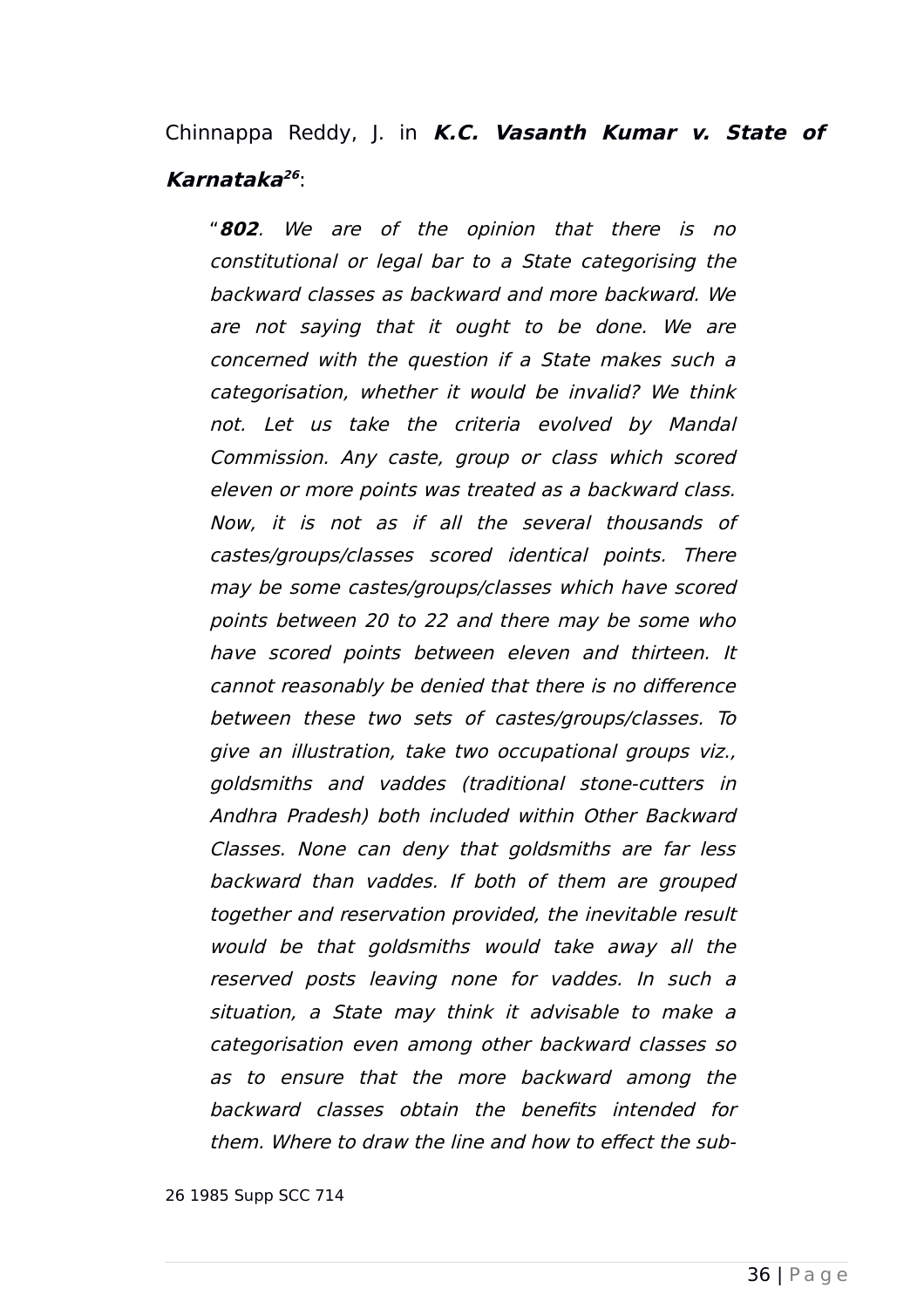classification is, however, a matter for the Commission and the State — and so long as it is reasonably done, the Court may not intervene. In this connection, reference may be made to the categorisation obtaining in Andhra Pradesh. The Backward Classes have been divided into four categories. Group A comprises "Aboriginal tribes, Vimukta jatis, nomadic and seminomadic tribes etc." Group B comprises professional group like tappers, weavers, carpenters, ironsmiths, goldsmiths, kamsalins etc. Group C pertains to "Scheduled Castes converts to Christianity and their progeny", while Group D comprises all other classes/communities/groups, which are not included in Groups A, B and C. The 25% vacancies reserved for backward classes are sub-divided between them in proportion to their respective population. This categorisation was justified in Balram [(1972) 1 SCC 660 : (1972) 3 SCR 247] . This is merely to show that even among backward classes, there can be a subclassification on a reasonable basis.

**803.** There is another way of looking at this issue. Article 16(4) recognises only one class viz., "backward class of citizens". It does not speak separately of Scheduled Castes and Scheduled Tribes, as does Article 15(4). Even so, it is beyond controversy that Scheduled Castes and Scheduled Tribes are also included in the expression "backward class of citizens" and that separate reservations can be provided in their favour. It is a well-accepted phenomenon throughout the country. What is the logic behind it? It is that if Scheduled Tribes. Scheduled Castes and Other Backward Classes are lumped together, OBCs will take away all the vacancies leaving Scheduled Castes and Scheduled Tribes high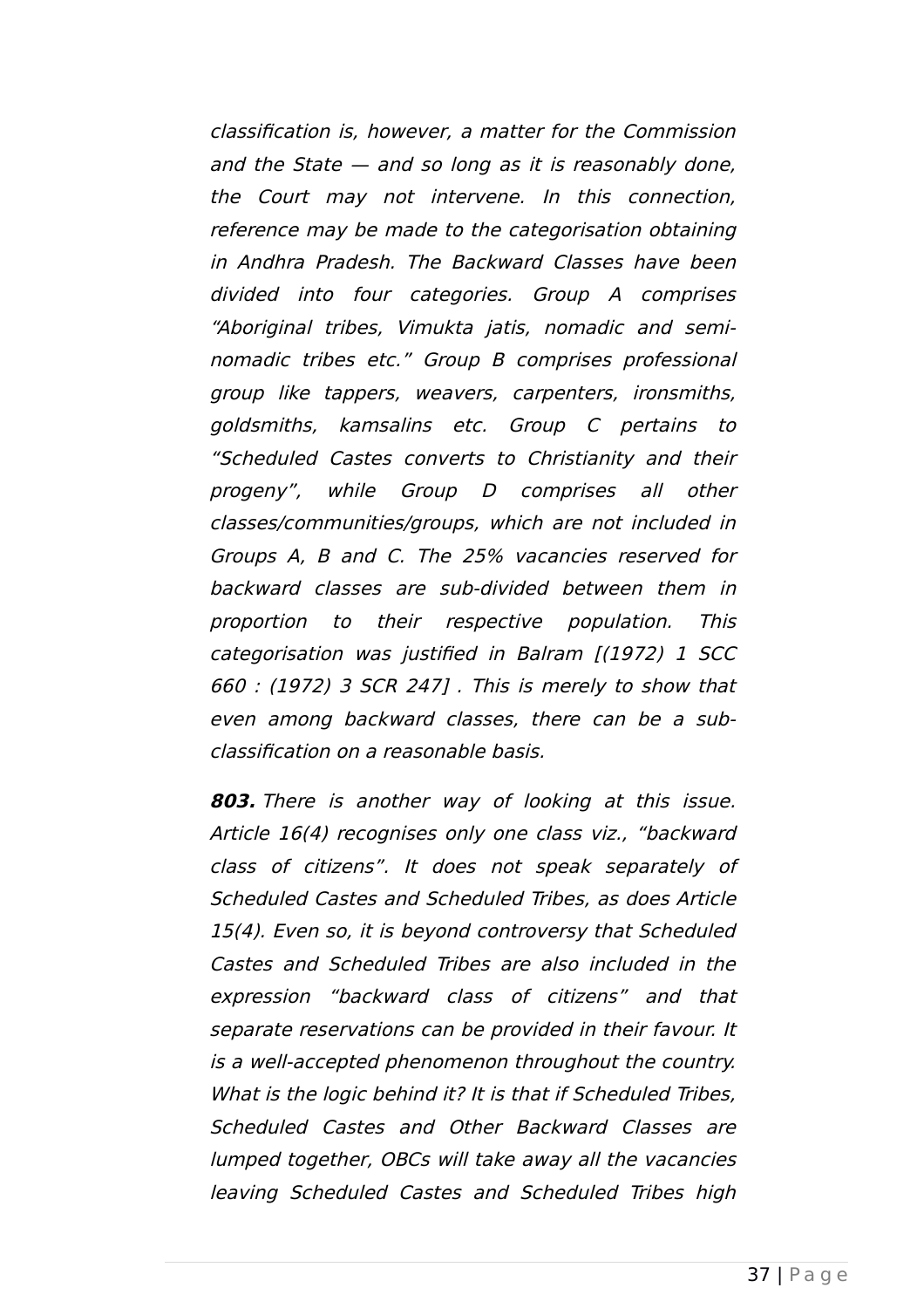and dry. The same logic also warrants categorisation as between more backward and backward. We do not mean to say  $-$  we may reiterate  $-$  that this should be done. We are only saying that if a State chooses to do it, it is not impermissible in law."

Sawant, J. was also of the opinion that sub-classification of backward and more backward classes would be permissible, provided that separate quotas are provided for each of them. It is crystal clear from the judgment of **Indra Sawhney** (supra) that backward classes can be sub-classified. Whether the subclassification under the 2021 Act is reasonable will be addressed subsequently but no doubt can be entertained about the permissibility of sub-classification amongst backward classes.

**38.** By drawing strength from **E.V. Chinnaiah** (supra), the High Court was of the firm view that there cannot be any subdivision of castes including sub-castes, races and tribes mentioned in the Presidential list. In **E.V. Chinnaiah** (supra), it was held that castes once included in the Presidential list form a class by themselves and any division of these classes or persons based on any consideration would amount to tinkering with the Presidential list. According to the plural opinion in **Dr Jaishri Laxmanrao Patil** (supra), the list of SEBCs with respect to States was to be notified by the President, after due consultation with the National Commission for Backward Classes under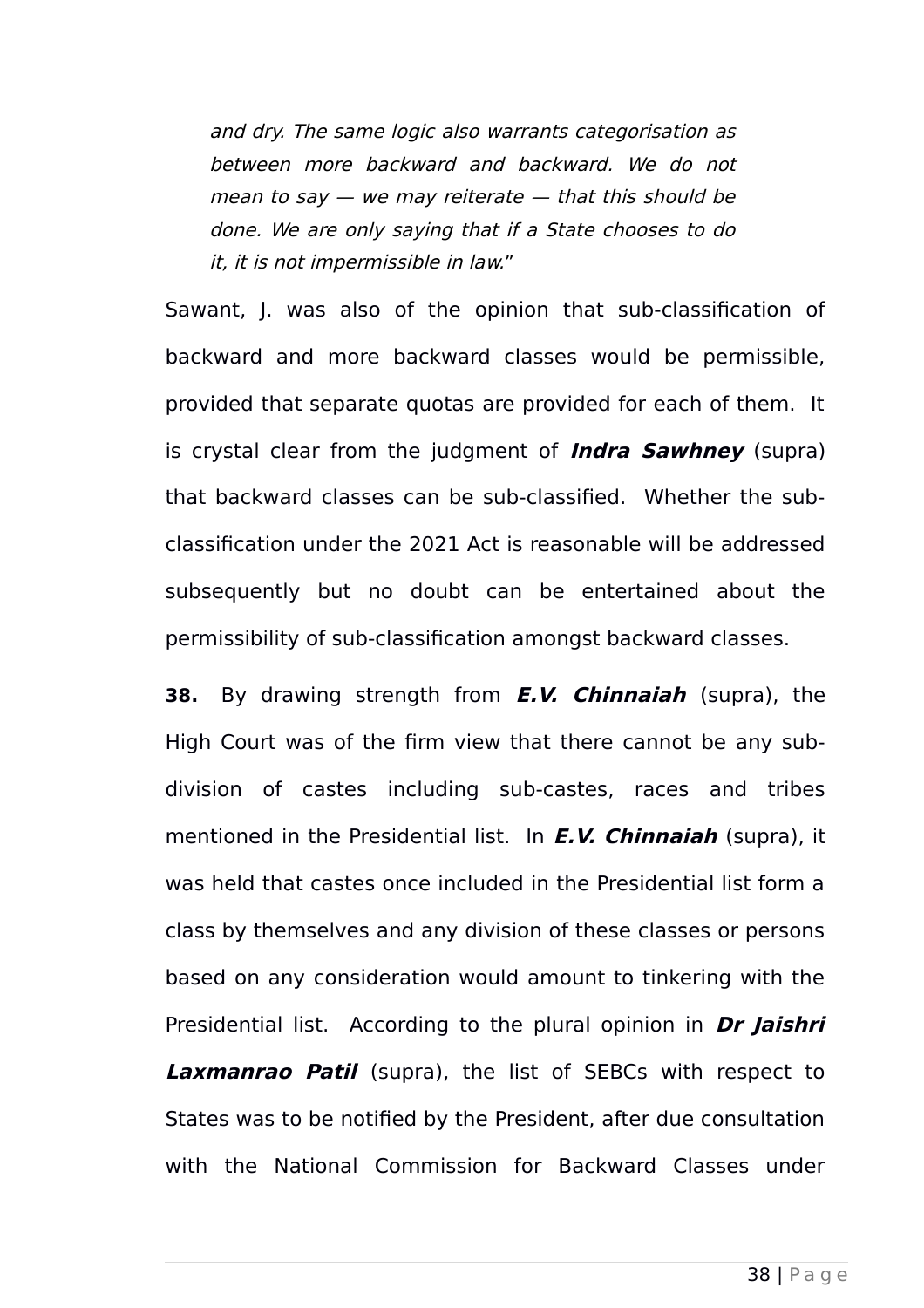Article 342-A. Admittedly, this was not done till the time of enactment of the 2021 Act. As stated earlier, exercising powers under Article 142 of the Constitution, this Court in **Dr Jaishri Laxmanrao Patil** (supra) directed that till the publication of the list of SEBCs by the President, the SEBC lists prepared by the States would continue to hold the field. Thus, even on consideration of the law laid down in **E.V. Chinnaiah** (supra), it is clear from the above that a Presidential list for SEBCs did not come into existence and the question of sub-division of the said list by way of the 2021 Act does not arise. Therefore, the finding of the High Court in this regard is erroneous.

## **C. Bar on Competence under Article 31-B of the Constitution**

**39.** The constitutionality of the 2021 Act was assessed by the High Court under Article 31-B of the Constitution. The High Court observed that a statute placed in the Ninth Schedule shall continue to be in force, till it is amended or repealed. In the present set of facts, the High Court was of the view that without amending the 1994 Act, which provides for undivided 20 per cent reservation to MBCs and DNCs together, the State lacked the legislative competence to provide internal reservation to one community from amongst that group of communities by way of a separate but similar legislation. Reference was drawn to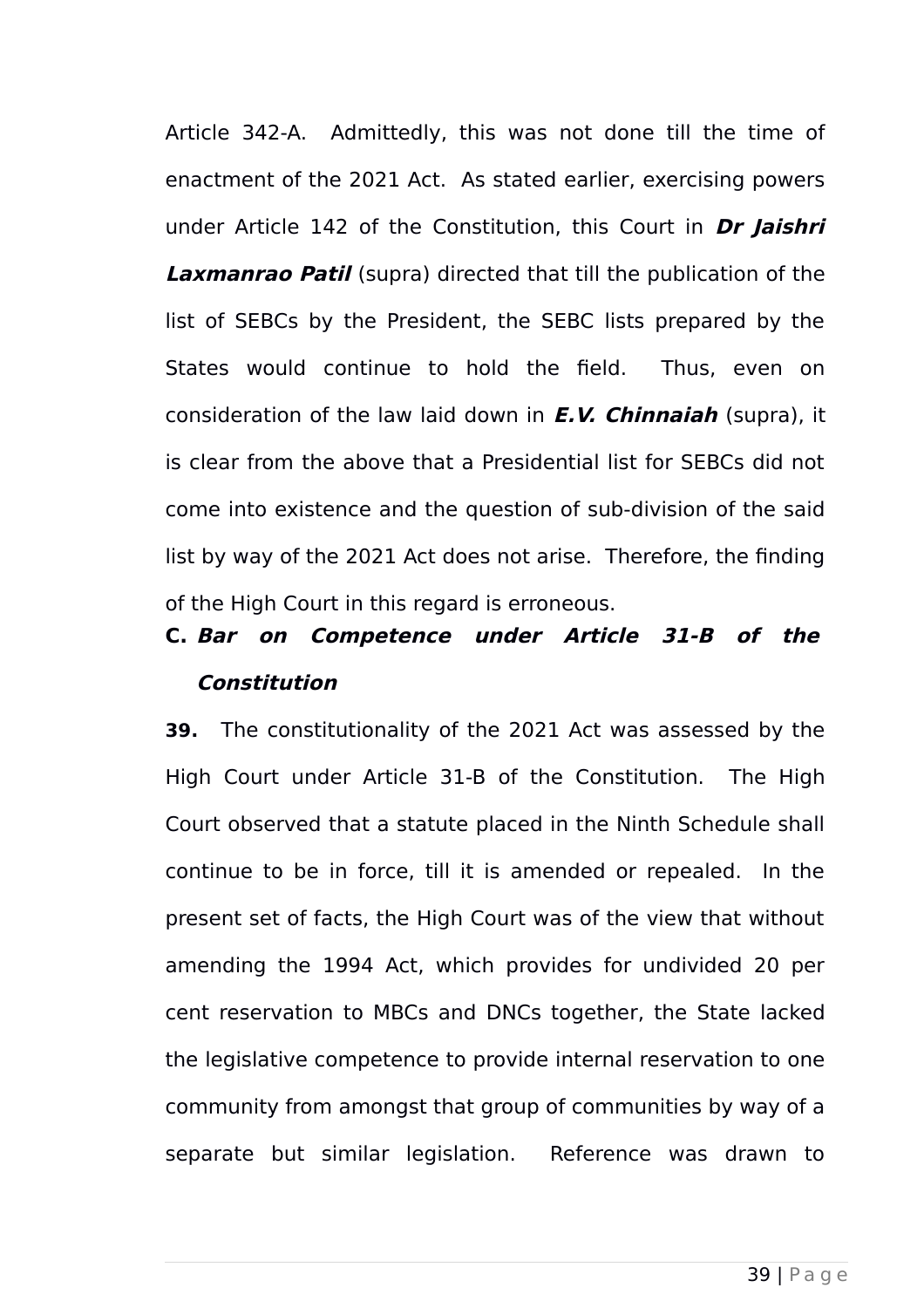amendments made by the State of Tamil Nadu to statutes placed in the Ninth Schedule, which were also included in the Ninth Schedule.

**40.** Dr. Singhvi, referring to Section 7 of the 1994 Act, submitted that the scheme of reservation under the 2021 Act was not a new scheme over and above the reservation provided for under the 1994 Act. Section 7 of the 1994 Act expressly provided for classification and sub-classification of the 'Backward Classes of citizens' by the State by notification, for the purposes of the said statute. It was pointed out by Dr. Singhvi that the power under Section 7 had been exercised by the State earlier as well in enacting the Tamil Nadu Backward Class Christians and Backward Class Muslims (Reservation of Seats in Educational Institutions Including Private Educational Institutions and of Appointments or Posts in the Services Under the State) Act, 2007 (hereinafter, the "**2007 Act**"), whereunder three and a half per cent reservations were granted to 'Backward Class Muslims' from the 30 per cent reserved for Backward Classes under the 1994 Act and which continues to be in force till date. Accordingly, Dr. Singhvi contended that the High Court was incorrect in its treatment of the 2021 Act as a special statute varying the provisions of the 1994 Act.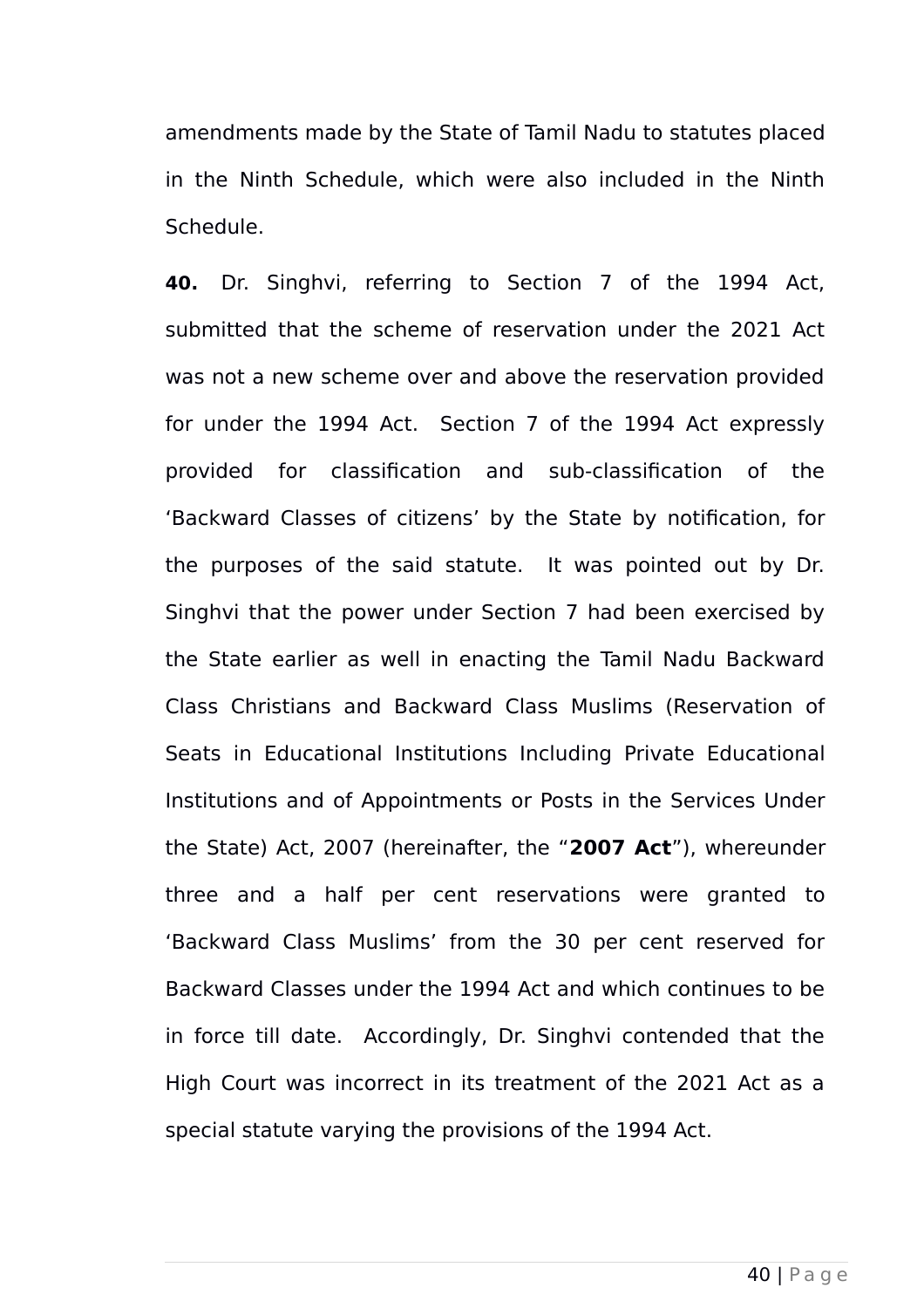**41.** Mr. Dwivedi proffered arguments on a different aspect of this issue. He submitted that the High Court completely misunderstood the scope of Article 31-B. While Article 31-B provided protection to statutes placed within the Ninth Schedule against challenge in terms of Part III of the Constitution, it cannot be interpreted to restrict the plenary powers of legislation under Article 246 and alter the federal distribution of powers. Additionally, he urged that Article 31-B did not prescribe any procedure for amendment or repeal of a statute in the Ninth Schedule and therefore, the High Court's observation on amending statutes also being placed in the Ninth Schedule was only evidence of the procedure adopted with respect to certain amending statutes and not a requirement of every amending statute. Assuming that this Court was not inclined to accept that the 2021 Act was in exercise of Section 7 of the 1994 Act, even then the 2021 Act in its own right is a valid piece of legislation, without the protection of Article 31-B as the incurred consequence. To support his submissions, he placed reliance on judgments of this Court in **Sri Ram Ram Narain Medhi** (supra), **Chandra Sekhar Singh Bhoi** (supra), **Godavari Sugar Mills Ltd.** (supra) and **UCO Bank v. Dipak Debbarma [27](#page-40-0)** .

<span id="page-40-0"></span>27 (2017) 2 SCC 585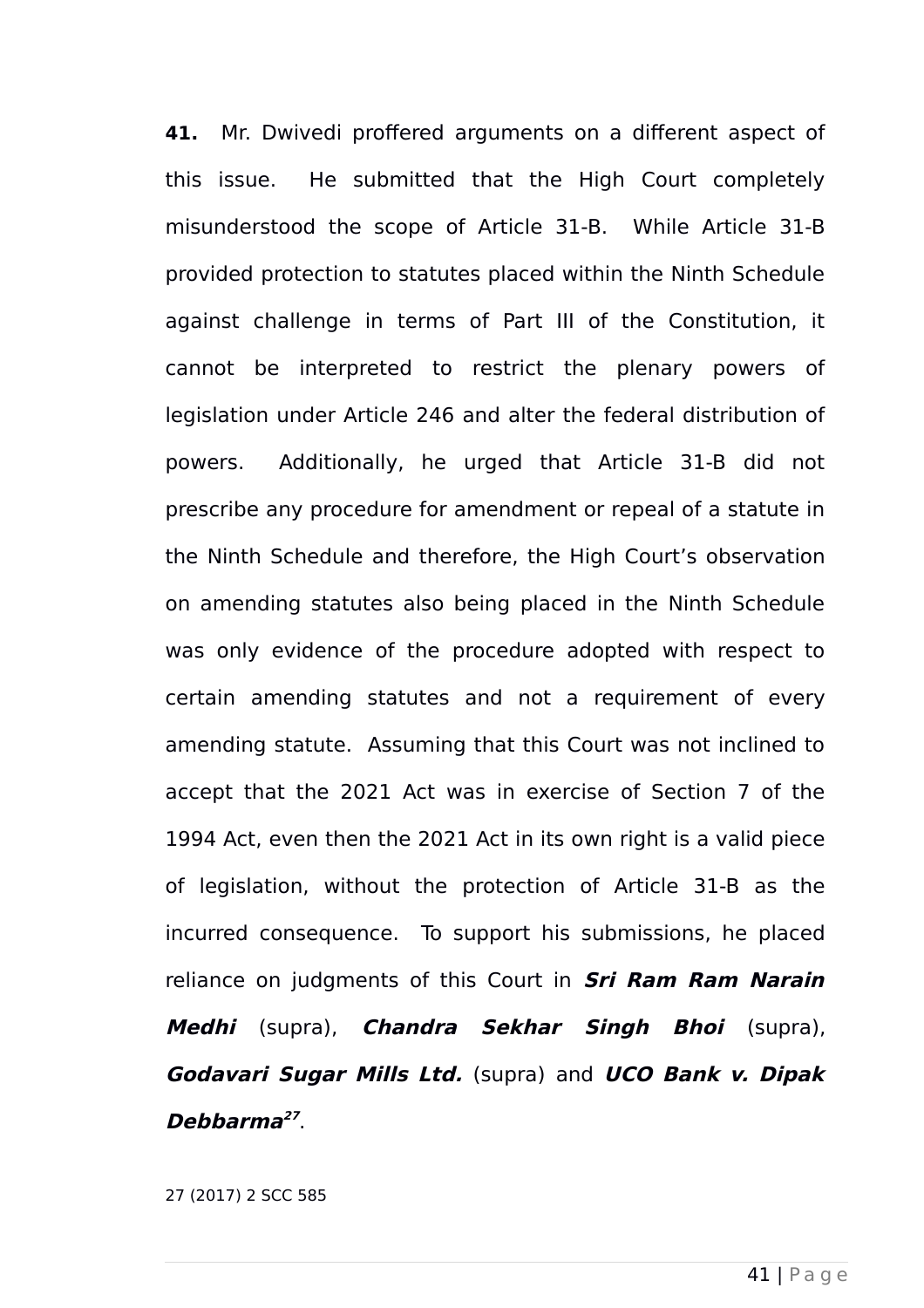**42.** Countering these submissions, the Respondents contended that a statute placed in the Ninth Schedule becomes part of the Constitution and cannot be amended or added to by the State Legislature. Mr. Balasubramanian argued that the 2021 Act is in conflict with the 1994 Act inasmuch as the 1994 Act provides for composite reservation of 20 per cent for MBCs and DNCs whereas under the 2021 Act, 10.5 per cent has been delineated for one community from amongst the communities comprising MBCs and DNCs.

**43.** Article 31-B prescribes that no statute placed in the Ninth Schedule shall be void on the ground that it is inconsistent with, takes away or abridges any right conferred under Part III of the Constitution. The statute placed in the Ninth Schedule shall continue in force, subject to the powers of the competent Legislature to repeal or amend it. According to this Court in **Godavari Sugar Mills Ltd.** (supra), the object of Article 31-B, which was inserted by the Constitution (First Amendment) Act, 1951, is to give a blanket protection to the acts and regulations specified in the Ninth Schedule and the provisions of those acts and regulations against any challenge to those acts, regulations or the provisions thereof on the ground that they are inconsistent with or take away or abridge any of the rights conferred by Part III of the Constitution. The result is that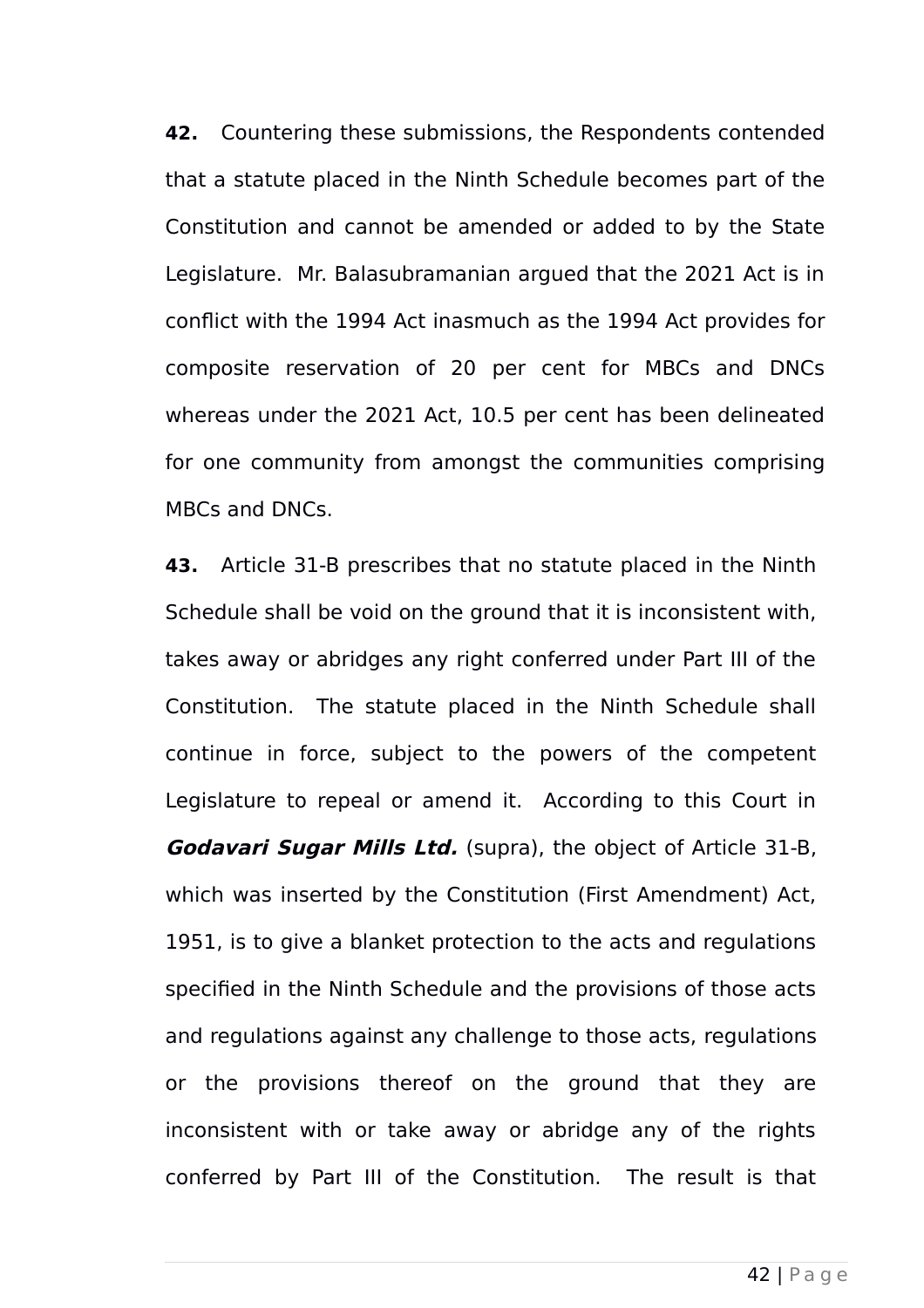howsoever violative of the fundamental rights may be the provisions of an act or regulation, once the act or regulation is specified in the Ninth Schedule it would not be liable to be struck down on that score. This immunity against the above challenge would be available notwithstanding any judgment, decree or order of any court or tribunal to the contrary. The effect of Article 31-B, however, is not to prevent challenge, to an enactment on the ground that it is beyond the legislative competence of the Legislature which enacted it. It is also plain from the language of the Article that the specification of an act or regulation would not prevent the competent legislature to repeal or amend it. This Court was of the further opinion that:

"**16.** The protection of Article 31B can also not be extended to a new provision inserted as a result of amendment on the ground that it is ancillary or incidental to the provisions to which protection has already been afforded by including them in the Ninth Schedule. Article 31B carves out a protected zone. It has inserted Ninth Schedule in the Constitution and gives immunity to the Acts, Regulations and provisions specified in the said schedule from being struck down on the ground of infringement of Fundamental Rights even though they are violative of such rights. Article 31B thus excludes the operation of Fundamental Rights in matters dealt with by those Acts, Regulations and provisions. Any provision which has the effect of making an inroad into the guarantee of Fundamental Rights in the very nature of things should be construed very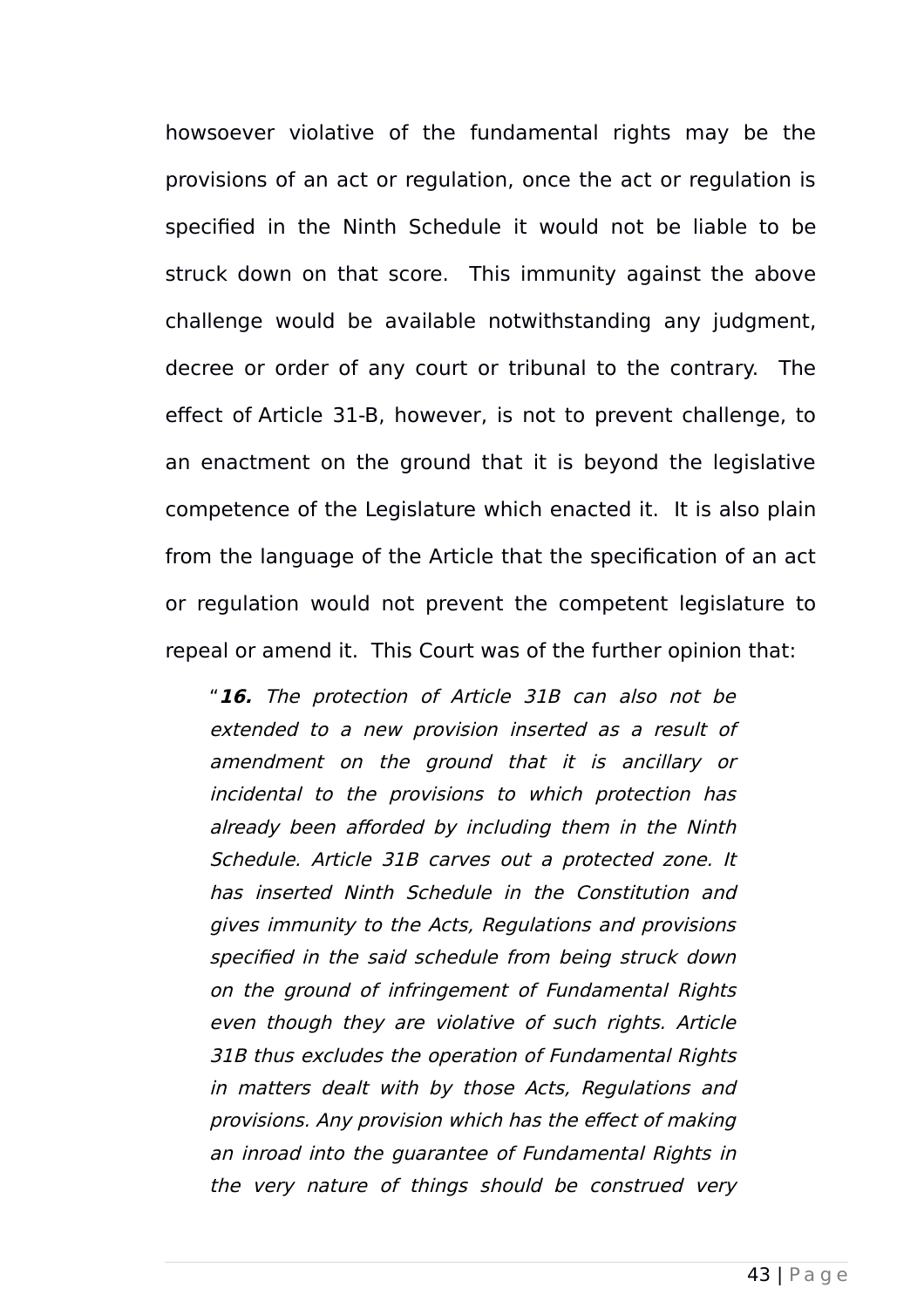strictly, and it would not, in our opinion, be permissible to widen the scope of such a provision or to extend the frontiers of the protected zone beyond what is warranted by the language of the provision. No Act, Regulation or provision would enjoy immunity and protection of Article 31B unless it is expressly made a part of the Ninth Schedule. The entitlement to protection being confined only to the Acts, Regulations and provisions mentioned in the Ninth Schedule, it cannot be extended to provisions which were not included in that schedule. This principle would hold good irrespective of the fact whether the provision to which entitlement to protection is sought to be extended deals with new substantive matters or whether it deals with matters which are incidental or ancillary to those already protected."

While dealing with the findings of the High Court in the impugned judgment therein, made on the basis of an earlier decision of this Court in **Ramanlal Gulab Chand Shah** (supra), this Court in **Godavari Sugar Mills** (supra) observed that a legislation, which is incidental or ancillary to a statute protected under Article 31-B, can be assailed on the ground of inconsistency with Part III of the Constitution.

**44.** In our view, the 2021 Act cannot be said to be suffering from the vice of lack of legislative competence, merely because it deals with matters associated with or ancillary to the 1994 Act. Classification of backward classes has been made by the 1994 Act, which was placed under the Ninth Schedule. It is clear from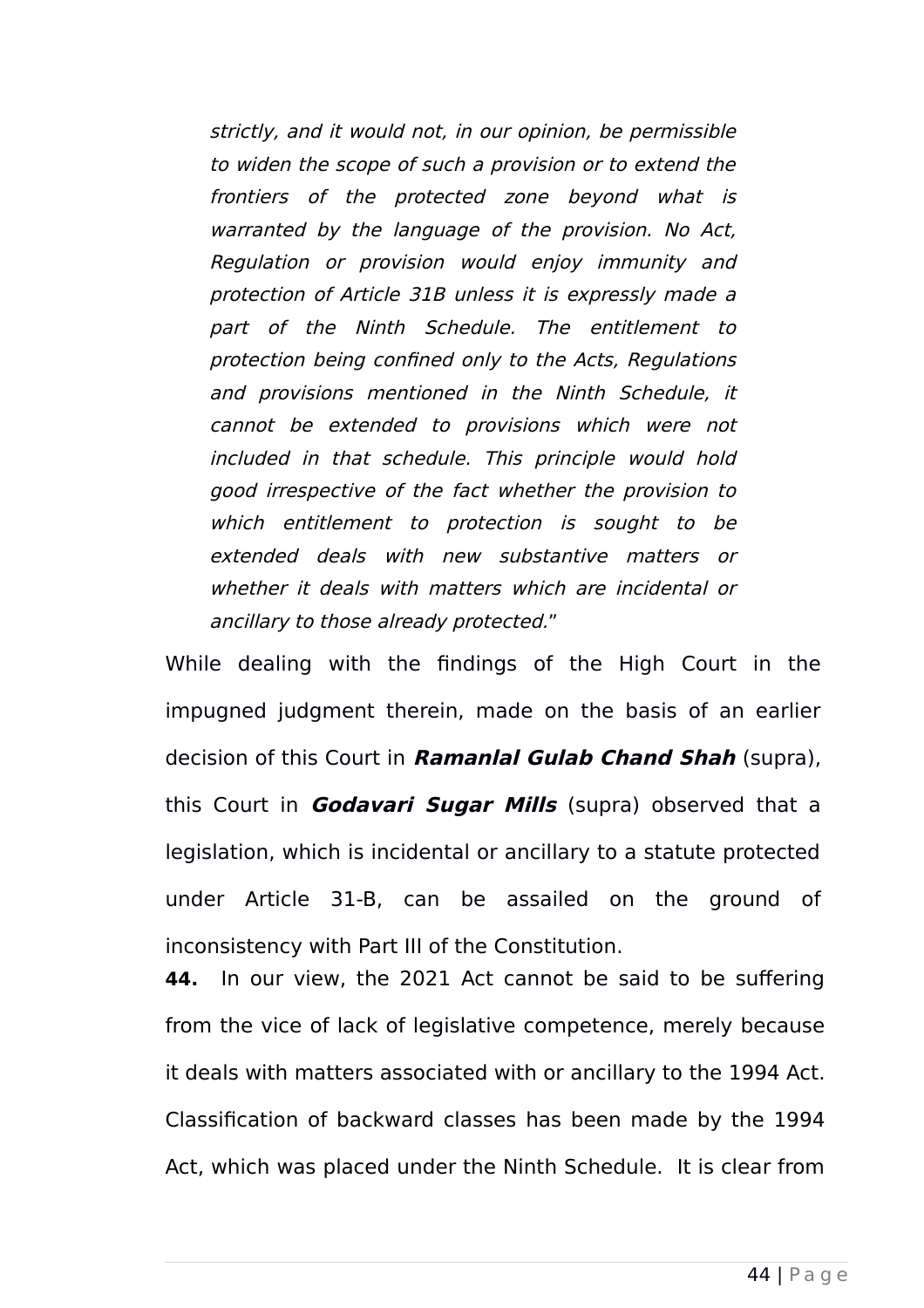the judgments referred to above that the State has the power to amend or repeal a statute which has been placed under the Ninth Schedule. It is settled law that any amendment made to a statute placed under the Ninth Schedule does not get protection under Article 31-B, unless the said amendment is also included in the Ninth Schedule. Having scrutinised the above judgments on the objective of Article 31-B, we are unable to see how Article 31-B operates as a hurdle for the State to enact statutes on matters ancillary to the 1994 Act. Article 31-B does not place any fetter on the power of the State to legislate on such matters nor does it prescribe any mandatory requirement for such legislations to be included within the Ninth Schedule, as has been understood by the High Court. The consequence of the 2021 Act not being placed in the Ninth Schedule is that it can be assailed as being violative of the fundamental rights enshrined under Part III of the Constitution, which the Appellants have fairly admitted. It is worthwhile for us to reiterate the authoritative pronouncement of a five-Judge Bench of this Court in **Maharaj Umeg Singh v. State of Bombay [28](#page-44-0)** , relevant portion of which is reproduced below:

"**13.** … The legislative competence of the State Legislature can only be circumscribed by express prohibition contained in the Constitution itself and

<span id="page-44-0"></span>28 (1955) 2 SCR 164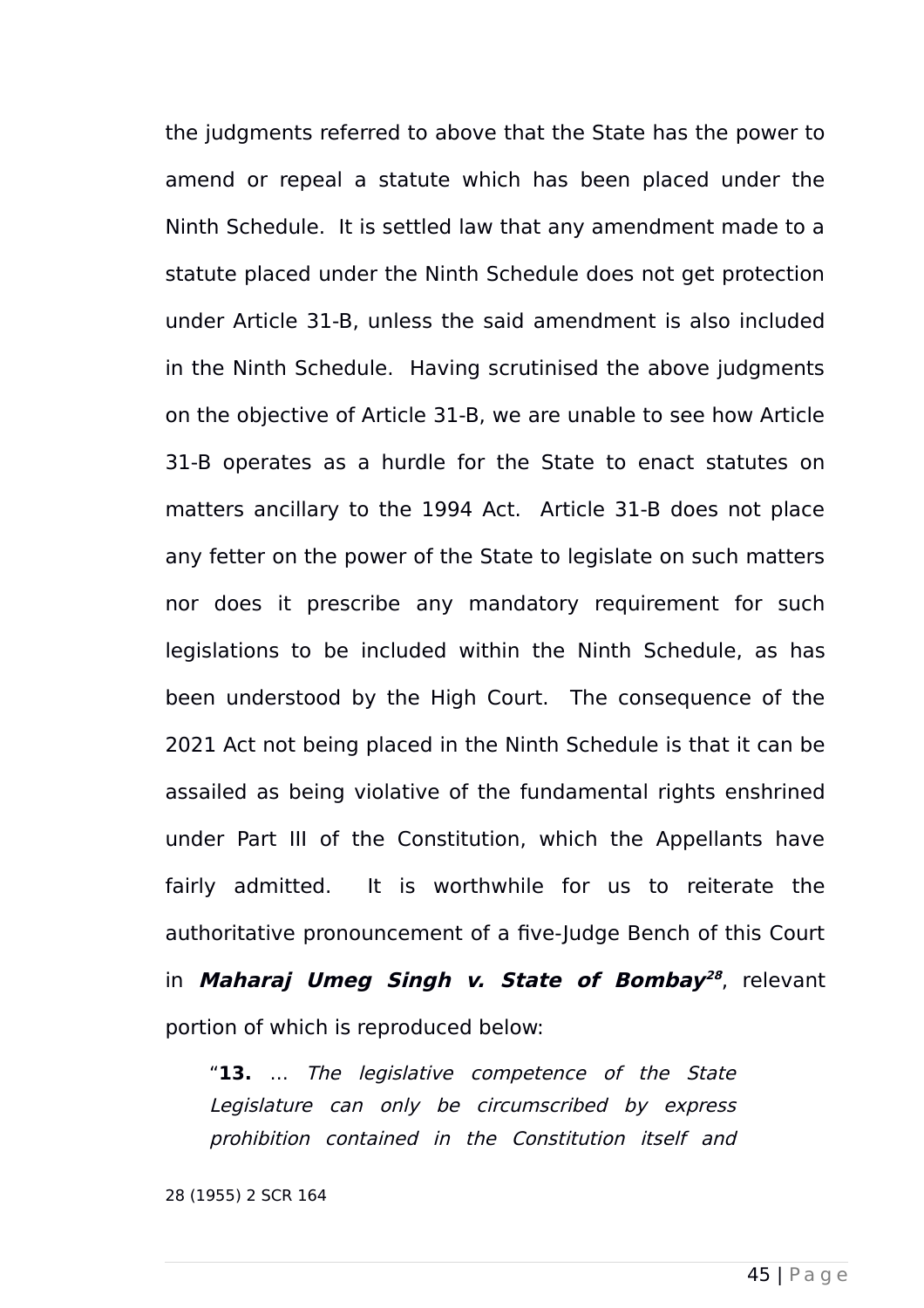unless and until there is any provision in the Constitution expressly prohibiting legislation on the subject either absolutely or conditionally, there is no fetter or limitation on the plenary powers which the State Legislature enjoys to legislate on the topics enumerated in the Lists 2 and 3 of the Seventh Schedule to the Constitution. It was conceded on behalf of the petitioners that the topic of legislation which was covered by the impugned Act was well within List 2 of the said schedule and the vires of the impugned Act could not be challenged on that ground…"

 As no express prohibition stems from Article 31-B on the powers of the State Legislature to legislate on matters incidental to statutes placed within the Ninth Schedule, we are not in agreement with the finding of the High Court that the State Legislature lacked legislative competence to enact the 2021 Act on account of Article 31-B.

**45.** The 2021 Act determined the extent of reservation for communities which had already been identified and categorised by the 1994 Act. Assuming that the State Legislature carried out an amendment to the 1994 Act, the said amendment would not have received the protection under Article 31-B. The question that remains to be answered is whether the determination of internal reservation for already identified communities by a separate legislation can be said to be in conflict with the 1994 Act. This Court is of the considered view that detailing the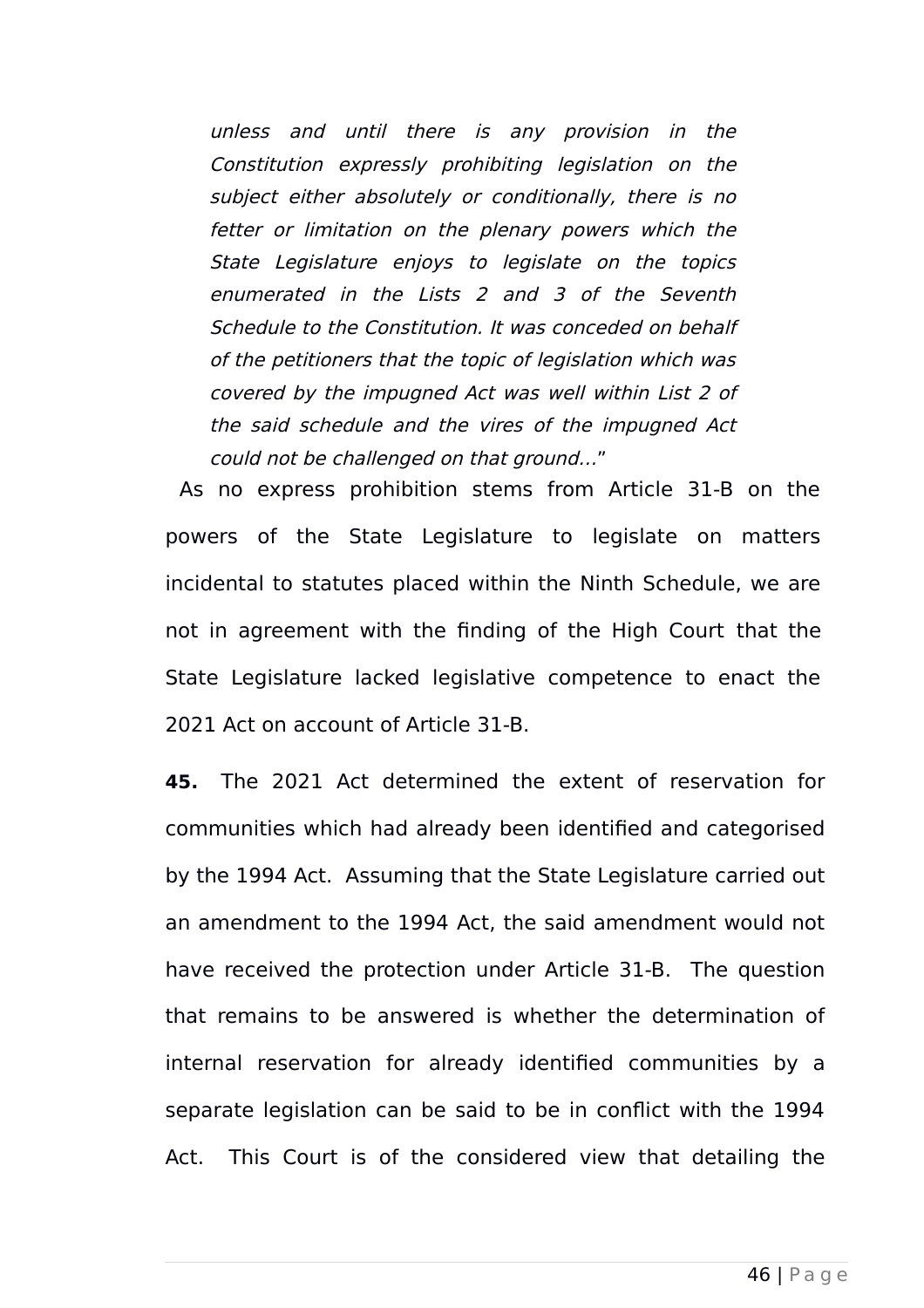extent of reservation for communities which have already been identified as MBCs and DNCs cannot be said to be contrary to the 1994 Act. The preamble of the 1994 Act states that in view of requests from various political parties and social forums representing backward classes to consider the ramifications of the judgment of this Court in **Indra Sawhney**, the State Government had decided that the existing level of 69 per cent reservation in admission to educational institutions in the State and services under the State shall be continued. Determination of extent of reservation for specific communities within the 'Backward Classes of citizens' was not the subject matter of the 1994 Act.

**46.** The conclusion of the High Court that determining the extent of reservation amongst the 'Backward Classes of citizens' can be done only by amending the 1994 Act in view of Article 31-B is unsustainable. It is made clear that it was open to the State to have amended the 1994 Act. At the same time, it cannot be said that the State Legislature lacked competence to enact a legislation for determining the extent of reservation amongst the MBCs and DNCs.

## **D. Effect of the 1994 Act receiving Presidential Assent under Article 31-C of the Constitution**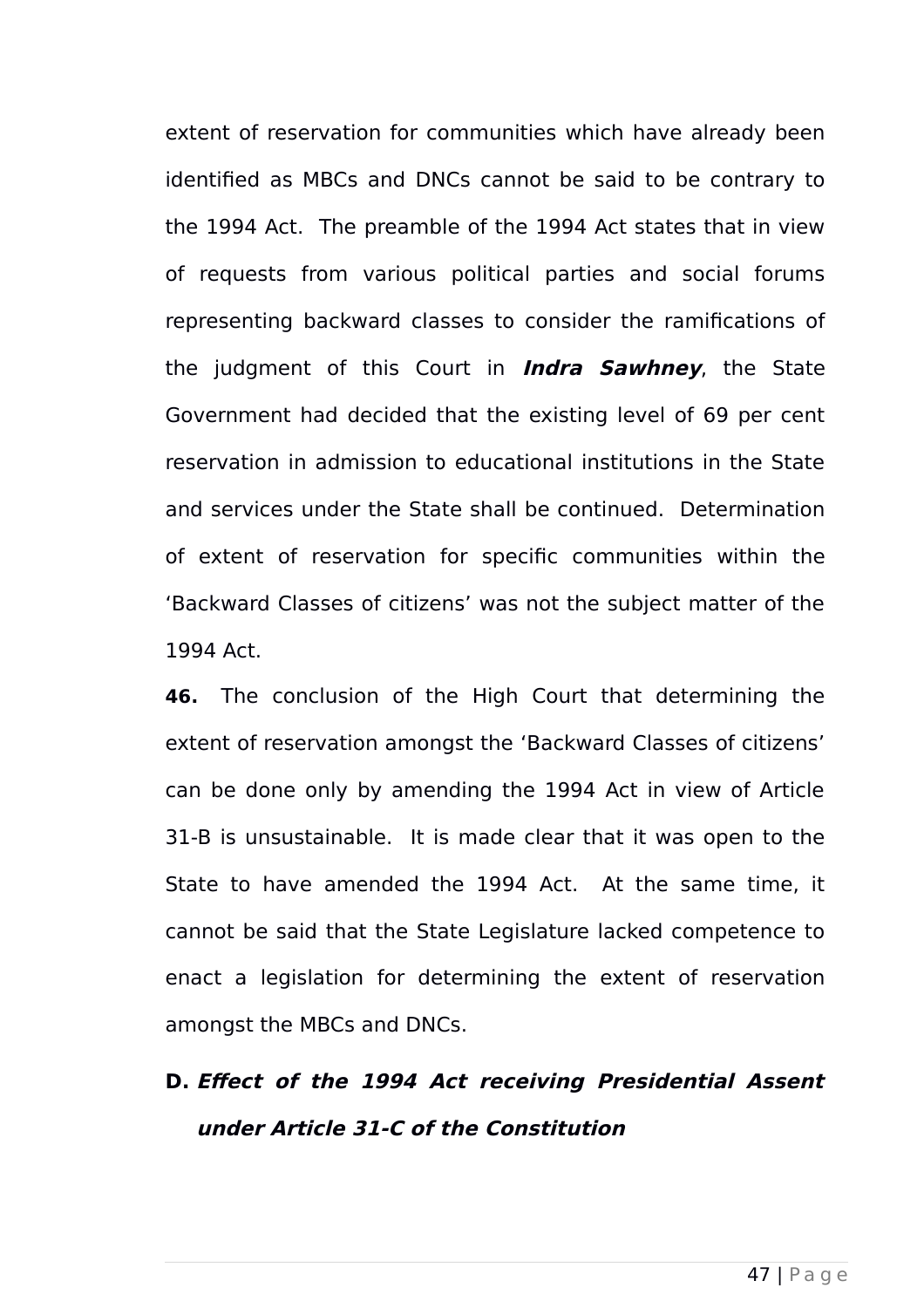**47.** As the 1994 Act received the assent of the President of India, the High Court was of the opinion that the same cannot be varied by the State Government. It was contended on behalf of the Appellants that the High Court was completely wrong in holding that the State does not have the competence to enact the 2021 Act on the ground that it has not received the assent of the President of India. It was pointed out by Mr. Dwivedi that the 1994 Act had received assent of the President under Article 31-C as it was enacted for giving effect to the policy of the State towards securing principles laid down in Part IV of the Constitution, in particular, under Article 38, clauses (b) and (c) of Article 39 and Article 46. The 1994 Act contained an express declaration to this effect in Section 2 thereof. He argued that the State is at liberty to decide whether a statute should receive the protection of Article 31-C. Mr. Singhvi submitted that as the impugned legislation is pursuant to the mandate of Section 7 of the 1994 Act, which had received the assent of the President, it is not necessary for the State to have reserved the 2021 Act for consideration of the President, by relying upon judgments of this Court in **Arnold Rodricks v. State of Maharashtra [29](#page-47-0)** and **Rajiv Sarin v. State of Uttarakhand [30](#page-47-1)** .

<span id="page-47-1"></span><span id="page-47-0"></span>29 (1966) 3 SCR 885 30 (2011) 8 SCC 708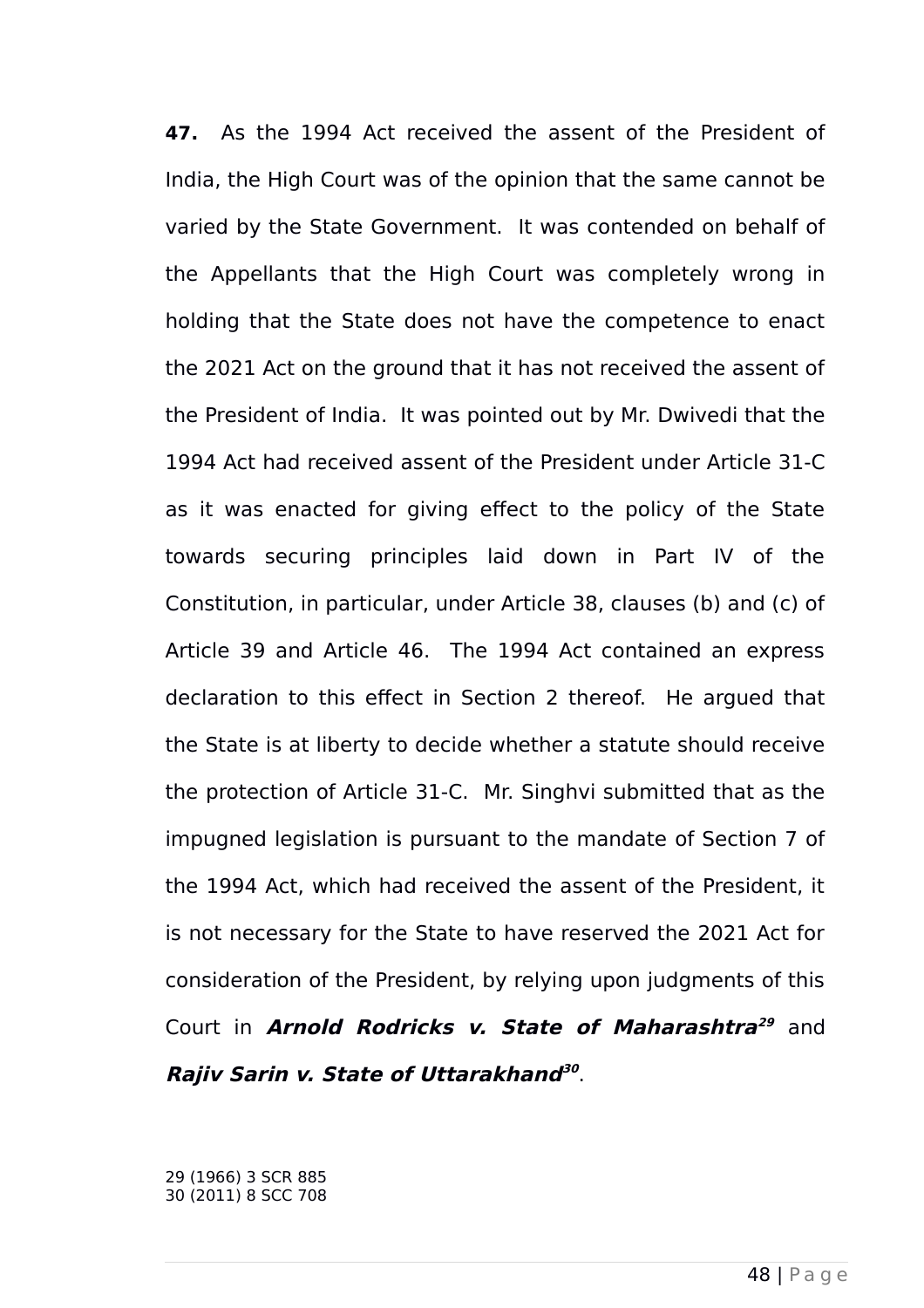**48.** Mr. Vaidyanathan relied upon a judgment of this Court in **State of Kerala v. Peoples Union for Civil Liberties [31](#page-48-0)** as well as judgments of the High Court of Bombay in **Dattatray Yedu Thombre v. State of Maharashtra [32](#page-48-1)** and **Citizens of Deulgaon Raja v. State of Maharashtra** $^{33}$  $^{33}$  $^{33}$  and a judgment of the High Court of Madhya Pradesh in **Rasal Singh v. State of M.P. [34](#page-48-3)** to submit that assent of the President is not required for enacting a statute with respect to a matter which is within the purview of List II of Seventh Schedule of the Constitution and further, that amendment to a statute, which had received the assent of the President, can be carried out with the assent of the Governor, as long as provisions of the amending statute do not fall within the mischief of Article 254. Mr. Vaidyanathan contended that assent of the President had not been sought while granting separate reservation provided to the 'Backward Class Muslims' under the 2007 Act and to the Arunthathiyars, within the 18 per cent reserved for Scheduled Castes, under the Tamil Nadu Arunthathiyars (Special Reservation of seats in Educational Institutions including Private Educational Institutions and of appointments or posts In the services under the State within the Reservation for the Scheduled Castes) Act, 2009.

<span id="page-48-3"></span><span id="page-48-2"></span><span id="page-48-1"></span><span id="page-48-0"></span>31 (2009) 8 SCC 46 32 2019 SCC Online Bom 4408 33 2002 SCC Online Bom 735 34 1978 SCC Online MP 12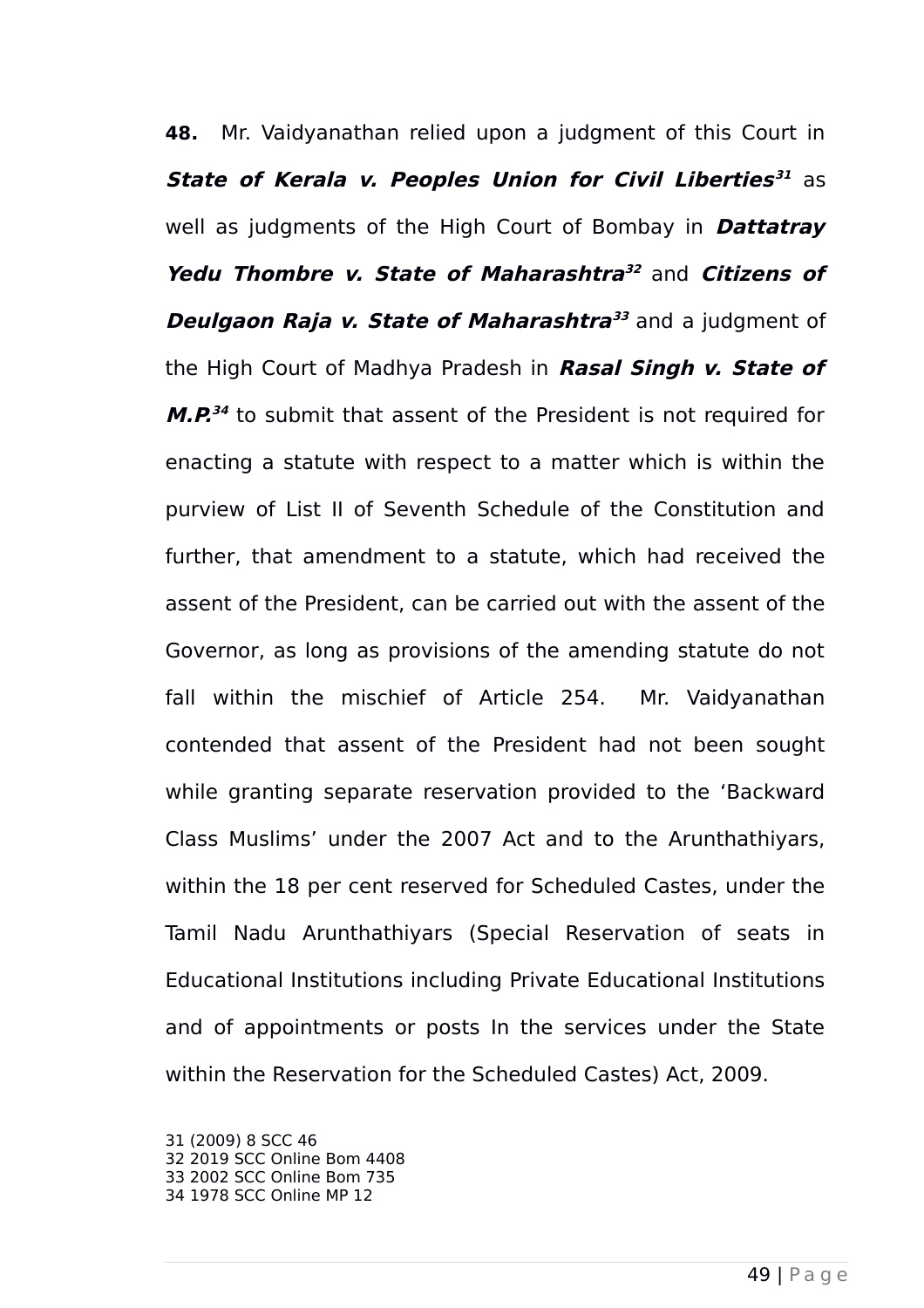**49.** Laws giving effect to the policy of the State towards securing principles laid down in clauses (b) and (c) of Article 39 of the Constitution are saved from challenge as being inconsistent with Articles 14 and 19 of the Constitution, as per Article 31-C. Where such law is made by the State Legislature, it shall not receive the benefit under Article 31-C unless it receives the assent of the President. The 1994 Act received the assent of the President as it was made for securing the Directive Principles under Article 38, clauses (b) and (c) of Article 39 and Article 46. The High Court proceeded to hold that the 2021 Act has varied the provisions of the 1994 Act, which could not have been done by the Governor.

**50.** As already stated, the 2021 Act deals with matters which are incidental or ancillary to those contained in the 1994 Act and the State is competent to legislate on such matters. It is for the State to decide whether a legislation, which is not repugnant to any law made by the Parliament on the same subject matter, should receive the assent of the President or not. If the assent of the President is not sought, the consequence is that the statute made by the State is susceptible to challenge as being violative of Article 14 or Article 19. However, it cannot be said that the State cannot legislate on subject matters, ancillary to that of an earlier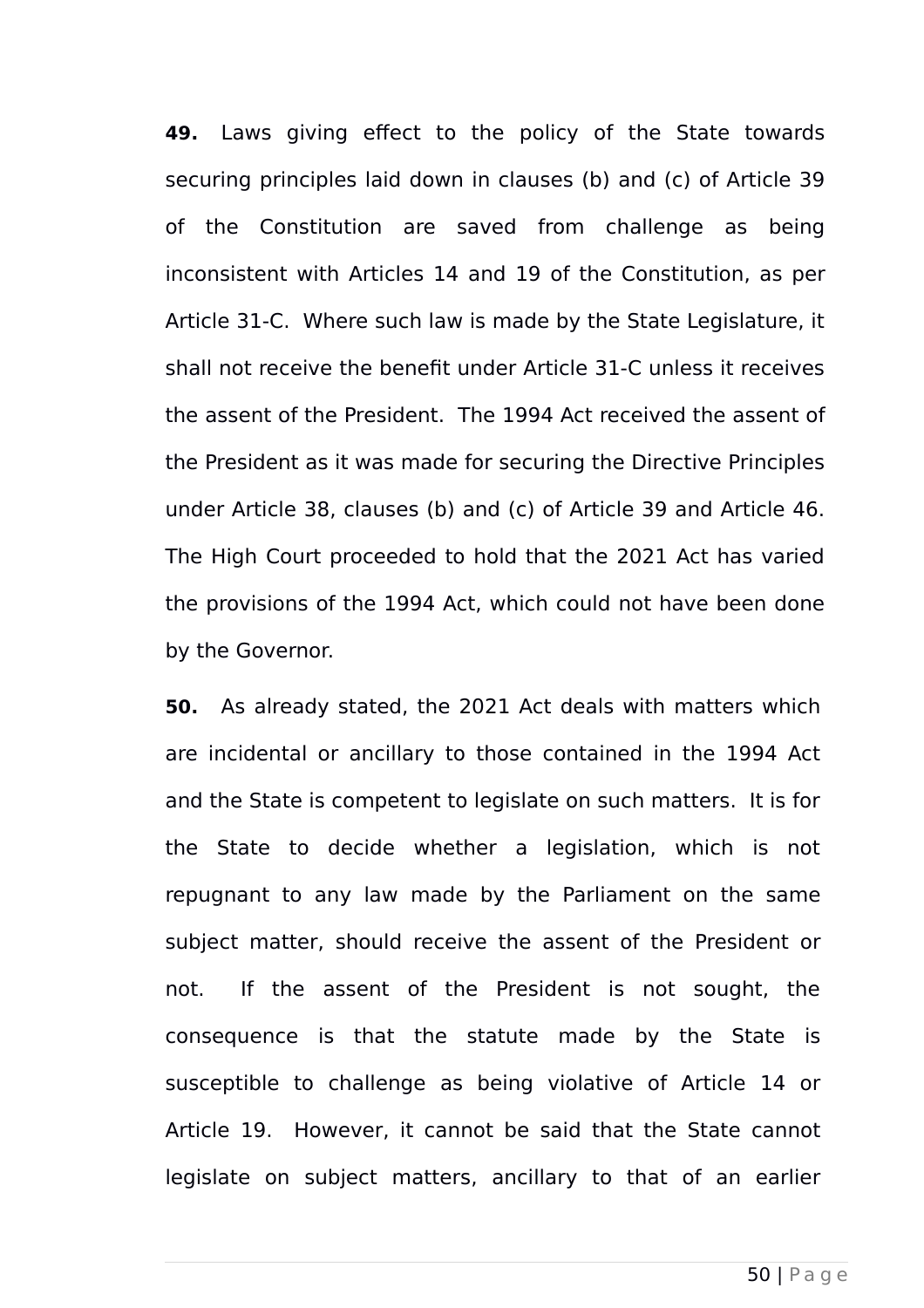statute which has received the assent of the President, or that it is mandatory for the State Government to seek the assent of the President for a legislation which the State is otherwise competent to enact. In **Indra Sawhney** (supra), Jeevan Reddy, J., writing for himself and three other judges, conclusively clarified that Article 16(1) is a facet of Article 14 and just as Article 14 permits reasonable classification, so does Article 16(1), which means that appointment and / or posts can be reserved in favour of a class under clause (1) of Article 16. For assuring equality of opportunity, it may well be necessary in certain situations to treat unequally situated persons unequally. It was further noted that Article 16(4) is an instance of such classification, put in to place the matter beyond controversy. Where the State finds it necessary – for the purpose of giving full effect to the provision of reservation to provide certain exemptions, concessions or preferences to members of backward classes, it can extend the same under clause (4) itself. Pandian, J. while tracing the legislative history of Article 15(4), observed that the object of Article 15(4), introduced by the Constitution (First Amendment) Act, 1951, was to bring Articles 15 and 29 in line with Articles 16(4), 46 and 340 and to make it constitutionally valid for the State to reserve seats for backward class of citizens, Scheduled Castes and Scheduled Tribes in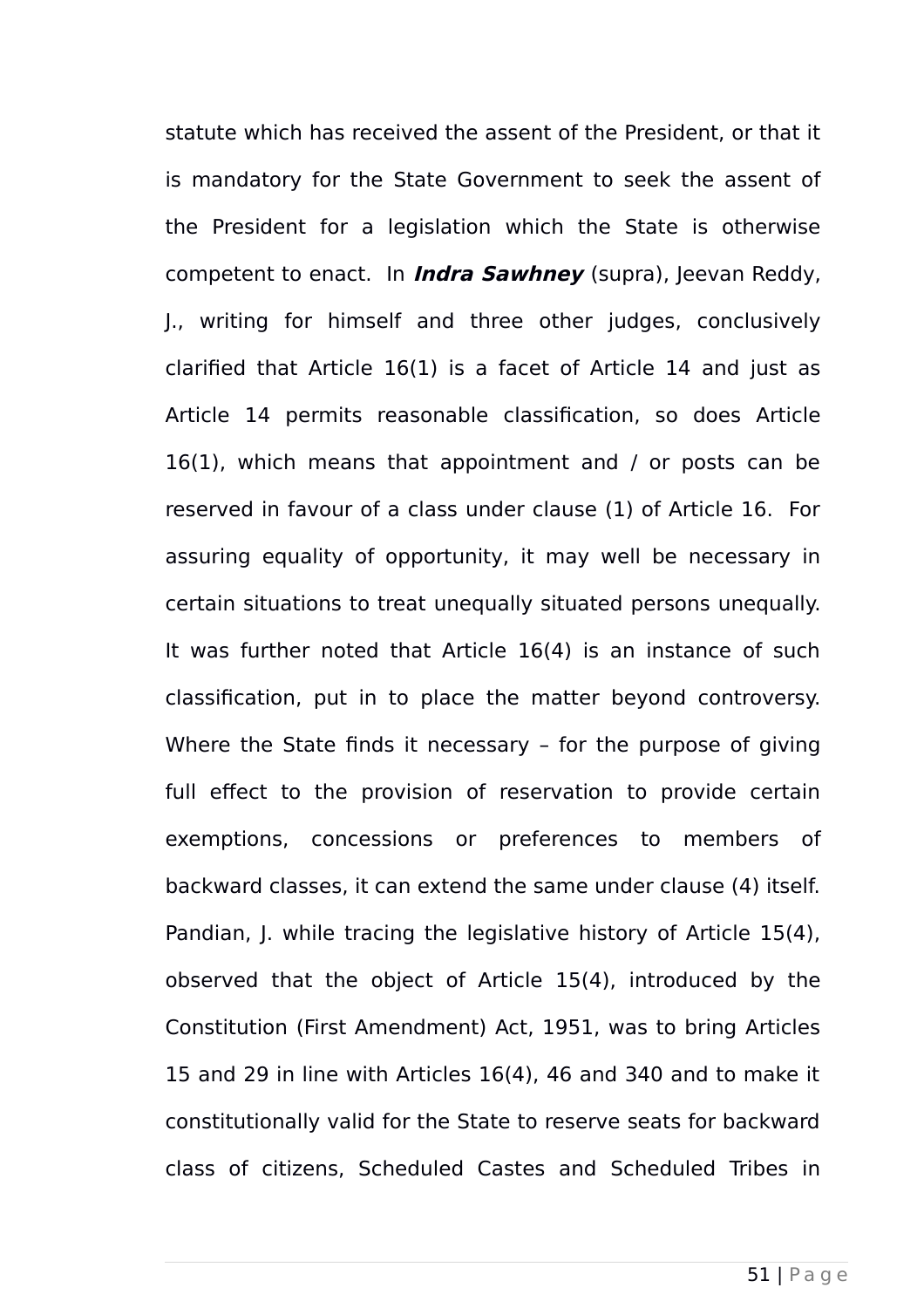public educational institutions as well as to make other special provisions as may be necessary for their advancement. From these observations and findings, it is clear that States are empowered to make reservation for backward classes under Articles 15(4) and 16(4). We see no force in the submissions of Mr. Vijayan, who attempted to convince this Court that the State Legislature's source of power for enacting the 2021 Act cannot be traced to any Entry in the Lists under the Seventh Schedule of the Constitution.

**51.** As referenced while dealing with the competence of the State to enact the 2021 Act vis-à-vis Article 31-B, this Court in **Maharaj Umeg Singh** (supra) has unequivocally clarified that no fetter can be implied on the power of the State to legislate, unless it is expressly prohibited under the Constitution. Without any such express bar under Article 31-C, the State's competence to enact the 2021 Act with the Governor's assent cannot be faulted with nor can the State be compelled by the courts to reserve the 2021 Act for assent of the President. In view of our conclusion, we do not deem it necessary to deal with the judgments relied upon by the Appellants.

## **IV. Caste-based classification**

**52.** Internal reservation of 10.5 per cent for the Vanniakula Kshatriyas was challenged by the writ petitioners before the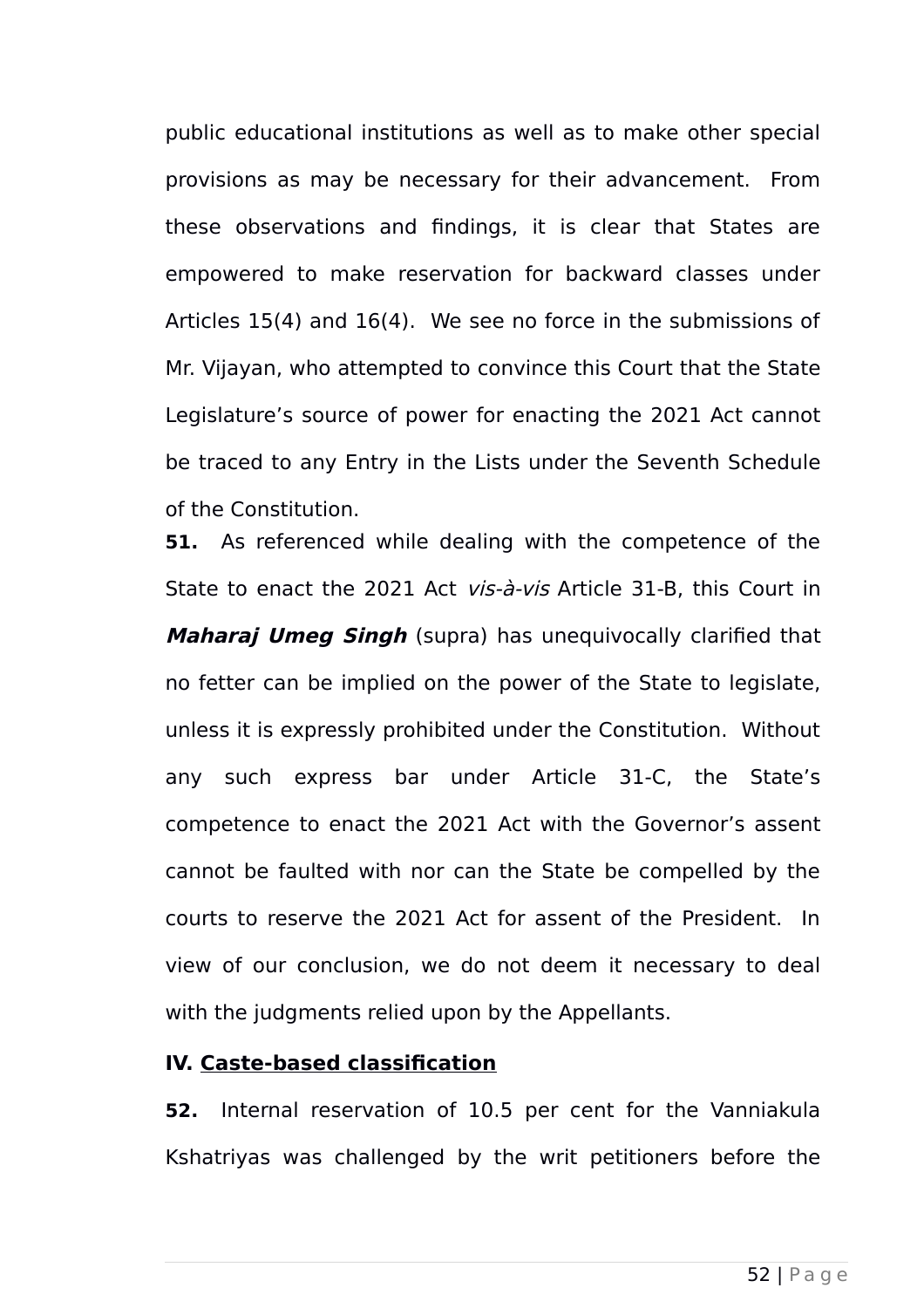High Court as being violative of Articles 14, 15 and 16 of the Constitution. Their contention, that internal reservation was only on the basis of caste which amounted to discrimination to the other communities, was accepted by the High Court.

**53.** The point that arises for our consideration is whether the internal reservation of 10.5 per cent provided for the Vanniakula Kshatriyas is on the basis of caste alone and whether the High Court is right in holding that such classification on the basis of caste is impermissible. This Court in **K.C. Vasanth Kumar** (supra) defined and described caste as below:

"What then is <sup>a</sup> caste? Though caste has been discussed by scholars and jurists, no precise definition of the expression has emerged. A caste is a horizontal segmental division of society spread over a district or a region or the whole State and also sometimes outside it. Homo Hierarchicus is expected to be the central and substantive element of the caste-system which differentiates it from other social systems. The concept of purity and impurity conceptualises the caste system …. There are four essential features of the caste-system which maintained its homo hierarchicus character: (1) hierarchy; (2) commensality; (3) restrictions on marriage; and (4) hereditary occupation. Most of the castes are endogamous groups. Inter-marriage between two groups is impermissible. But 'Pratilom' marriages are not wholly known."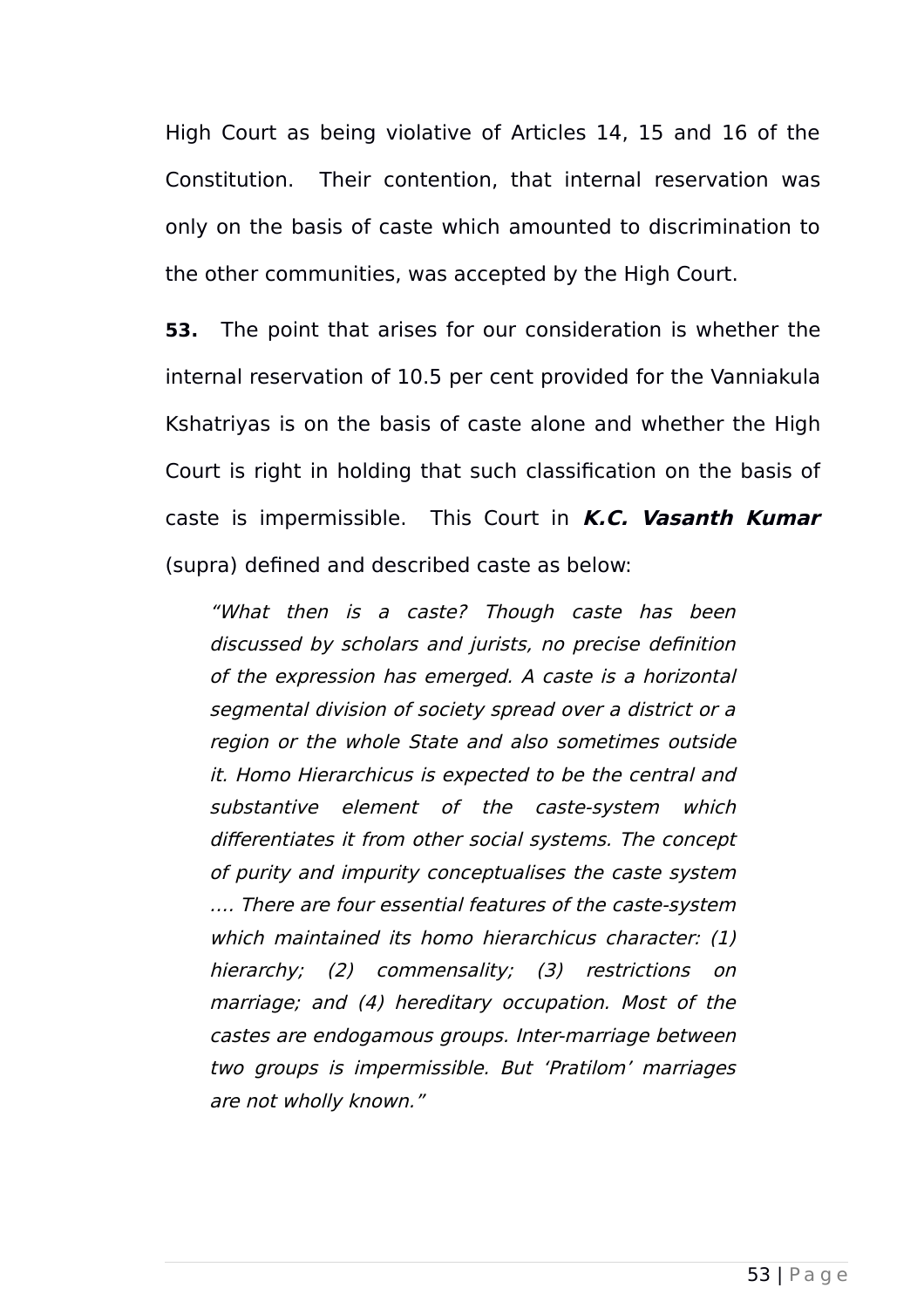In **Indra Sawhney** (supra), Jeevan Reddy, J. observed that caste is nothing but a social class — a socially homogeneous class. Jeevan Reddy, J. then proceeded to answer the question relating to identification of backward classes. He was of the considered view that there is no recognised method for identification of backward classes. He held that caste can be the starting point for identifying backward classes, and wherever they are found, the criteria evolved for determining backwardness can be applied to see whether they satisfy the criteria.

**54.** It is clear from the above that caste can be the basis for providing reservation, but it cannot be the sole basis. At present we are concerned with sub-classification. As stated, it has been held in **Indra Sawhney** (supra) that there is no constitutional or legal bar to a State categorising backward classes as backward and more backward. In the present case, sub-classification for providing internal reservation to a particular community, i.e., the Vanniakula Kshatriyas, will also be governed by the same principle, namely, while caste can be the starting point for providing internal reservation, it is incumbent on the State Government to justify the reasonableness of the subclassification and demonstrate that caste has not been the only basis. We are not at present dealing with the inquiry of other factors relied on by the State Government to justify internal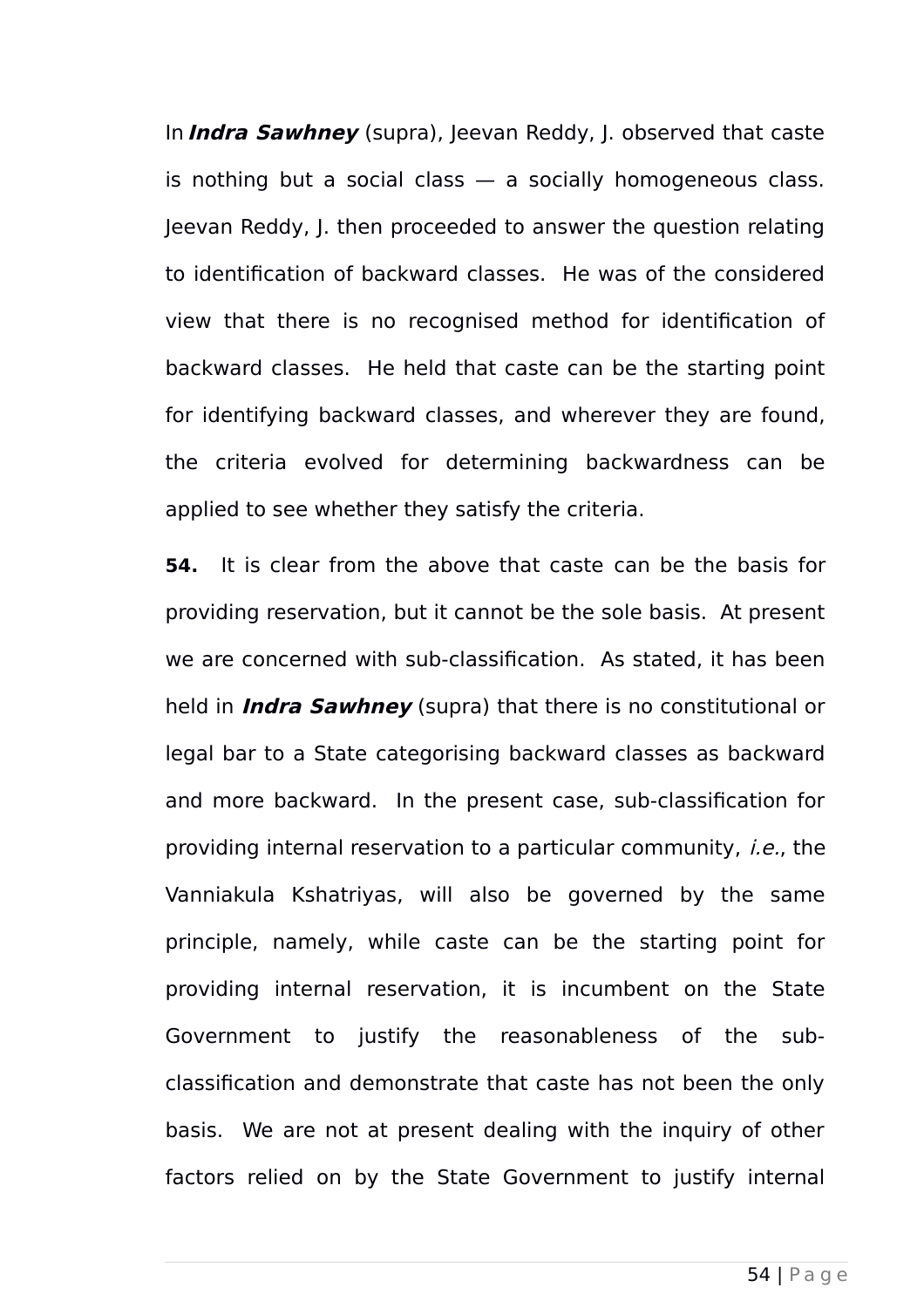reservation for the Vanniakula Kshatriyas. We propose to deal with that point subsequently. At present, we have answered the question relating to caste being the starting basis for providing reservation and for sub-classification of backward classes so as to provide for internal reservation.

## **V. Scrutiny of the report of Thanikachalam, J. and constitutional validity of the 2021 Act**

**55.** According to the High Court, there was no quantifiable data available with the State of Tamil Nadu as on the date of enactment of the 2021 Act, which would support their exercise of enabling powers under Articles 15(4) and 16(4) of the Constitution. The High Court was of the view that subclassification of MBCs and DNCs into three categories for apportionment of reservation under the 2021 Act has been done without any objective criteria and aside from the population figures of 1983, no data was available on (i) the degree of backwardness of the classes for sub-classification; (ii) inadequate representation of these sub-classes; and (iii) efficiency of the administration. Additionally, the High Court has relied on the judgments of this Court in **Indra Sawhney** (supra),

<span id="page-54-0"></span>**Jarnail Singh v. Lachhmi Narain Gupta [35](#page-54-0)** and **Dr Jaishri Laxmanrao Patil** (supra) to hold that the 2021 Act, being an attempt to provide proportionate representation, is against the 35 (2018) 10 SCC 396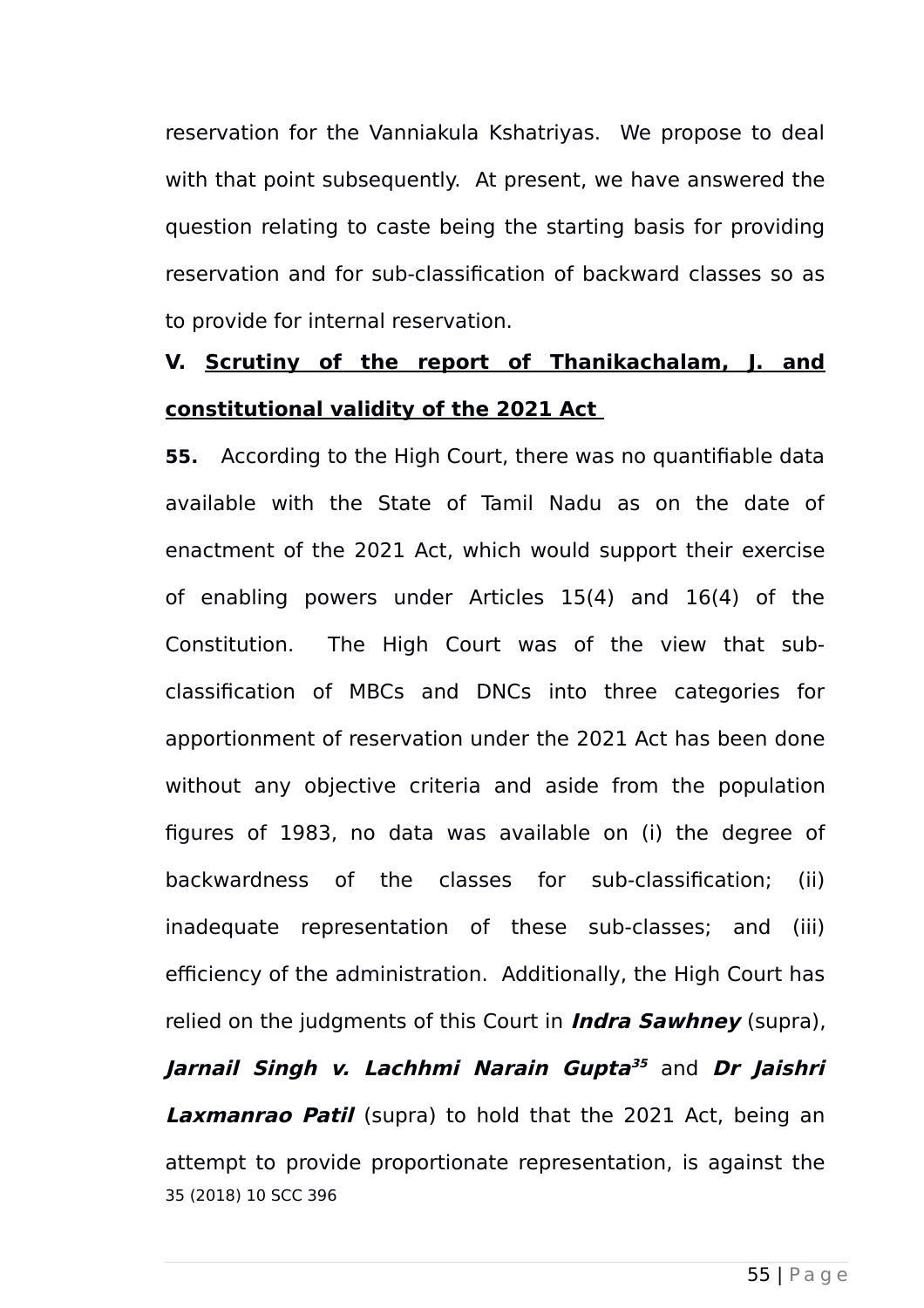law laid down by this Court, as it is settled law that adequate representation is not proportionate representation. It was concluded by the High Court that sub-classification would be permissible only on the ground that "a class is far far backward than the advanced sections of that class", however, the classification under the 2021 Act was not based on any intelligible differentia as there was nothing on record to show that the other 115 communities were more advanced than the Vanniakula Kshatriyas using any yardstick. Therefore, the classification was made only on the basis of caste, which is unsustainable in law.

**56.** Mr. Rao, Mr. Vaidyanathan and Mr. Wilson relied on the reports of the Sattanathan Commission and the Ambasankar Commission to show that the condition of the Vanniakula Kshatriyas, in terms of their presence and numbers across Tamil Nadu, their typical occupations and their social and educational status had been assessed meticulously. Emphasis was laid on the manner in which the Ambasankar Commission had conducted their assessment, wherein socio, educational and economic survey of the entire populace of Tamil Nadu was undertaken by employing 2500 personnel and going door-todoor to collect particulars of around five crore people over a period of two years, with a view to find out and identify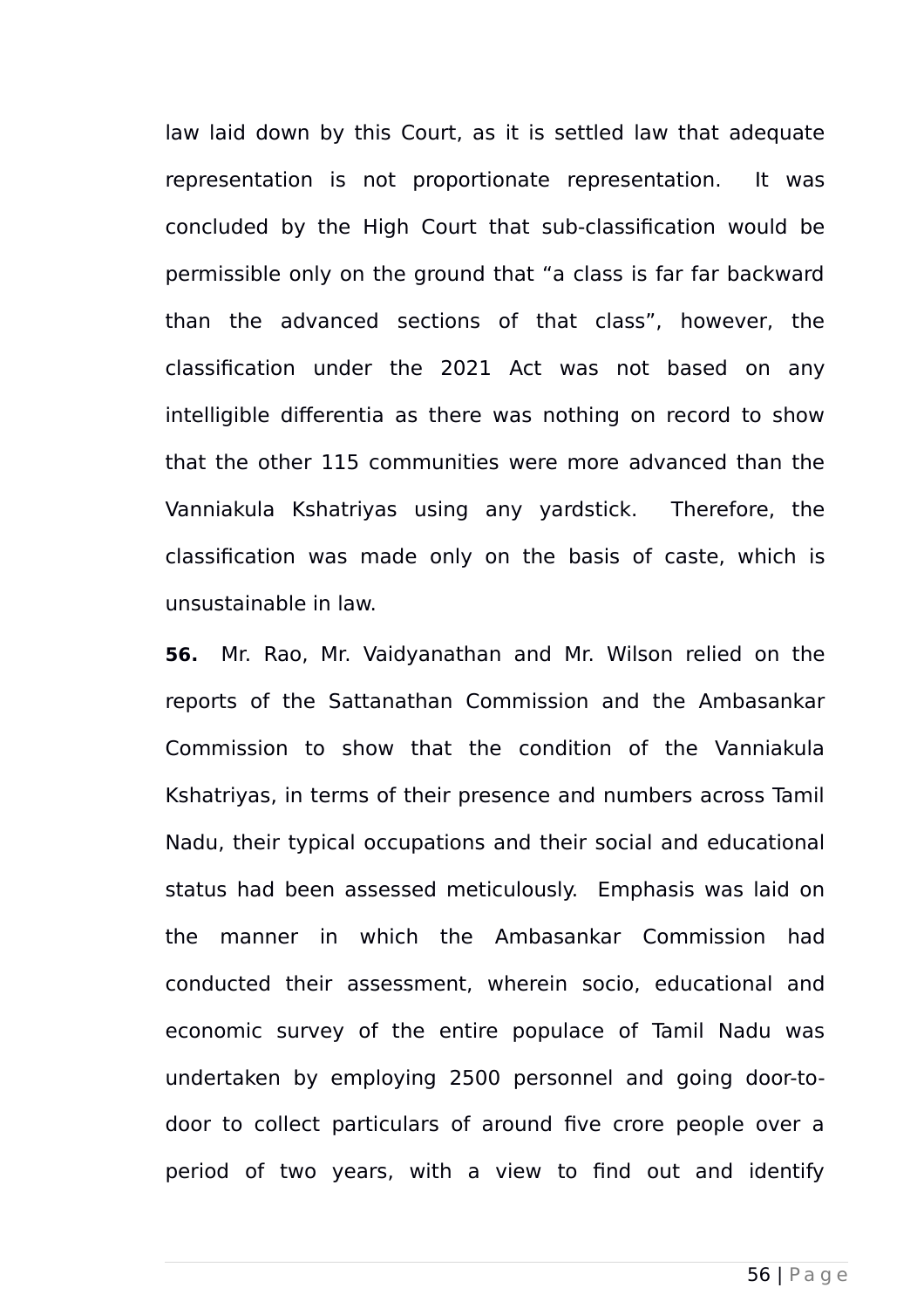backward classes entitled to enjoy the reservation benefits for admission into educational institutions and professional colleges and for appointments or posts in the services under the State. It was further submitted that the report of the Janarthanam Commission was based on the Ambasankar Commission Report, which had collected extensive quantifiable data. The Janarthanam Commission had undertaken a feasibility analysis of castes and communities demanding internal reservation and applied a formula for finding out the feasibility factor of each such community. Only after concluding that none of the other castes / communities, demanding internal reservation within the 20 per cent reservation granted to MBCs and DNCs, satisfied the test of viability or feasibility for internal reservation, the Janarthanam Commission had recommended 10.5 per cent internal reservation for the Vanniakula Kshatriyas. The Appellants also pointed out that the Janarthanam Commission had studied the representation of Vanniakula Kshatriyas in professional courses for academic years 2006-07 to 2010-11 and in Tamil Nadu Government Services as on 01.08.2010 to demonstrate their inadequate share of enjoyment of reservation benefits, which was far below the proportion of their population to the total population. Accordingly, it was urged by the Appellants that the impugned judgment of the High Court had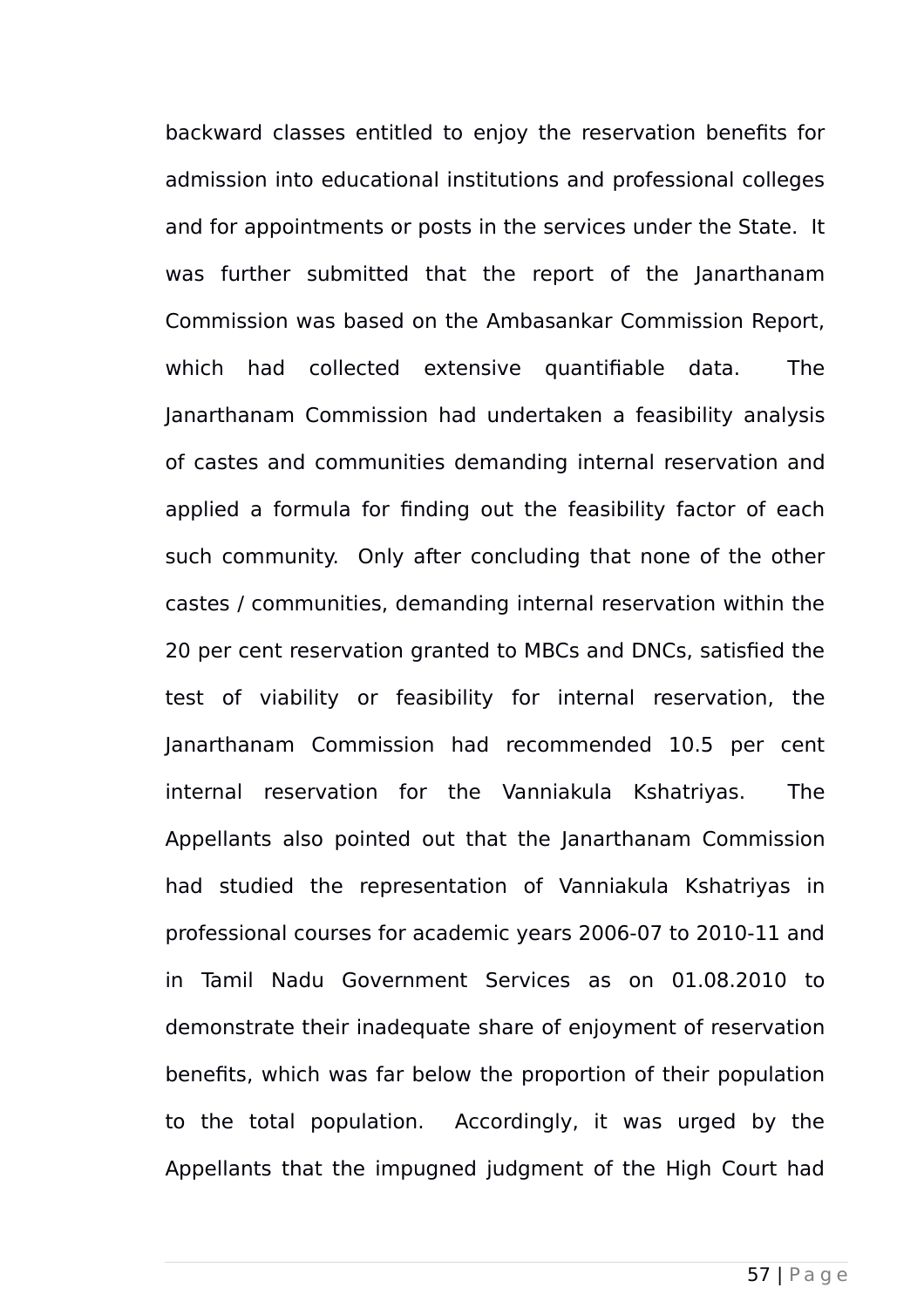not applied its mind to the reports and the extensive findings on the basis of the data collected and evaluated. Contesting the impugned judgment, it was further argued by Mr. Radhakrishnan that the High Court had not embarked on a limited scrutiny, as is the mandate of this Court in **Barium Chemicals Ltd. v. Company Law Board [36](#page-57-0)** for instances where the subjective opinion of the State is involved, and that the High Court should have restricted itself to examine whether there was data available on the basis of which the State Government had formed its opinion. These submissions were forcefully controverted by the Respondents, on grounds discussed hereinafter.

**57.** The preamble of the 2021 Act refers to the recommendation of the Chairman, Tamil Nadu Backward Classes Commission for providing 10.5 per cent reservation to the Vanniakula Kshatriya community within 20 per cent. The Chairman of the Commission sought support from the recommendations made by the Janarthanam Commission to recommend internal reservation in favour of the Vanniakula Kshatriyas. To appreciate the submissions on whether the findings of the various Reports are supported by data, it is necessary to deal with the recommendations of the Tamil Nadu

<span id="page-57-0"></span>36 1966 Supp SCR 311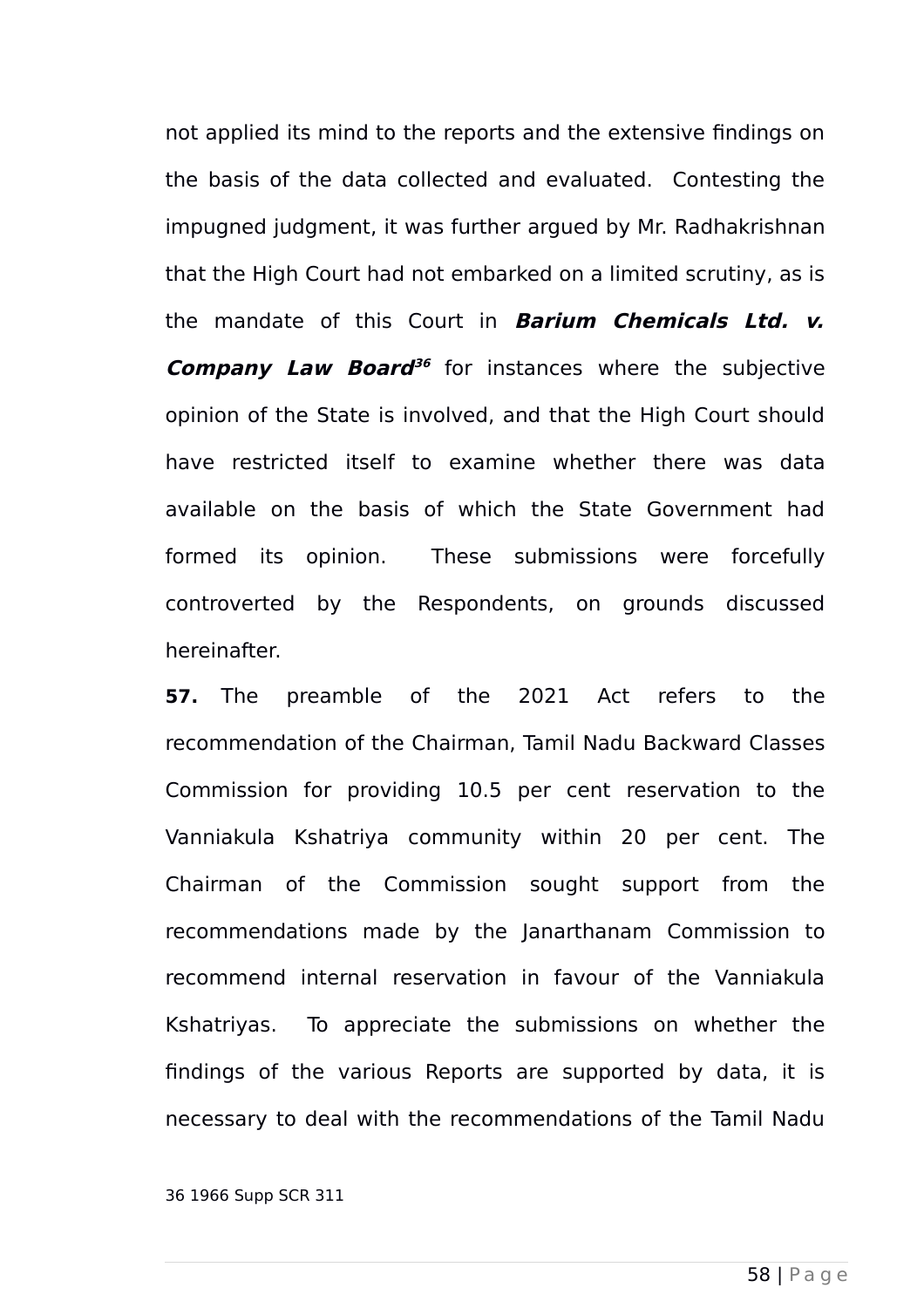Backward Classes Commission, headed by Justice Janarthanam and the letter of Justice Thanikachalam. Given that the Sattanathan Commission and the Ambasankar Commission were not requested to address the issue of provision of internal reservation to specific communities within the MBCs and DNCs, the reports of these Commissions are not relevant for our discussion.

**58.** Before we commence our evaluation of the reports of the Janarthanam Commission and of Justice Thanikachalam, it is necessary to briefly outline the contours of judicial review of a Commission's report providing recommendations pertaining to backward classes. As identification of backward classes and grant of reservation are measures under Articles 15(4) and 16(4) of the Constitution, such measures have to pass constitutional scrutiny. While the report of a Commission has to be looked into with deference, it cannot be said that evaluation pertaining to violation of any constitutional principle or non-consideration of any constitutional requirement is beyond the reach of judicial oversight. This Court in **State of A.P. v. U.S.V. Balram[37](#page-58-0)** categorially laid down that judicial scrutiny is permissible to enquire into whether the conclusions arrived at by the Commission are supported by the data and materials referred to

<span id="page-58-0"></span>37 (1972) 1 SCC 660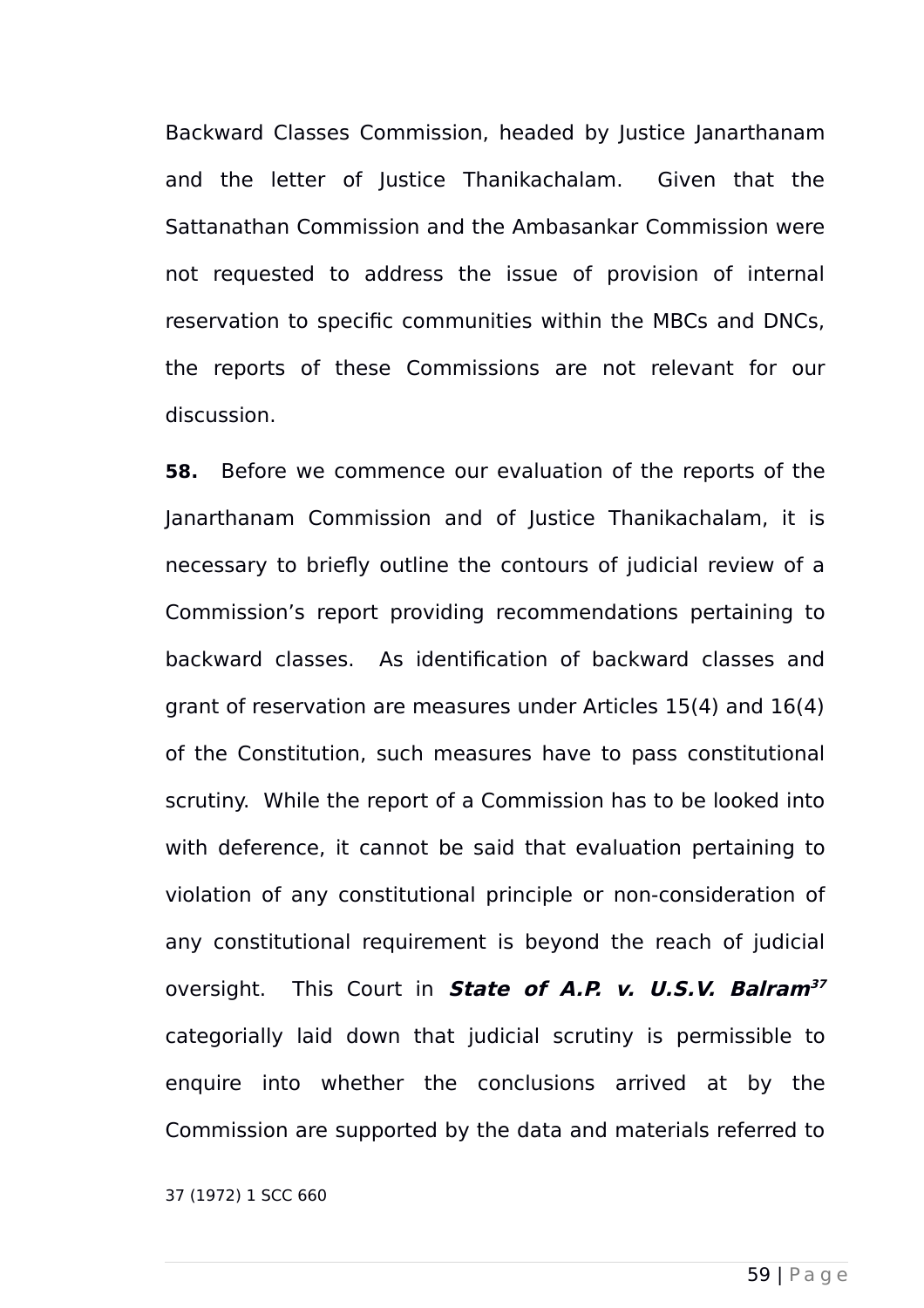in its report. In **Indra Sawhney** (supra), the test laid down in **Barium Chemicals** (supra) was endorsed with respect to judicial review of the subjective opinion of the State in matters relating to reservation. Subsequently, this Court has cautioned against the re-evaluation of the factual material on record<sup>[38](#page-59-0)</sup>. Having considered the above judgments, we say with certainty that it is within the domain of the courts to scrutinise the factual material and data collected by a Commission and assess whether the conclusions of the Commission are justified by such material.

**59.** By G.O. (Ms) No. 35 dated 21.03.2012, the Government of Tamil Nadu requested the Tamil Nadu Backward Classes Commission to submit a report on the demands made by various communities for internal reservation within the reservation provided for MBCs and DNCs, apart from other terms of reference prescribed. The Backward Classes Commission consisted of 7 members, with Justice Janarthanam chairing the Commission. The other members of the Commission, except the Chairman, expressed their concern that adequate time was not given to them to deliberate on an important issue relating to internal reservation. It was pointed out by the majority in their report that as on 2011-12, updated caste-based statistics were

<span id="page-59-0"></span>38 B.K. Pavitra v. Union of India (2019) 16 SCC 129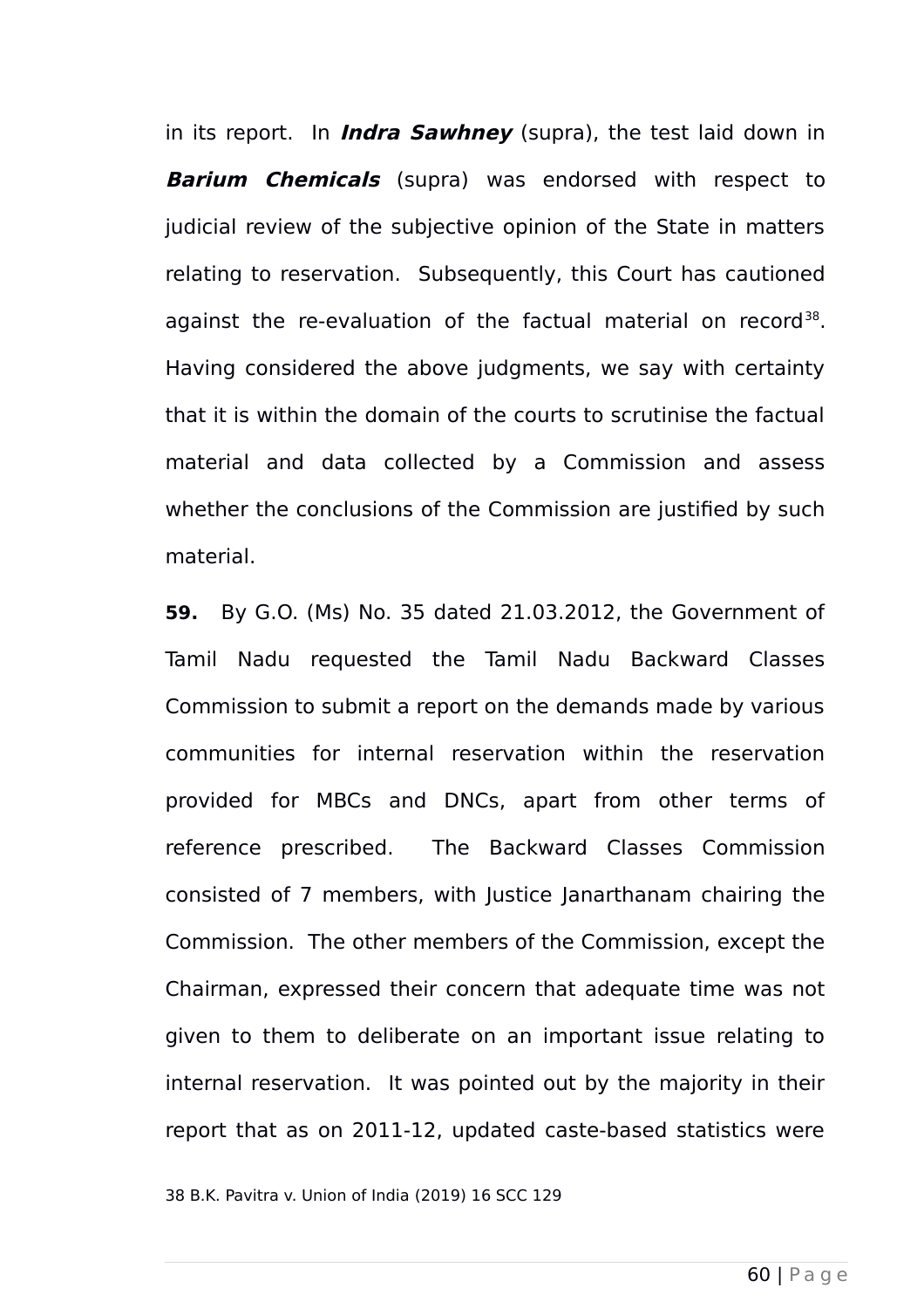not furnished to them. The majority members observed that their term was coming to an end in July, 2012 and it would not be proper for them to submit a report, especially when the parliamentary elections were anticipated. A suggestion was made by the members to provide an interim reply to the Government requesting that updated caste-based census data should be collected and placed before the Commission. Prof D. Sundaram, a member of the Commission, submitted a separate note, in which, along with other recommendations, he stated that there was a need for assessment of quantifiable data by a statistical expert, which should be collated in the current survey on castes. He further suggested a wider consultation with vicechancellors of universities, directors of institutes, chairmen and members of various recruitment commissions and agencies both at the Centre and State level and all stakeholders of the communities and classes, bureaucrats in various departments, more particularly of the personnel and administrative reforms departments. He also emphasised that the representations preferred by other communities from amongst the Backward Classes for internal reservation need to be examined.

**60.** The Chairman of the Backward Classes Commission submitted his report on 24.05.2012, recommending internal reservation of 10.5 per cent in favour of Vanniakula Kshatriyas.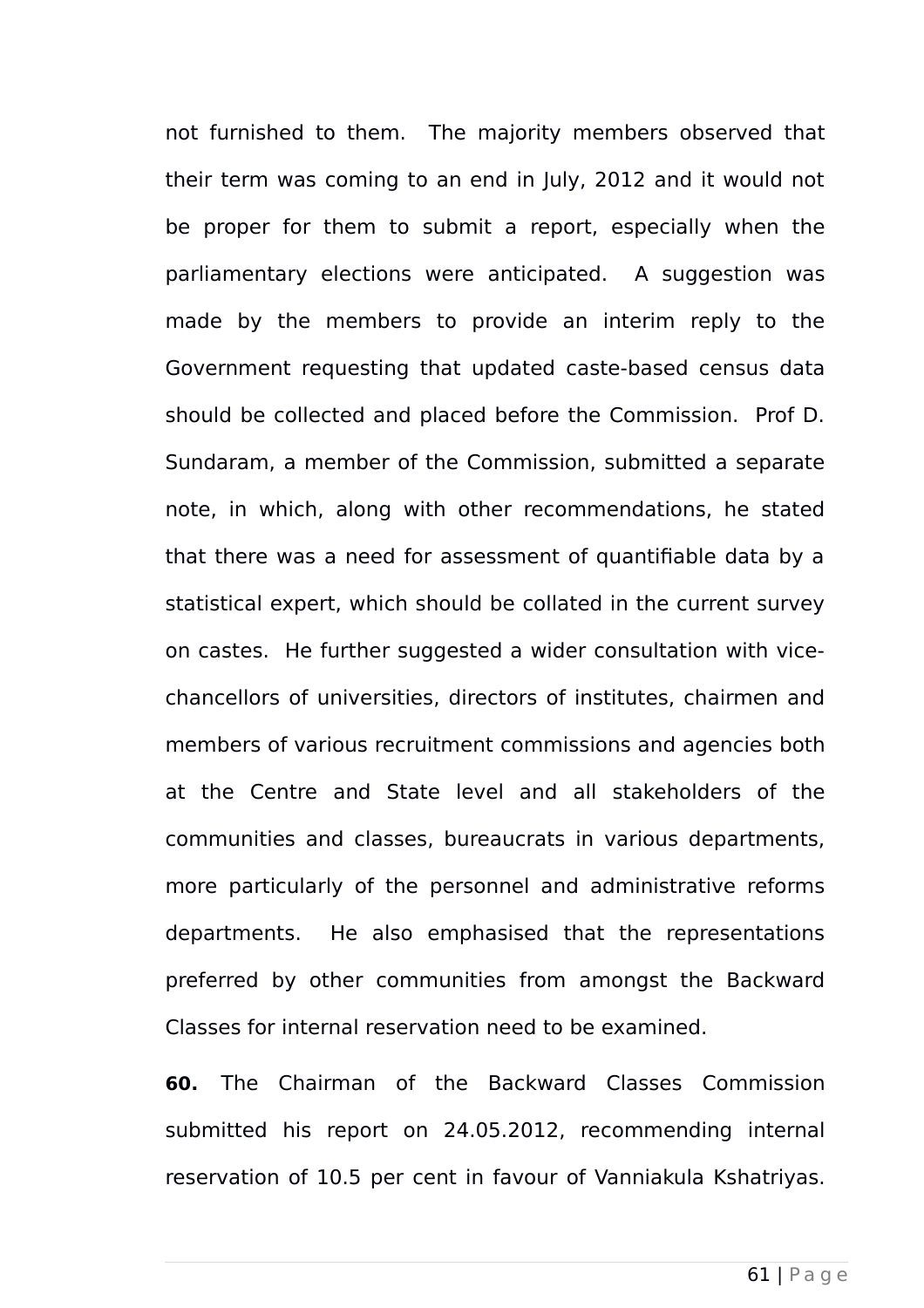In his report, there is a reference to 50 representations received by the Commission from various castes / communities seeking internal reservation in educational institutions as well as appointments to public posts. 30 representations were made by communities within the MBCs, out of which, 8 were from Vanniakula Kshatriyas, 5 from Meenavars, 1 each from Thotiya Naicker, Maruthuvar, Navithar, Salavai Thozhilalar and Erra Gollar, seeking internal reservation on the basis of individual castes / communities. The Commission gathered the population data of all castes and communities listed as MBCs and DNCs from the Ambasankar Commission Report submitted to the Government in 1985 and other material furnished by the Government to consider the feasibility of the requests for internal reservation. It was mentioned in the report that the total population from the State of Tamil Nadu representing all castes and communities during 1983 was 4,99,90,943. The population of the MBCs and DNCs was 1,23,17,745. The population of the Vanniakula Kshatriyas was 65,04,855, which came up to 13.012 per cent of the total population. The Chairman of the Commission worked out the percentage of internal reservation from the population figures, which formed the basis of the feasibility analysis conducted. On the basis of a formula that was adopted by the Chairman, the feasibility factor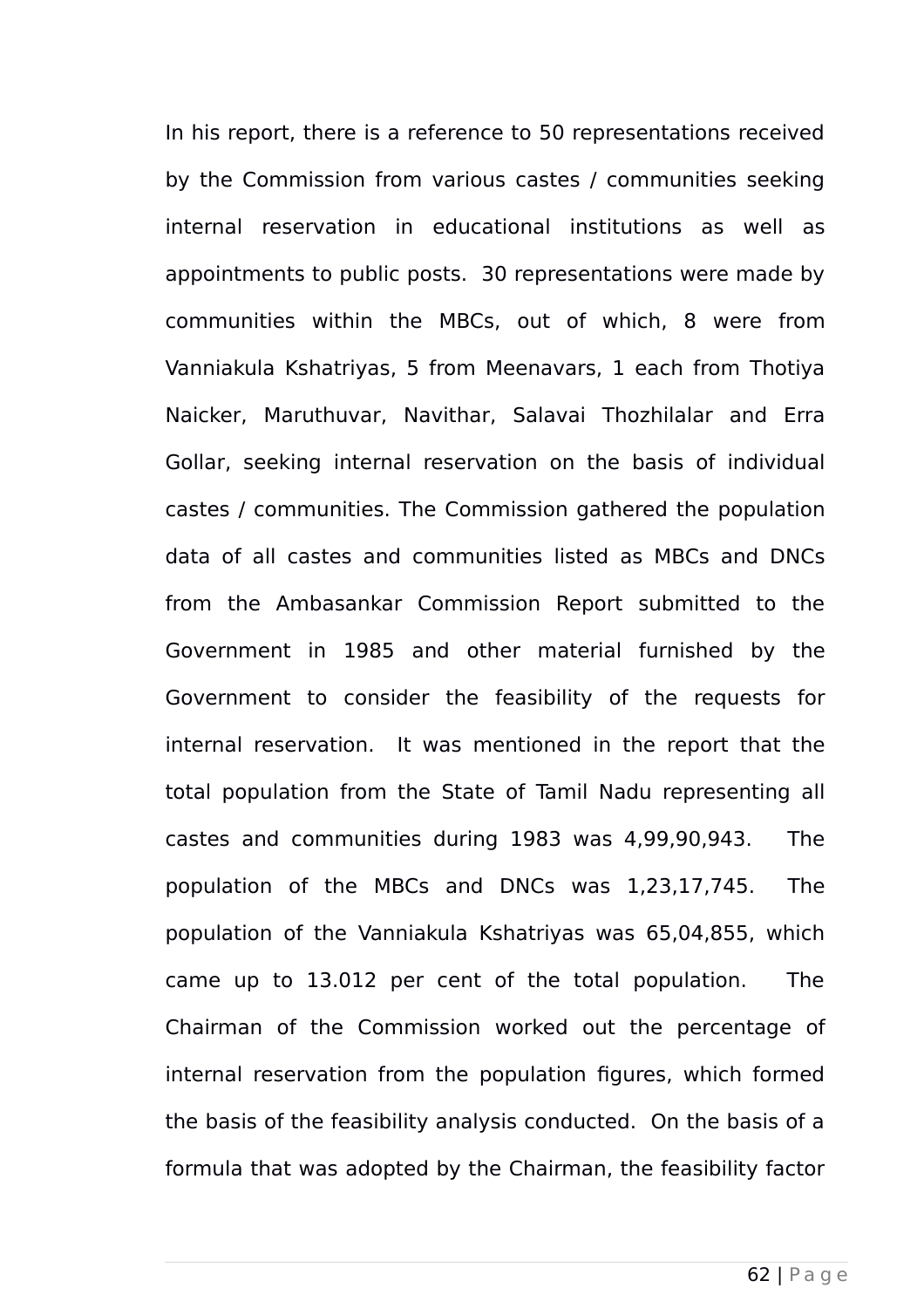of the Vanniakula Kshatriyas was 10.562 per cent. The other communities / castes seeking internal representation were found to be not entitled for the benefit as they did not satisfy the test of feasibility for making internal reservation, falling about or below two and a half per cent on the basis of their population proportionate to the population of MBCs and DNCs together. The report further stated that preparation of roster for working out reservation would become complicated, if representations by other communities asking for internal reservation were to be accepted.

**61.** By taking into account the population of the Vanniakula Kshatriyas as enumerated in the report of the Ambasankar Commission in 1985, the Chairman recommended internal reservation to the Vanniakula Kshatriyas in proportion to their population, i.e., 10.5 per cent. The Chairman further referred to the admissions of students belonging to the Vanniakula Kshatriya community in professional courses such as engineering, medicine, veterinary science, agriculture and law for the academic years 2006-07 to 2010-11 and found that the seats secured to engineering courses was not proportionate to their population. Insofar as public employment is concerned, representation of Vanniakula Kshatriyas in the State services averaged across Group-A, Group-B, Group-C and Group-D, as on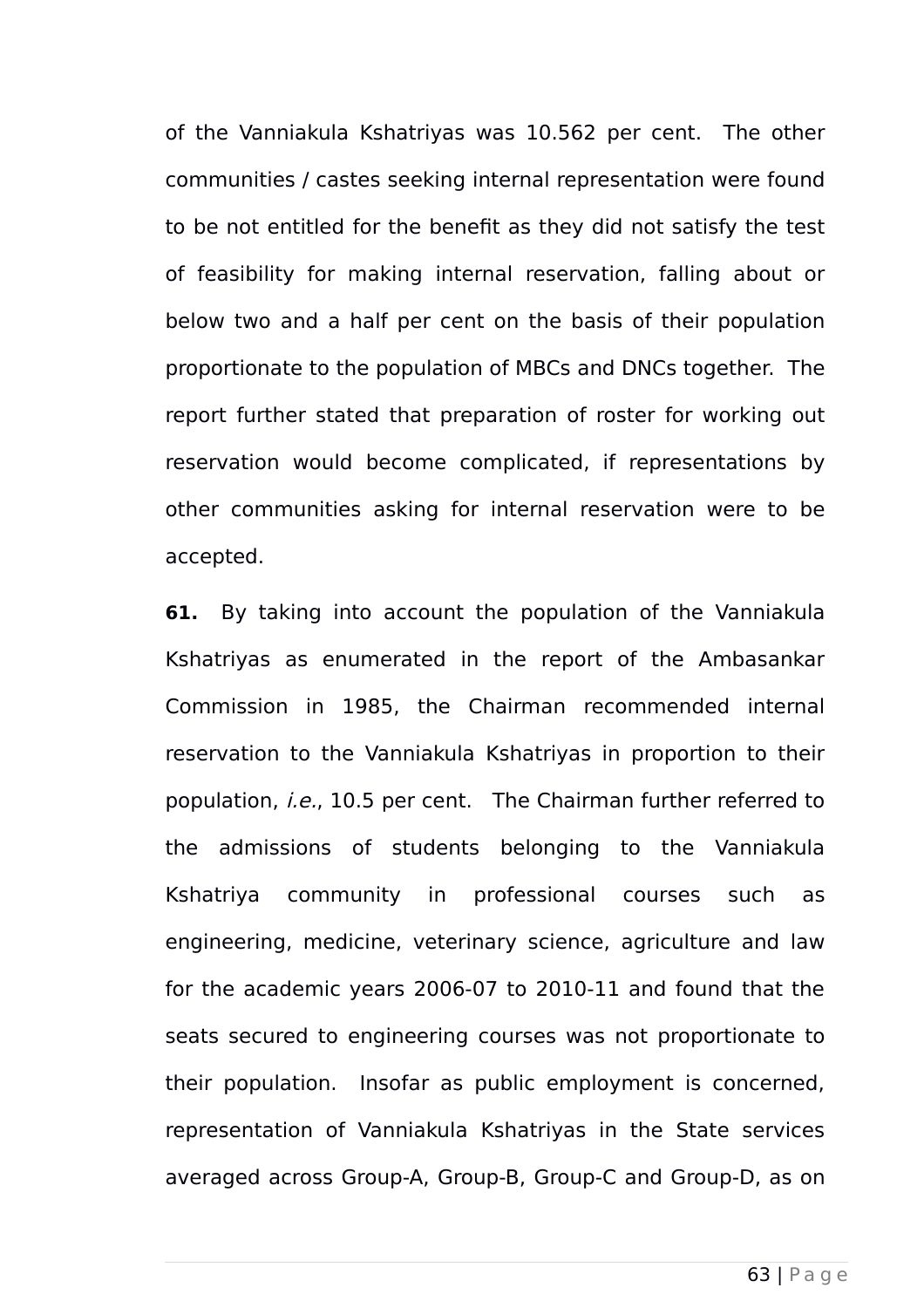01.08.2010, was 8.67 per cent, which was also below 10.5 per cent, i.e., the percentage of internal reservation earmarked by the Chairman. The Chairman was of the view that providing internal reservation to the Vanniakula Kshatriyas would not amount to conferring undue advantage on them nor would it unduly affect the entitlement of reservation benefits of the other castes and communities listed as MBCs and DNCs.

**62.** As stated, the Tamil Nadu Backward Classes Commission was re-constituted on 08.07.2020, with Justice Thanikachalam as the Chairman, along with six members and two ex-officio members. In response to the Government's request on 18.02.2021 to send views on internal reservation to be provided for communities listed in MBCs and DNCs, Justice Thanikachalam, by way of letter dated 22.02.2021, recommended 10.5 per cent reservation for Vanniakula Kshatriyas, seven per cent for DNCs and some MBCs and two and a half per cent for the remaining MBCs. In the said letter, a reference was made to the recommendation of Justice Janarthanam for grant of 10.5 per cent internal reservation to Vanniakula Kshatriyas. Without providing any reasons, Justice Thanikachalam made adverse comments on the dissent of the other members by stating that such opinion was based on extraneous reasons, which were irrelevant and not germane to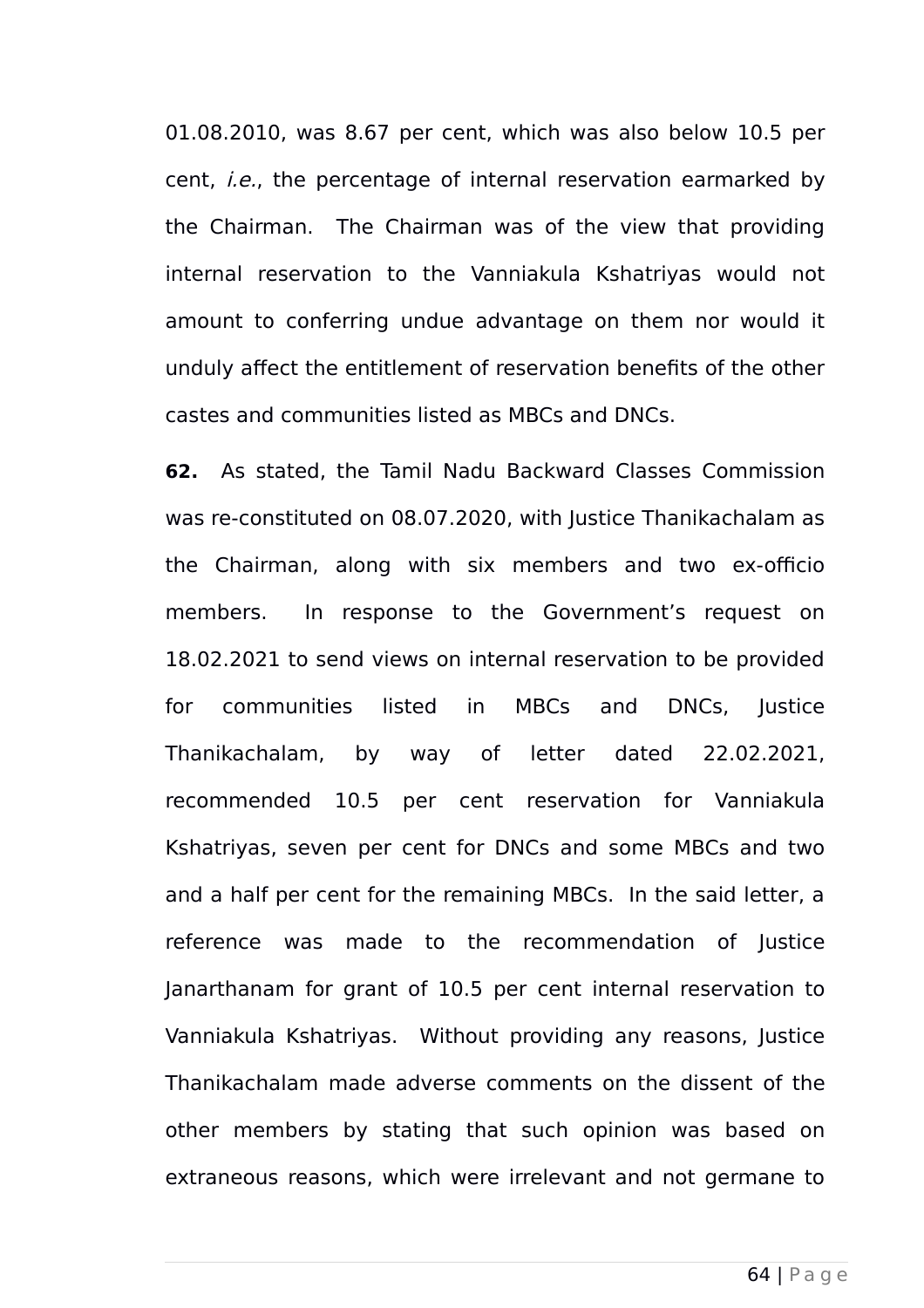the consideration of issues under the additional terms of reference issued in 2012. Justice Thanikachalam was of the view that the recommendation of Justice Janarthanam, though being the minority opinion, was unassailable. However, noting that the terms of reference of the Janarthanam Commission required the Commission to consider representation for internal reservation of various communities and not just major communities, Justice Thanikachalam recommended, in addition to the 10.5 per cent reservation for the Vannikula Kshatriyas, allocating seven per cent reservation to a grouping of communities, comprising DNCs along with certain communities within MBCs bearing names similar to DNCs and fishermen communities and Vannar communities within MBCs, and allocating two and a half per cent to the remaining communities within MBCs. It is worthwhile to reiterate that at the time, no report had been submitted by the Kulasekaran Commission, which was appointed by the Government on 21.12.2020 for collection of quantifiable data on castes, communities and tribes in the State of Tamil Nadu "as on date".

**63.** As contested by Mr. Nagamuthu and Mr. Balasubramanian, it is clear that the report of Justice Janarthanam, relied upon by Justice Thanikachalam, is a minority view. The views of the plurality, *i.e.*, the remaining six members of the Tamil Nadu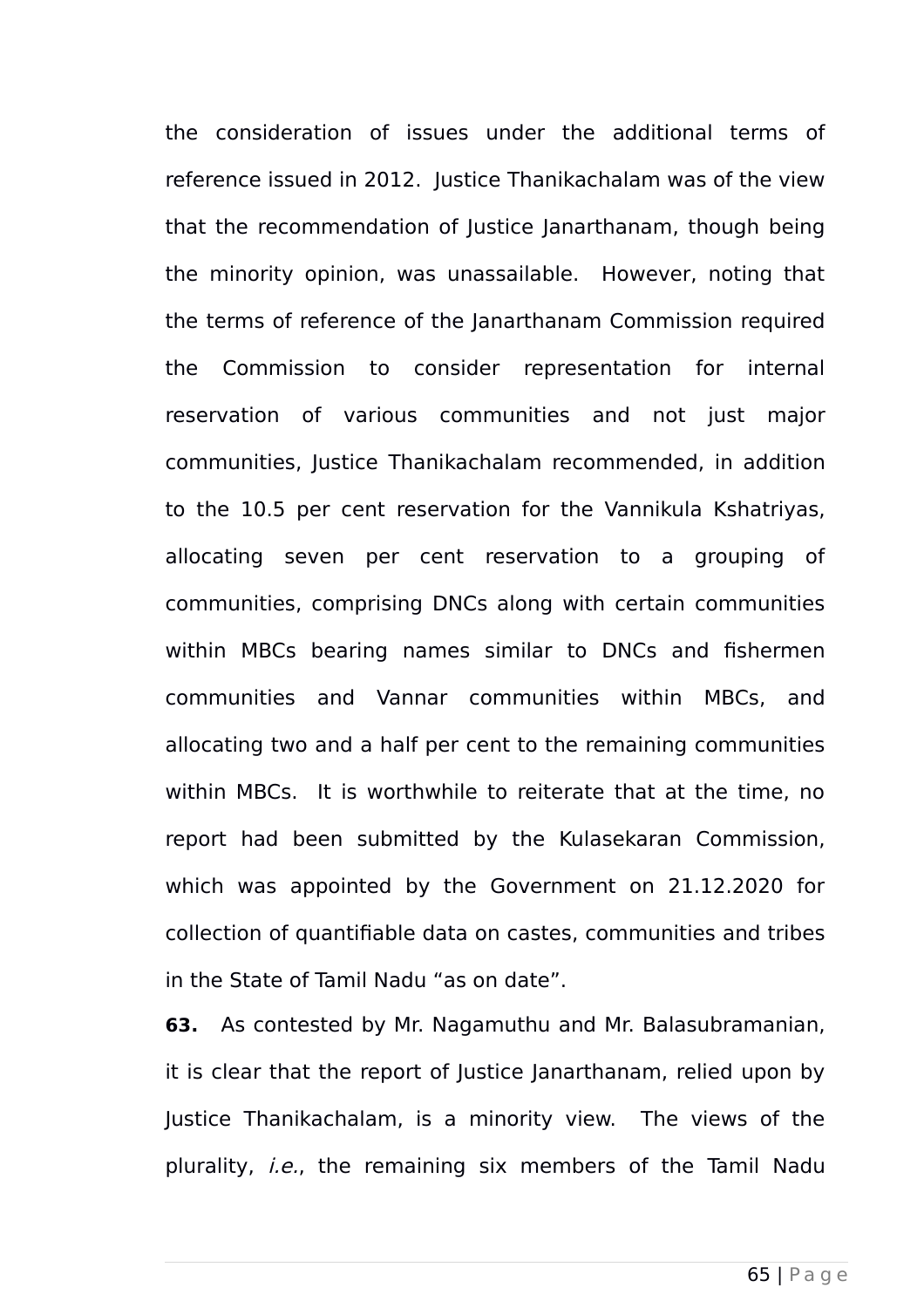Backward Classes Commission were contrary to the views expressed by Justice Janarthanam. The majority opinion clearly mentioned that the data that was available before them was outdated. They highlighted the importance of collection of caste-wise data to enable them to give an opinion on internal reservation. That apart, the majority members expressed the inappropriateness of submitting the report in haste, just before the ensuing parliamentary elections in 2012. Justice Thanikachalam committed an error in brushing aside the opinion of the majority members on the ground that it was riddled with extraneous reasons. Without justifying the lack of updated data cited by the majority as a ground for being unable to comment on grant of internal reservation, Justice Thanikachalam blindly followed the recommendation of Justice Janarthanam, by stating that his view is unassailable. It is to be noted that the recommendation of internal reservation for the Vannikula Kshatriyas is by way of a letter signed only by Justice Thanikachalam and does not enclose the views of the remaining members of the Tamil Nadu Backward Classes Commission. There is nothing in the said letter to even suggest that Justice Thanikachalam, after due deliberation with the remaining members of the Commission, has put forth recommendations on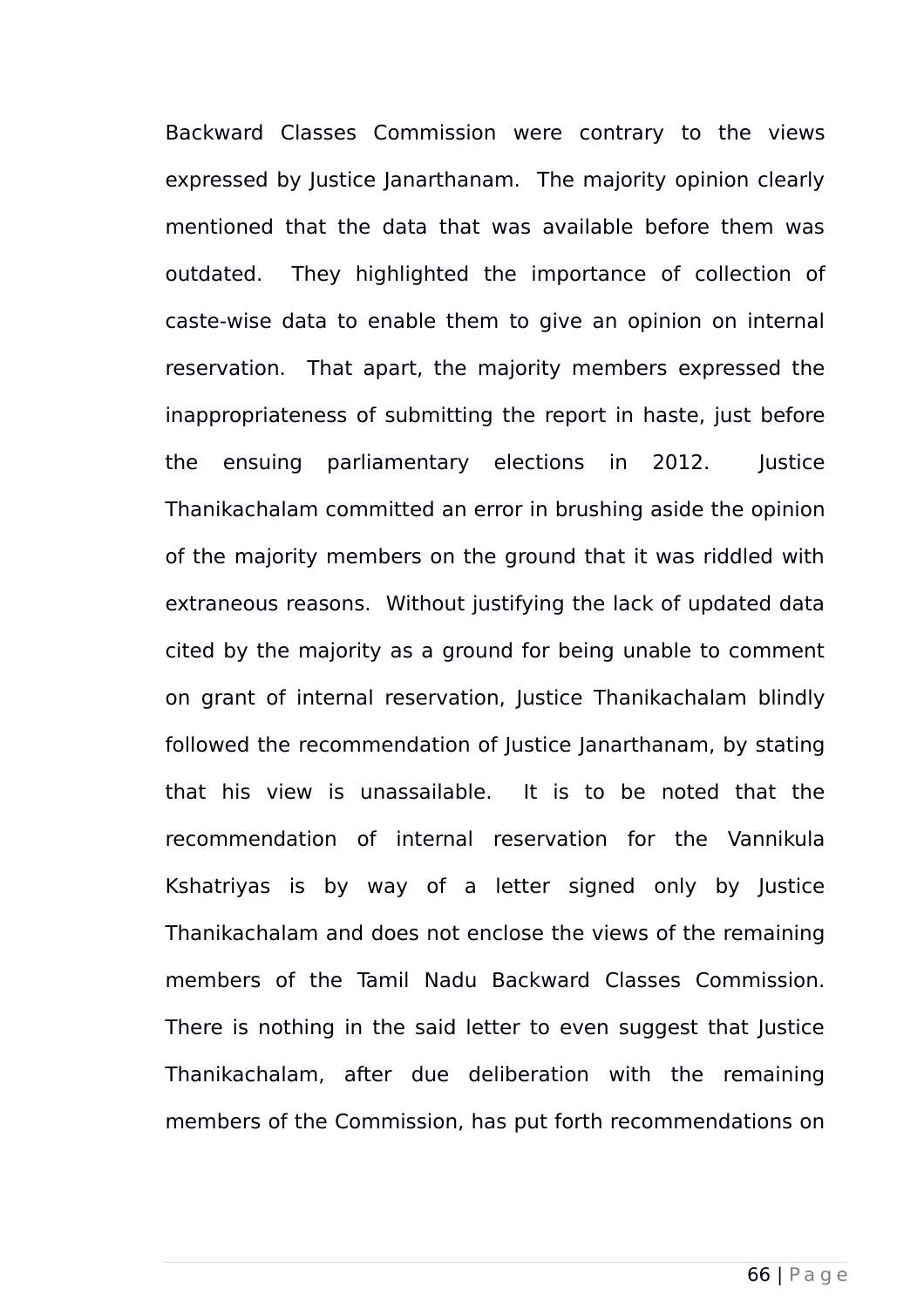internal reservation, which have the backing of the remaining members, or at the least, the approval of the majority.

**64.** Providing internal reservation of 10.5 per cent from the 20 per cent made available to MBCs and DNCs would definitely be to the detriment of other communities, in the absence of any exercise undertaken or any findings arrived at to demonstrate that members of the Vanniakula Kshatriya community are unable to compete with the remaining communities within the MBCs and DNCs. No data or material is referred to in the letter by Justice Thanikachalam on the representation of the remaining communities within the MBCs and DNCs in educational institutions or public employment, which could support the severe restriction in the extent of reservation made available to these communities, who had been entitled to avail the benefit of 20 per cent reservation en masse till the enactment of the 2021 Act. The following paragraph from **Dr Jaishri Laxmanrao Patil** (supra), as relied upon by Mr. V. Prakash, is relevant to the present context:

"**520.** The word "adequate" is a relative term used in relation to representation of different caste and communities in public employment. The objective of Article 16(4) is that backward class should also be put in mainstream and they are to be enabled to share power of the State by affirmative action. To be part of public service, as accepted by the society of today, is to attain social status and play a role in governance. The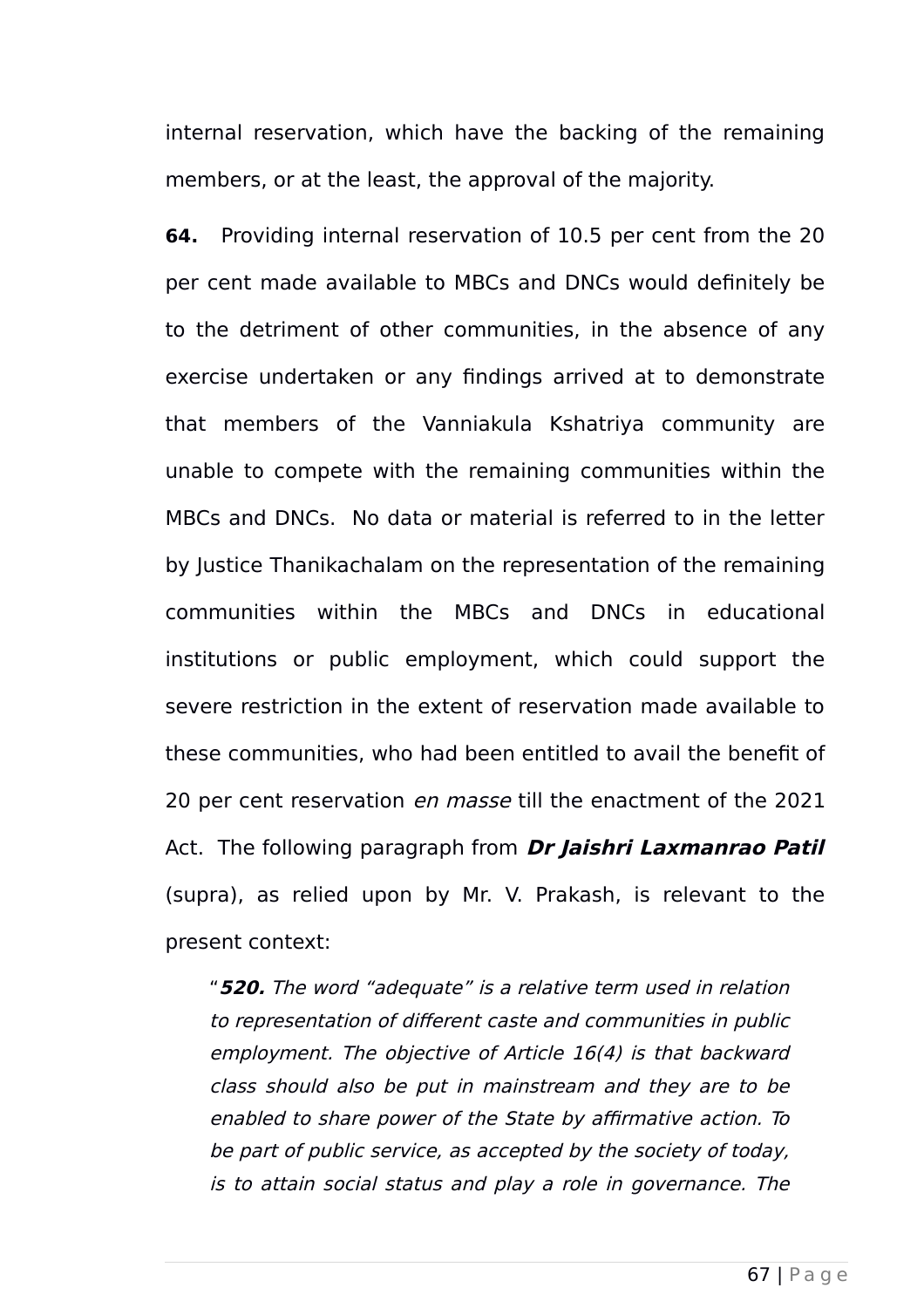governance of the State is through service personnel who play <sup>a</sup> key role in implementing government policies, its obligation and duties. The State for exercising its enabling power to grant reservation under Article 16(4) has to identify inadequacy in representation of backward class who is not adequately represented. For finding out adequate representation, the representation of backward class has to be contrasted with representation of other classes including forward classes. It is a relative term made in reference to representation of backward class, other caste and communities in public services."

There was no independent evaluation by resorting to known methods for recommending internal reservation by Justice Thanikachalam, who simply approved the minority report submitted by Justice Janarthanam.

<span id="page-67-0"></span>**65.** It is relevant to note that Justice Janarthanam in his report relied upon the population figures of the Vanniakula Kshatriyas from the year 1985. His recommendation was on the basis of the figures taken from the report of the Ambasankar Commission, submitted in 1985. Reference made to admissions to engineering colleges and appointment to public posts pertained to the years 2006-07 to 2010-11 and 2010, respectively. A decision taken for providing reservation which would impact the rights of members of as many as 115 communities should be on the basis of contemporaneous inputs and not outdated and antiquated data $39$ . Any study by the 39 Ram Singh v. Union of India (2015) 4 SCC 497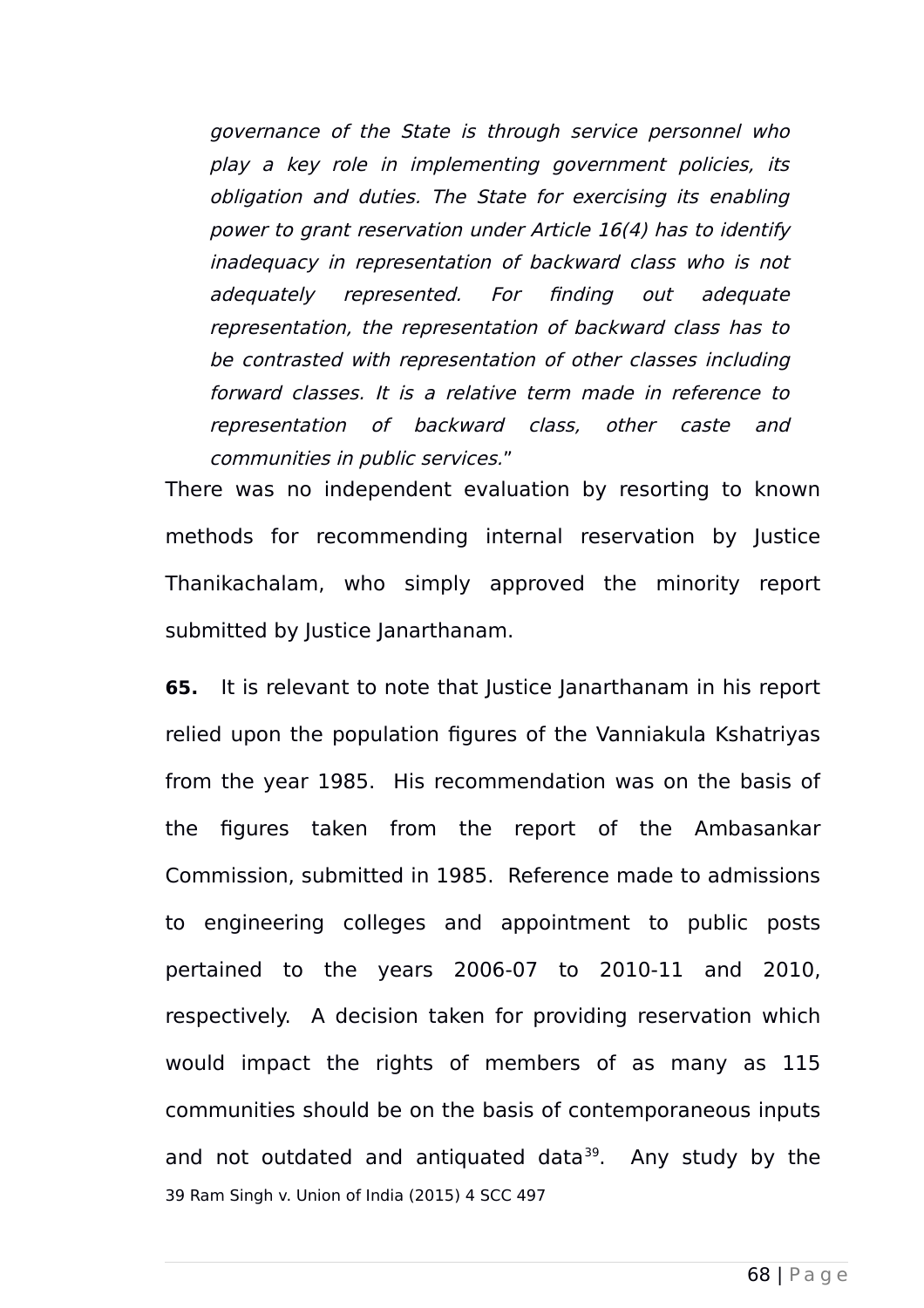Commission should be with regard to the present status since the object is to take affirmative actions in present or in future to address the needs of a particular community<sup>[40](#page-68-0)</sup>. In this particular case, the data that was relied on for the purpose of recommending internal reservation to the Vanniakula Kshatariyas is from 1985. The State Government, at the time of appointing the Kulasekaran Commission to collect quantifiable data on castes, communities and tribes in the State of Tamil Nadu, including migrants domiciled therein, expressly recognized the need for collection of such data as the data collected by the Ambasankar Commission had become more than three decades old. We are in agreement with the objection of the Respondents, that there was no contemporaneous data available to Justice Thanikachalam or even Justice Janarthanam, on the basis of which recommendations for internal reservation could have been made.

**66.** It is observed that the proportion of the population of the Vanniakula Kshatriyas to the total population of MBCs and DNCs, termed as the feasibility formula, was the sole criterion which was considered by Justice Janarthanam to recommend internal reservation for the Vanniakula Kshatriyas. The representations made by other communities within the MBCs seeking internal

<span id="page-68-0"></span>40 Dr Jaishri Laxmanrao Patil (supra)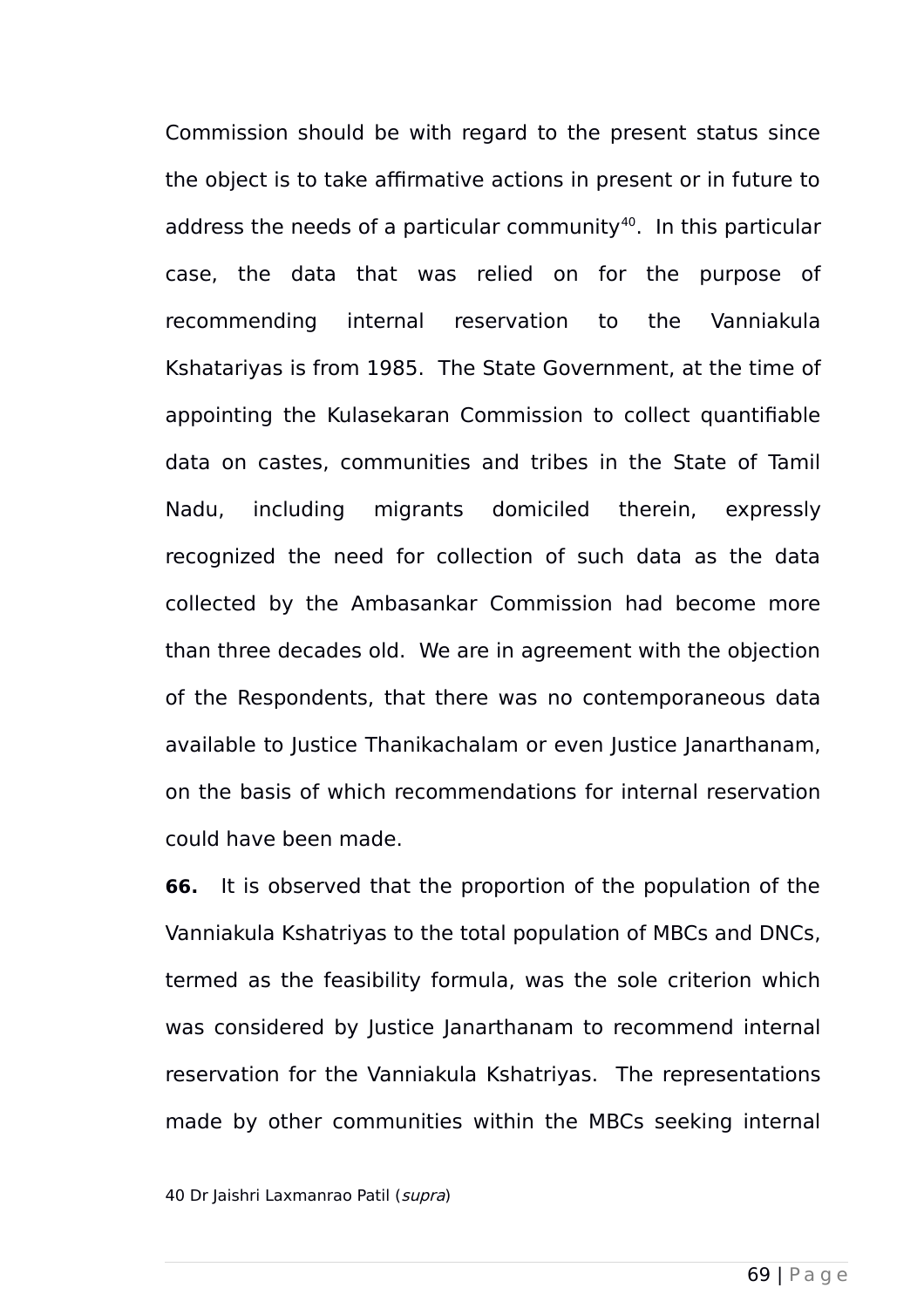reservation were not considered feasible by Justice Janarthanam on the sole basis of the proportion of their population to the total population of the MBCs and DNCs together. This Court is of the opinion that percentage of population of the Vanniakula Kshatriyas proportionate to the total population of the MBCs and DNCs cannot be the sole criterion for providing internal reservation. Adequacy of representation is different from proportionate representation, although proportion of population of the relevant community to the total population may be one of the relevant factors in determining adequacy. In **Indra Sawhney**, it was held as under: -

"**807**. We must, however, point out that clause (4) speaks of adequate representation and not proportionate representation. Adequate representation cannot be read as proportionate representation. Principle of proportionate representation is accepted only in Articles 330 and 332 of the Constitution and that too for <sup>a</sup> limited period. These articles speak of reservation of seats in Lok Sabha and the State legislatures in favour of Scheduled Tribes and Scheduled Castes proportionate to their population, but they are only temporary and special provisions. It is therefore not possible to accept the theory of proportionate representation though the proportion of population of backward classes to the total population would certainly be relevant. Just as every power must be exercised reasonably and fairly, the power conferred by clause (4) of Article 16 should also be exercised in a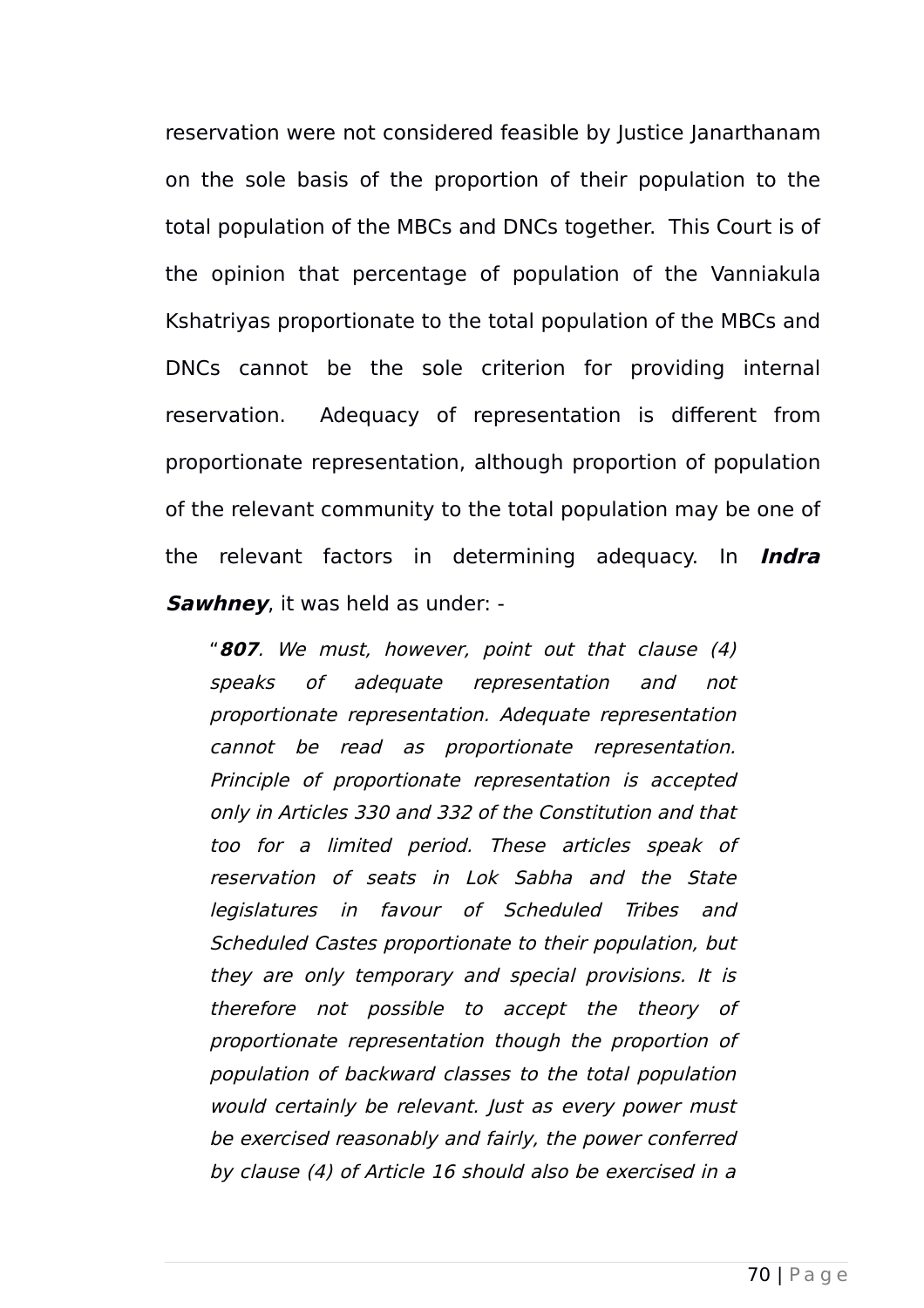fair manner and within reasonable limits — and what is more reasonable than to say that reservation under clause (4) shall not exceed 50% of the appointments or posts, barring certain extraordinary situations as explained hereinafter. From this point of view, the 27% reservation provided by the impugned Memorandums in favour of backward classes is well within the reasonable limits. Together with reservation in favour of Scheduled Castes and Scheduled Tribes, it comes to a total of 49.5%. In this connection, reference may be had to the Full Bench decision of the Andhra Pradesh High Court in V. Narayana Rao v. State of A.P. [AIR 1987 AP 53 : 1987 Lab IC 152 : (1986) 2 Andh LT 258] , striking down the enhancement of reservation from 25% to 44% for OBCs. The said enhancement had the effect of taking the total reservation under Article 16(4) to 65%."

Accordingly, we accept the contention of Dr. Dhawan that the internal reservation recommended in the report of Justice Janarthanam and approved by Justice Thanikachalam, based only on population, cannot be sustained in view of the law laid down by this Court.

**67.** The data placed by Mr. Gonsalves, on behalf of one of the Respondents, with reference to the Tamil Nadu Second Backward Classes Commission (Ambasankar Commission), appears to indicate that unlike the other 115 communities in the same class of MBCs and DNCs, many of whom have been bereft of any benefit of affirmative action, the Vanniakula Kshatriyas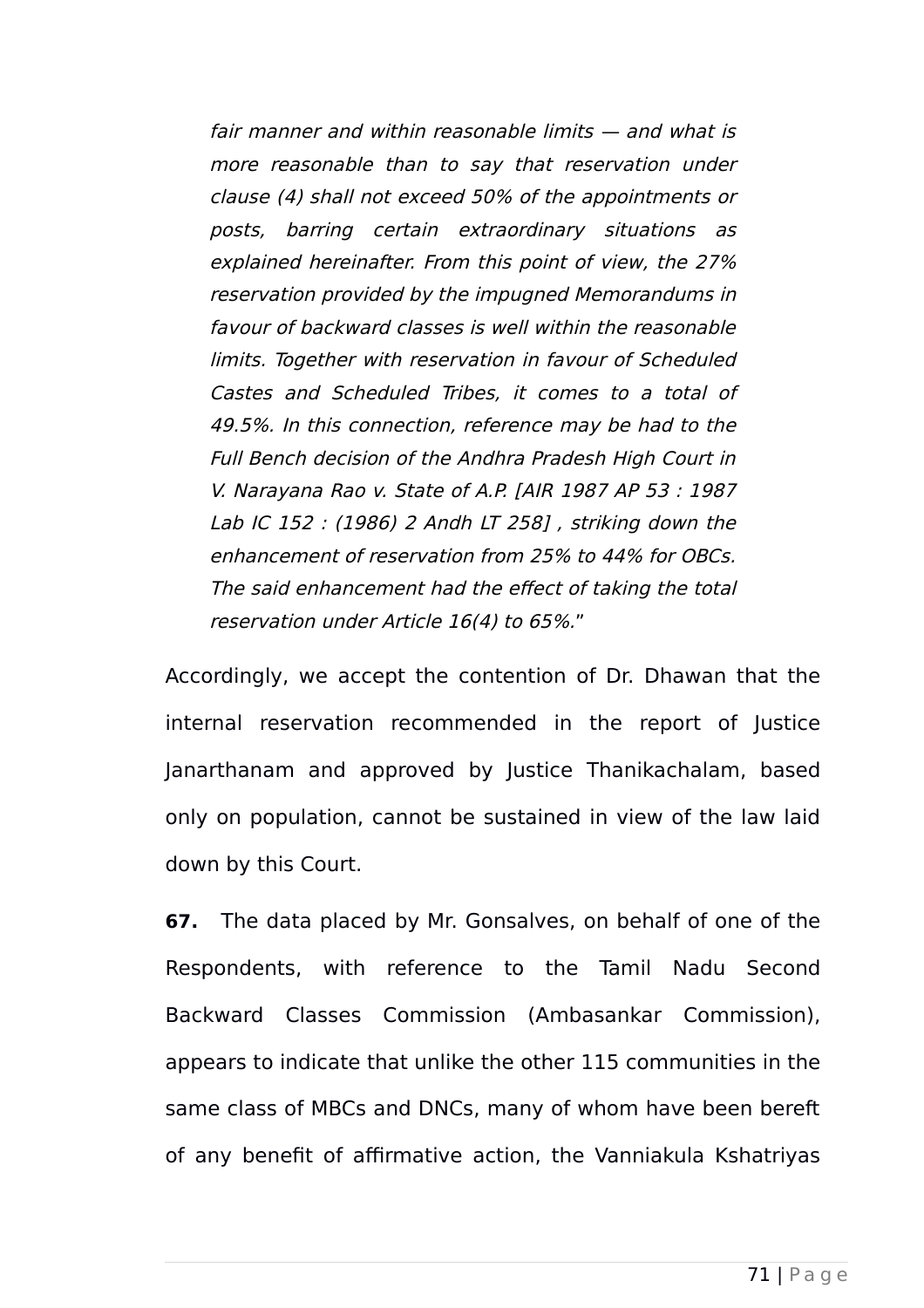had higher representation in public employment and educational institutions. For the years 1980-1983, 25 communities from 48 communities identified as MBCs and 66 out of 68 communities identified as DNCs did not get admission into MBBS course. Students belonging to the Vanniyar community secured 104 seats in medical course, with an admission to population ratio of 1:62547. 87 students out of these 104 were admitted on the basis of reservation whereas 17 students were admitted on their own merit. The Respondents also placed certain data obtained under the Right to Information Act, 2005 (hereinafter, the "**RTI Act**") pertaining to the academic years 2019-2020 and 2020-2021. While the total seats available for admission to undergraduate medical course for the year 2019-2020 in the State of Tamil Nadu were 4,193 with 20 per cent seats reserved for MBCs and DNCs amounting to 960 seats, students from the Vanniyar community had secured 515 seats, which is around 57 per cent of the total seats reserved for MBCs and DNCs. Citing from the Ambasankar Report, it was submitted that with respect to engineering, law and veterinary science courses as well, students from the Vanniyar community fared far better than other communities within the MBCs and DNCs, many of whom did not get any seats in these courses for the period from 1980 to 1983.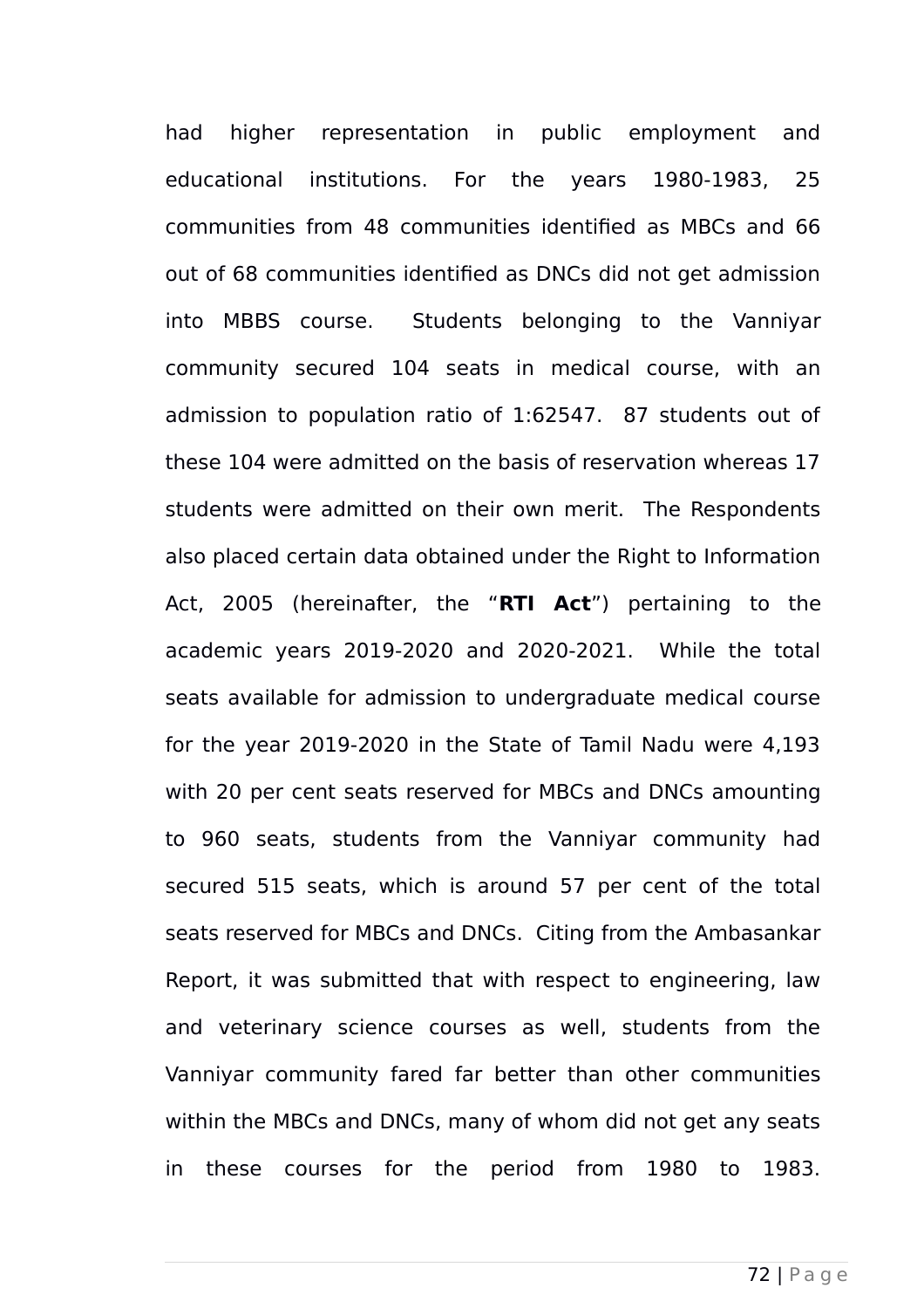Representation of Vanniyars in public posts in the Government of Tamil Nadu for the years 1980 to 1983, according to the Ambasankar Commission Report, was much better in comparison to persons belonging to the other communities within the MBCs and DNCs. Particulars provided of staff members in Anna University for the years 2018 to 2020, obtained under the RTI Act, appear to paint a picture of better access and representation of members of the Vanniyar community over their compatriots belonging to other communities within MBCs and DNCs. We are informed that 520 MLAs belonging to the Vanniyar caste have been elected to the Tamil Nadu Legislative Assembly between 1952 to 2021, averaging to about 35 MLAs in each Assembly and forming 15 per cent of the strength of the House. More than 90 persons from the Vanniyar caste have been elected to the Lok Sabha in the same period, which is also about 15 per cent of the total number of MPs in Lok Sabha from Tamil Nadu. Several individuals from the Vannikula Kshatriya community have held posts of Ministers at the Centre as well as in the State Government and have also been appointed as Judges of the High Court. We are further informed that numerous trusts have been established, which cater to the betterment of members,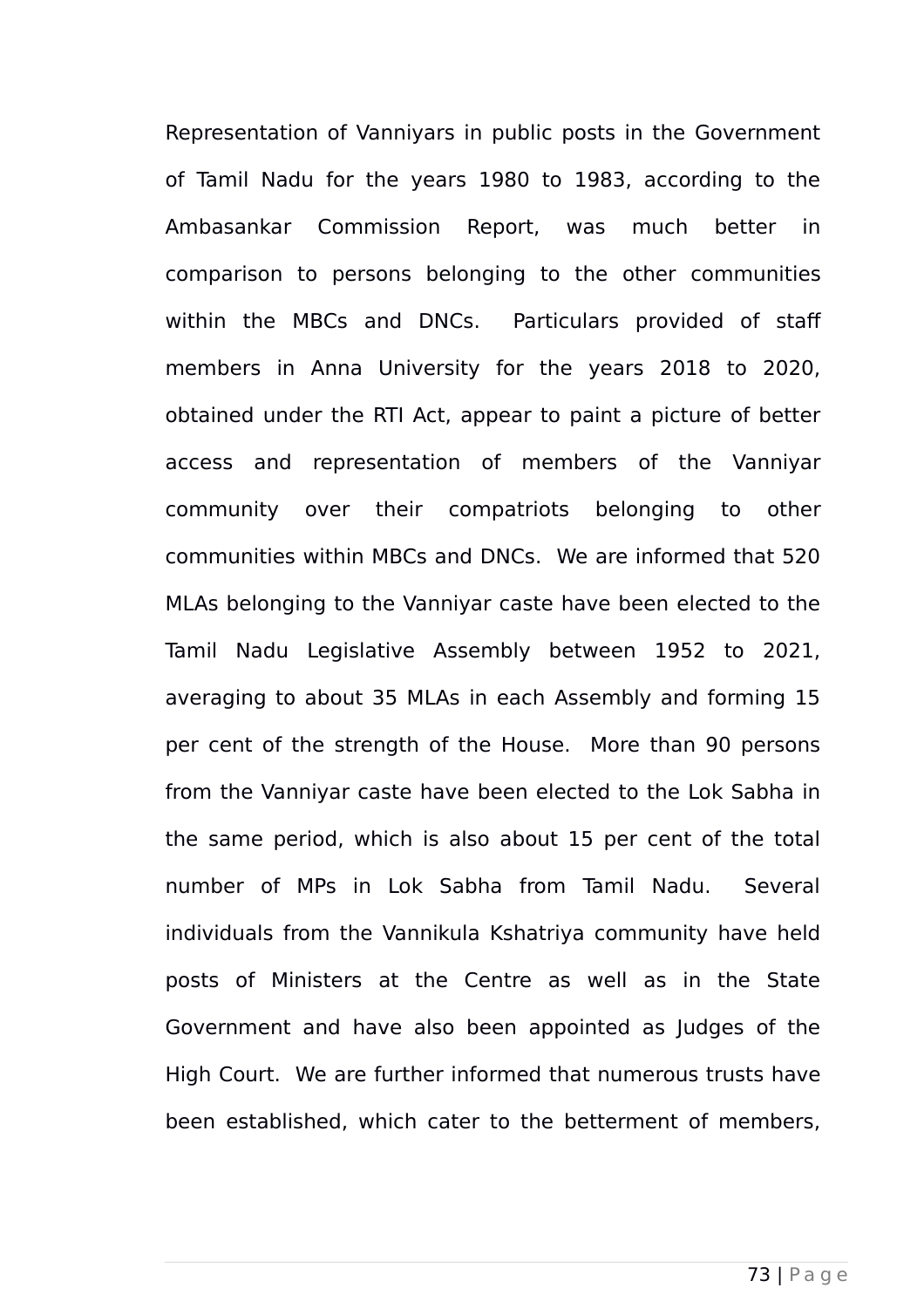and educational needs of students in particular, from the Vanniyar community.

**68.** We have referred to this data only to emphasize that the findings in the letter of Justice Thanikachalam had to be suitably supported by independent studies and assessment of relevant data. We make it clear that the aforesaid observations do not prevent the State, if it so decides, from undertaking suitable exercises for collecting pertinent, contemporaneous data to determine how demands for internal reservation within the Backward Classes can be justly addressed.

**69.** Having dealt with the recommendations from Justice Thanikachalam, which form the basis for the 2021 Act, the question which requires to be considered next is whether the 2021 Act is unconstitutional, being violative of Article 14 of the Constitution. The preamble of the 2021 Act refers to the representation made by the Vanniakula Kshatriyas for a separate quota of reservation on the ground that they could not compete with the other communities in the list of MBCs and DNCs, which was referred to the Backward Classes Commission. The preamble further refers to the recommendations made by the Chairman of the Backward Classes Commission (Justice Thanikachalam), where to facilitate distributive social justice, apart from the 10.5 per cent reservation for Vanniakula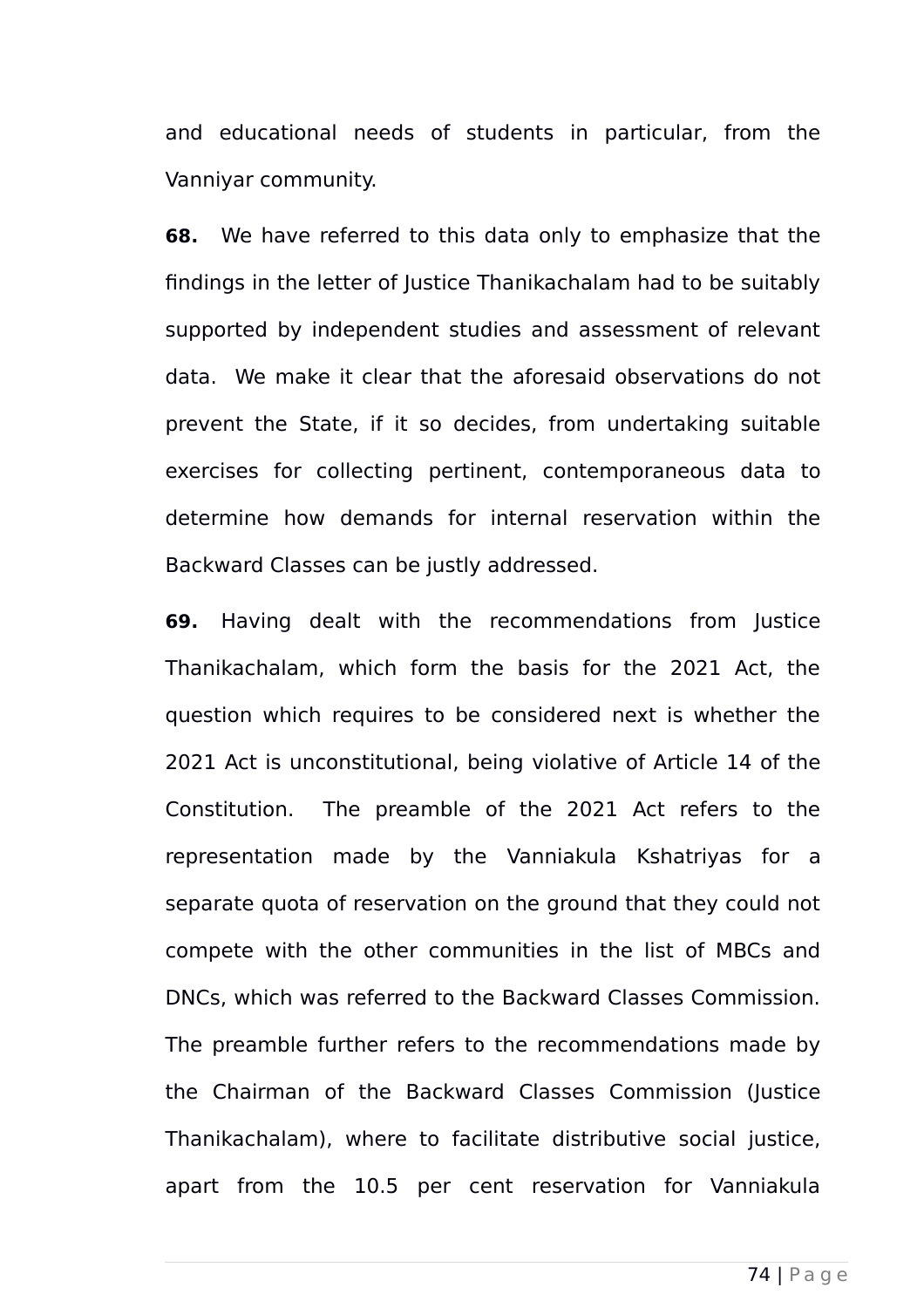Kshatriyas, the other communities within the MBCs and DNCs were recommended to be grouped into two categories on the proportion of their population. Accepting the suggestions made by the Chairman, Backward Classes Commission, the 2021 Act was promulgated to ensure equitable distribution of the 20 per cent reservation provided to the MBCs and DNCs under the 1994 Act.

<span id="page-74-1"></span><span id="page-74-0"></span>**70.** That there is no relevant, contemporaneous material which was examined by the Chairman, Backward Classes Commission before submitting his report in support of the claim of the Vanniakula Kshatriyas, has been dealt with in detail in the preceding paragraphs. Is the State right in contending that the classification of the Vanniakula Kshatriyas made by the 2021 Act for separate reservation is reasonable? The Appellants, relied on **Chiranjit Lal Chowdhuri v. Union of India [41](#page-74-0)** , to urge that the presumption is in favour of constitutionality of the 2021 Act and the burden is upon those who attack the legislation to demonstrate that constitutional principles had been clearly transgressed. Further, support was sought from **Ajay Kumar Singh v. State of Bihar [42](#page-74-1)** to contend that the State is in the best position to determine what kind of special provision should be made in favour of a particular class, having regard to the 41 1950 SCR 869 42 (1994) 4 SCC 401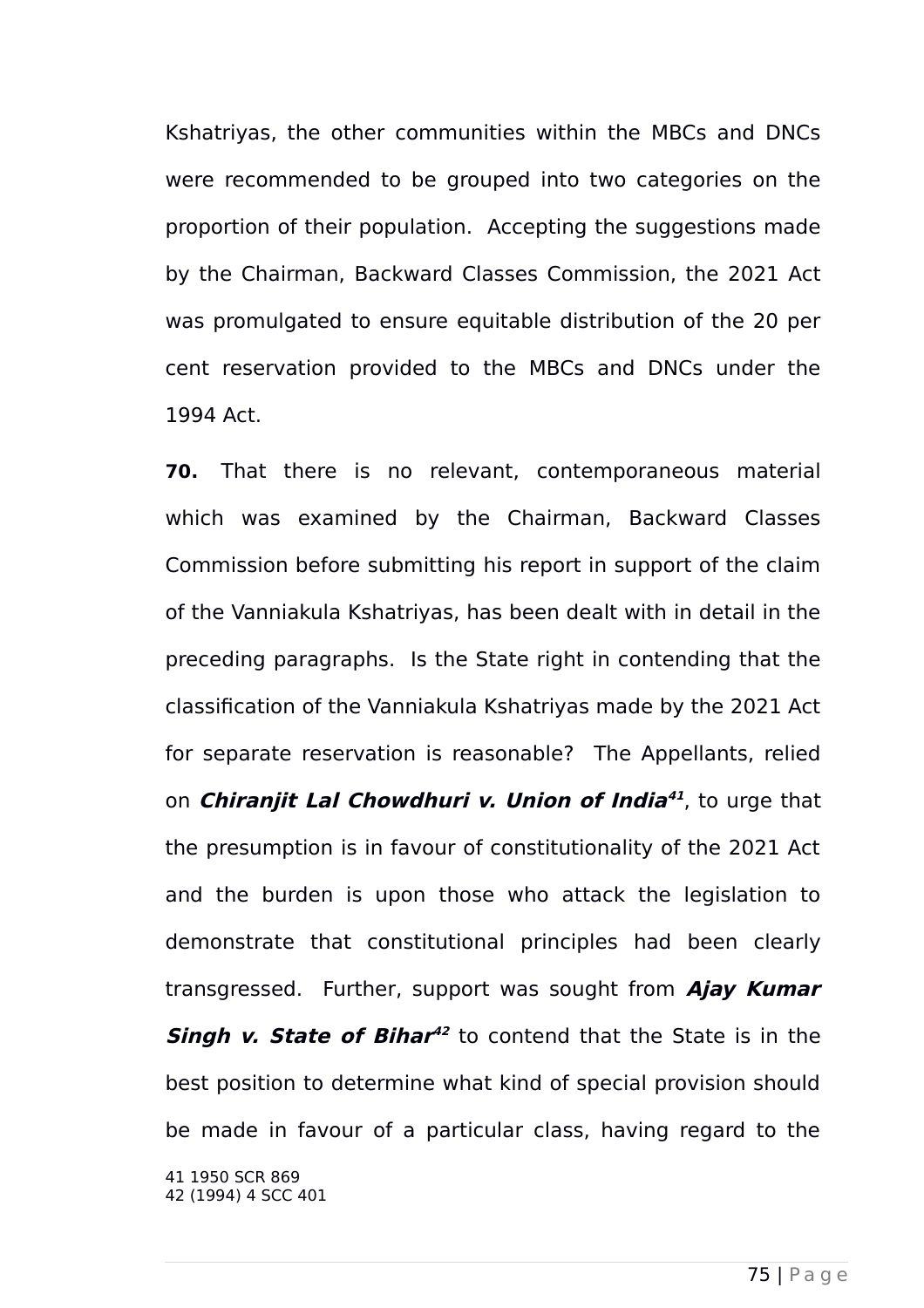relevant facts and circumstances, and deference must be shown to legislative judgment. The Respondents contested the above submissions on the ground that the classification made under the 2021 Act amounts to discriminating equals. Reliance was placed on **Col. A.S. Iyer v. V. Balasubramanyam[43](#page-75-0)** to argue that an anxious and sustained attempt to discover some basis for classification will deprive Article 14 of the equality dispensation. In the absence of any rationale for treating the Vanniakula Kshatriyas differently, the differentiation and allocation of percentages was entirely arbitrary and falls foul of Article 14.

<span id="page-75-0"></span>**71.** Equal laws would have to be applied to all in the same situation, and there should be no discrimination between one person and another if as regards the subject matter of the legislation their position is substantially the same. This brings in the question of classification. As there is no infringement of the equal protection rule, if the law deals alike with all of a certain class, the legislature has the undoubted right of classifying persons and placing those whose conditions are substantially similar under the same rule of law, while applying different rules to persons differently situated. The classification should never be arbitrary, artificial or evasive. It must rest always upon real and substantial distinction bearing a reasonable and just 43 (1980) 1 SCC 634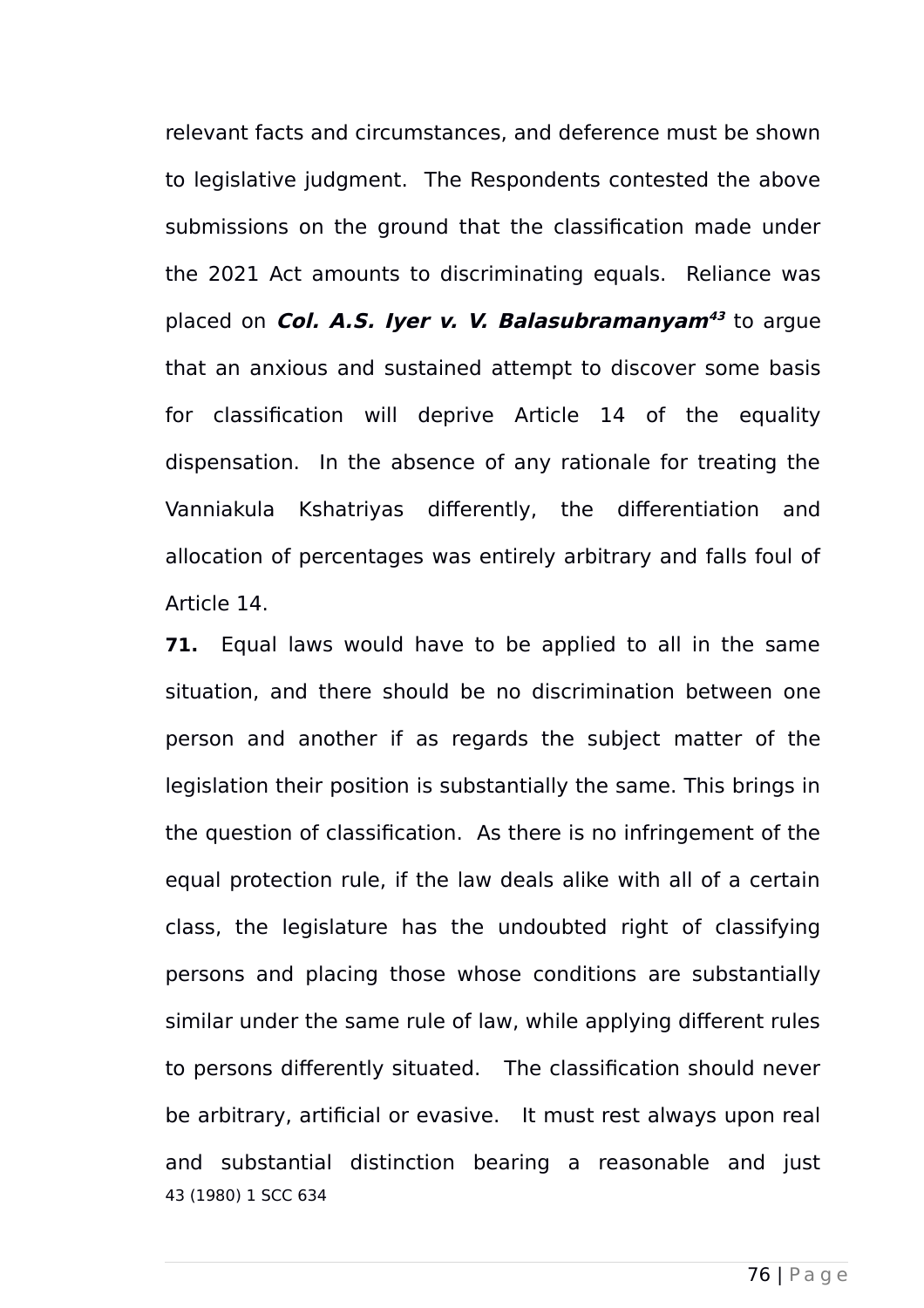relation to the thing in respect to which the classification is made; and classification made without any reasonable basis should be regarded as invalid $44$ . The whole doctrine of classification is based on discrimination without reason and discrimination with reason and on the well-known fact that the circumstances which govern one set of persons or objects may not necessarily be the same as those governing another set of persons or objects so that the question of unequal treatment does not really arise as between persons governed by different conditions and different sets of circumstances<sup>[45](#page-76-1)</sup>.

**72.** Discrimination is the essence of classification. Equality is violated if it rests on unreasonable basis. The concept of equality has an inherent limitation arising from the very nature of the constitutional guarantee. Those who are similarly circumstanced are entitled to an equal treatment. Equality is amongst equals. Classification is, therefore, to be founded on substantial differences which distinguish persons grouped together from those left out of the groups and such differential attributes must bear a just and rational relation to the object sought to be achieved. Our Constitution aims at equality of status and opportunity for all citizens including those who are socially, economically and educationally backward. Articles

<span id="page-76-1"></span><span id="page-76-0"></span>44 State of West Bengal v. Anwar Ali Sarkar 1952 SCR 284 45 Kathi Raning Rawat v. State of Saurashtra 1952 SCR 435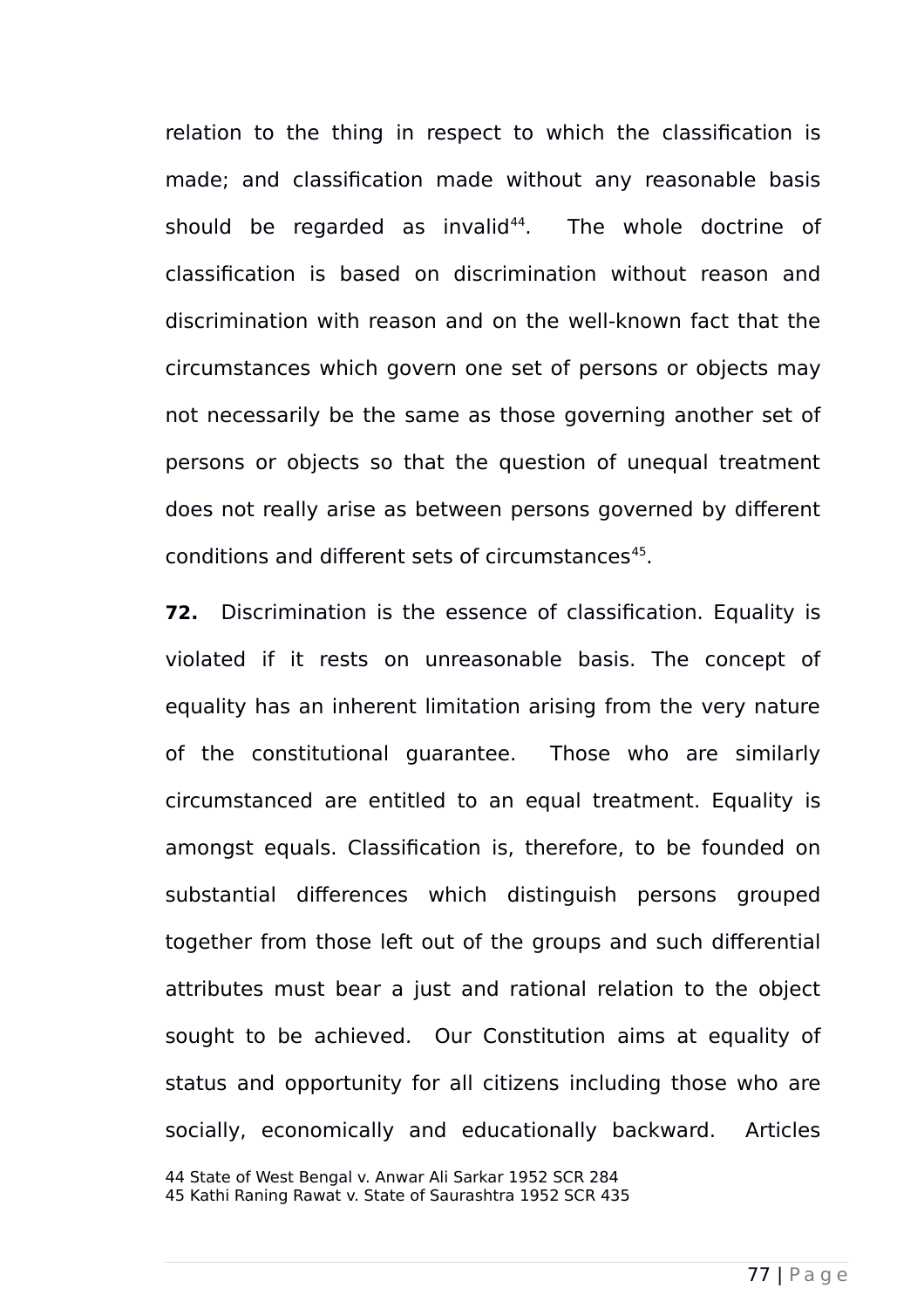15(4) and 16(4) bring out the position of backward classes to merit equality. Special provisions are made for the advancement of backward classes and reservation of appointments and posts for them to secure adequate representation. These provisions are intended to bring out the content of equality guaranteed by Articles 14, 15(1) and 16(1). However, it is to be noted that equality under Articles 15 and 16 could not have a different content from equality under Article 14[46](#page-77-0). Differentia which is the basis of classification must be sound and must have reasonable relation to the object of the legislation. If the object itself is discriminatory, then explanation that classification is reasonable having rational relation to the object sought to be achieved is immaterial $47$ .

**73.** As stated supra, the object of the 2021 Act is to achieve equitable distribution of the benefit of 20 per cent reservation provided to MBCs and DNCs. At the cost of repetition, at the time of enactment of the 2021 Act, 116 castes were to be found in the cumulative lists of MBCs and DNCs. Choosing a particular caste and providing a special reservation of 10.5 per cent out of the 20 per cent to such caste is discriminatory, in the absence of any sound differentiation from communities who are similarly situated and were, therefore, grouped together for the purposes

<span id="page-77-0"></span><sup>46</sup> State of Kerala v. N.M Thomas (1976) 2 SCC 310

<span id="page-77-1"></span><sup>47</sup> Subramanian Swamy v. Director, Central Bureau of Investigation (2014) 8 SCC 682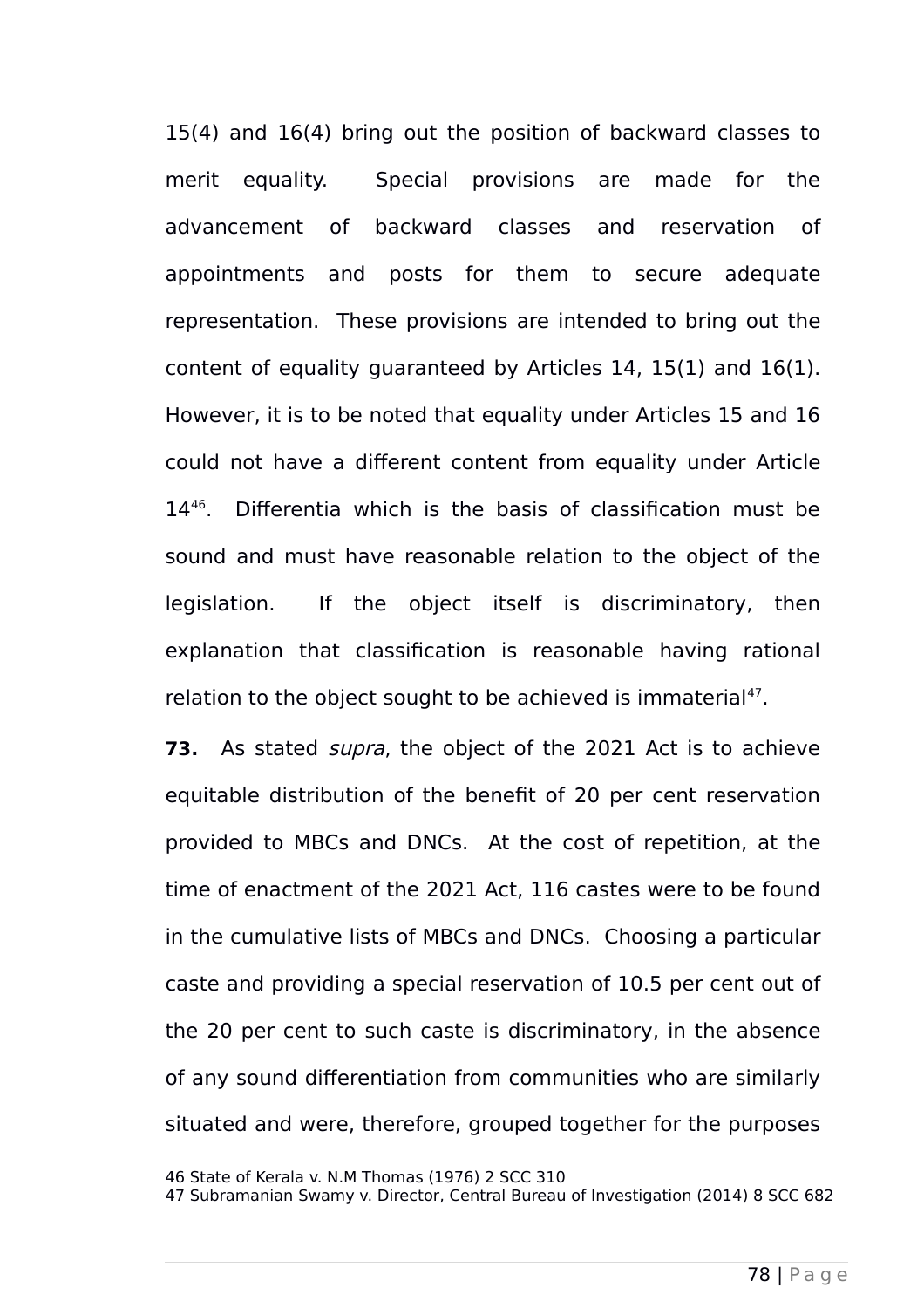of receiving the benefits of 20 per cent reservation. While the State Government has the competence to classify the Vanniakula Kshatriyas or any other community or group of communities within backward classes as a particular class for the grant of special measures, there should be a reasonable basis for categorising such communities into a different section from the rest of the communities within the MBCs and DNCs, on grounds which cannot be superficial or illusory.

**74.** The justification on behalf of the State is that sufficient material was gathered by the Tamil Nadu Backward Classes Commission to show that there was inadequate representation, disproportionate to the population of the Vanniakula Kshatriyas, thereby culminating in the 2021 Act, which aimed to achieve equitable distribution of reservation amongst MBCs and DNCs. A perusal of the discussion in the earlier paragraphs would disclose that the letter from the Chairman, Backward Classes Commission is on the basis of antiquated data, without any assessment of the relative backwardness and representation of the Vanniakula Kshatriyas and their ability to compete with the remaining 115 communities within the MBCs and DNCs. Additionally, recommendations therein are solely based on population. To differentiate a particular class / category from others, there should be a substantial distinction which clearly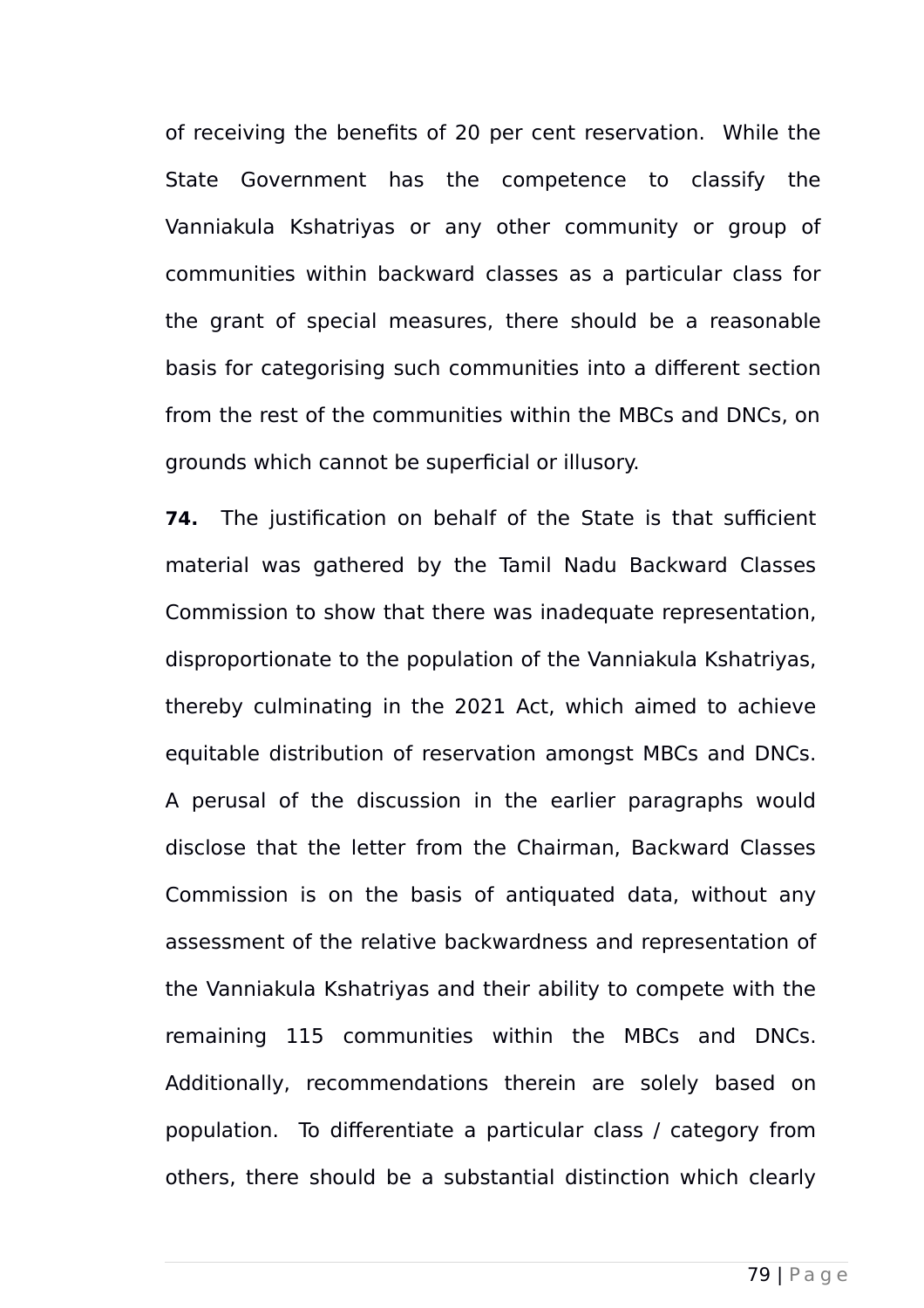demarcates that class / category. In the instant case, we see no justification for how the Vanniakula Kshatriyas can be treated as a different class and meted out preferential treatment, being one amongst the 116 communities, who have all been considered on the same footing till the enactment of the 2021 Act and were, therefore, eligible to claim the benefit of undivided 20 per cent reservation. Population being cited as the sole factor to support this classification is in the teeth of the judgments of this Court in **Indra Sawhney** (supra) and **Jarnail Singh** (supra). Accordingly, we hold that the classification sought to be made under the 2021 Act is unreasonable and, therefore, the 2021 Act is violative of Articles 14, 15 and 16, as there is no substantial basis for differentiating the Vanniakula Kshatriyas and granting them separate reservation.

## **VI. Non-compliance with Article 338-B(9) of the Constitution**

**75.** Mr. Sankaranarayanan argued that providing internal reservation is a major policy matter, which should have been undertaken by the State only with the consultation of the National Commission for Backward Classes. As, admittedly, there was no consultation, the 2021 Act is void. Article 338- B(9) provides that the Union and the State Government shall consult the Commission on all major policy matters affecting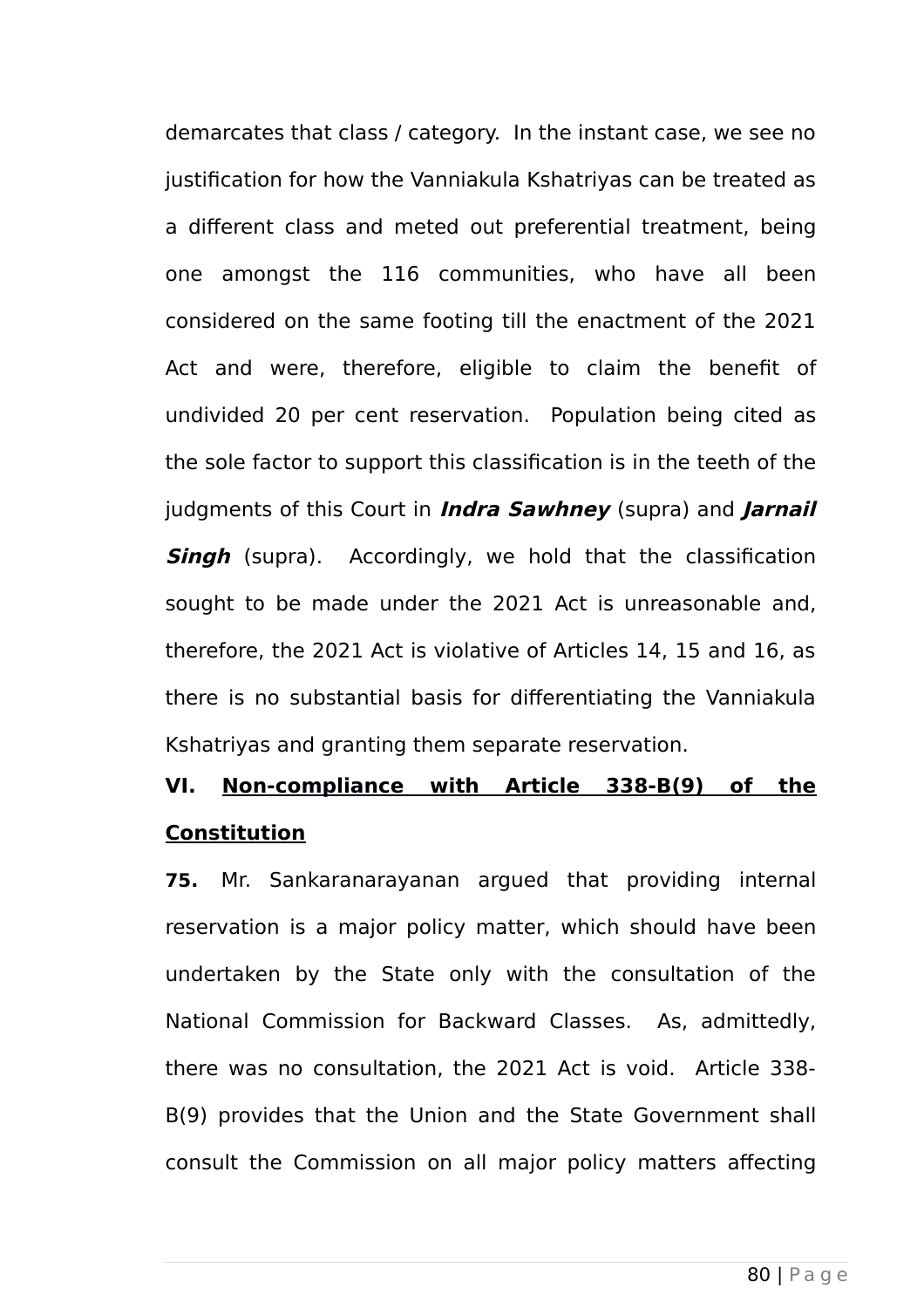the SEBCs. A proviso was inserted by the  $105<sup>th</sup>$  Amendment Act, by which it was specified that clause (9) of Article 338-B would not be applicable to lists of SEBCs that are prepared and maintained by the States. However, the 2021 Act was brought into force prior to the  $105<sup>th</sup>$  Amendment Act. Having concluded that the 105<sup>th</sup> Amendment Act was prospective in its operation, it necessarily follows that the State was required to have consulted the Commission on major policy matters prior to the 105<sup>th</sup> Amendment Act. There cannot be any dispute regarding internal reservation being provided to a specific community qualifying as a major policy decision. The point that falls for consideration is the consequence of non-consultation by the State Government with the National Commission for Backward Classes before providing internal reservation. Given the language of the provision and its interpretation in **Dr Jaishri Laxmanrao Patil** (supra), there need not be a detailed discussion about Article 338-B(9) being mandatory. The requirement of consultation with an expert constitutional body is indeed mandatory and it would be fatal to disregard the provision. However, non-consultation by the State Government with the National Commission would not take away the competence of the State Government to enact the 2021 Act. Legislative competence can only be circumscribed by express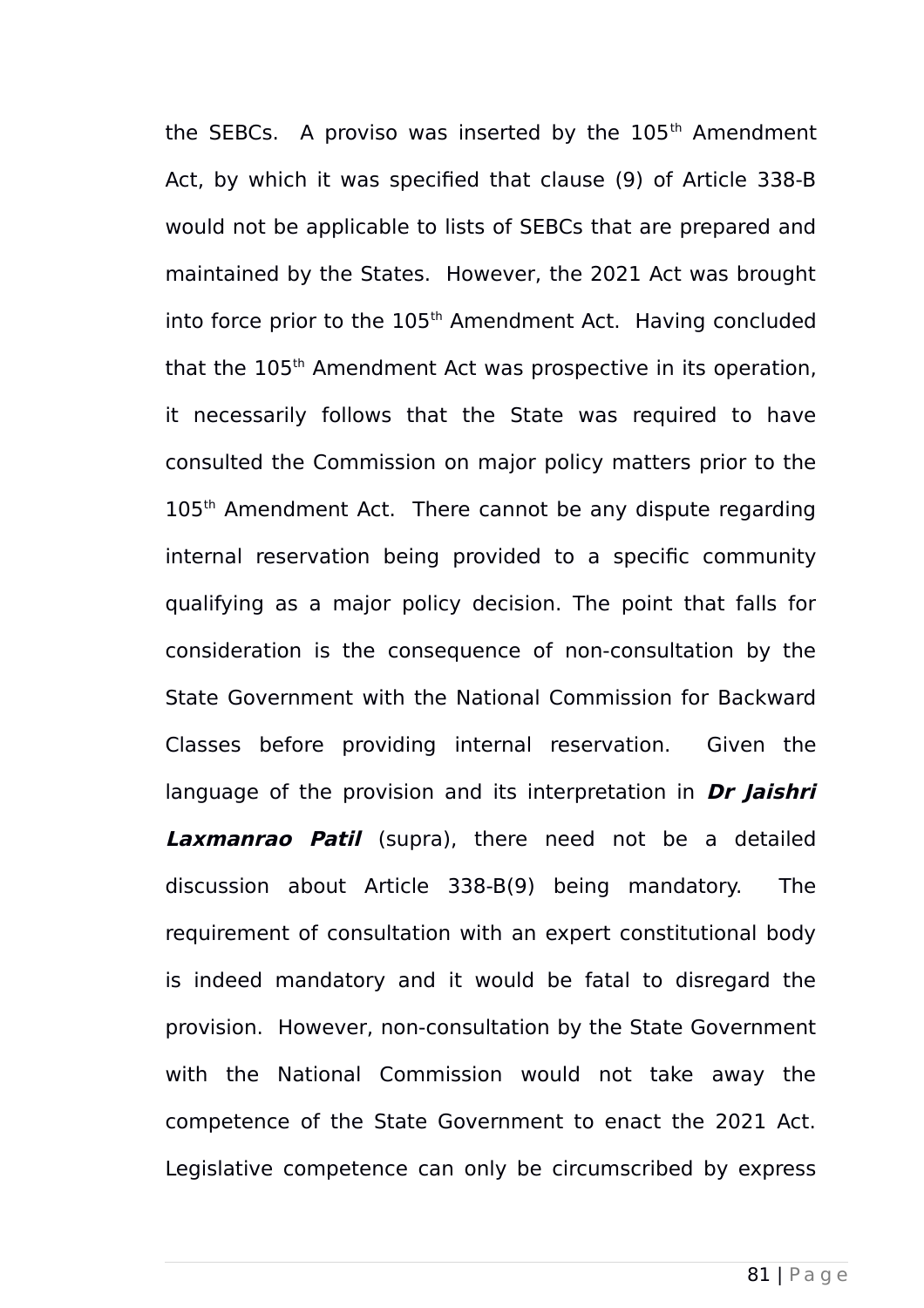prohibition contained in the Constitution itself<sup>[48](#page-81-0)</sup> and Article 338-B(9) does not stop the State from enacting a legislation in furtherance of a major policy matter but states that the State Government shall consult the Commission on such matters.

**76.** The consequence of disregarding a mandatory consultation provision would normally render the legislation void as it is in breach of an obligatory requirement to consult an expert constitutional body. However, we refrain from going into this issue in view of our earlier conclusion that the 2021 Act does not withstand scrutiny under Articles 14, 15 and 16 of the Constitution.

## **VII. Conclusion**

**77.** To conclude, we hold that there is no bar on the legislative competence of the State to enact the 2021 Act and on the different grounds urged with respect to this issue, we are of the view that:

- (i) The  $105<sup>th</sup>$  Amendment Act being prospective in operation, it is the 102<sup>nd</sup> Amendment Act which held the field at the time of enactment of the 2021 Act.
- (ii) As the 2021 Act dealt with sub-classification and apportionment of certain percentage of reservation for the purpose of determining the extent of reservation of

<span id="page-81-0"></span>48 M.P. Cement Manufacturers' Association v. State of M. P. (2004) 2 SCC 249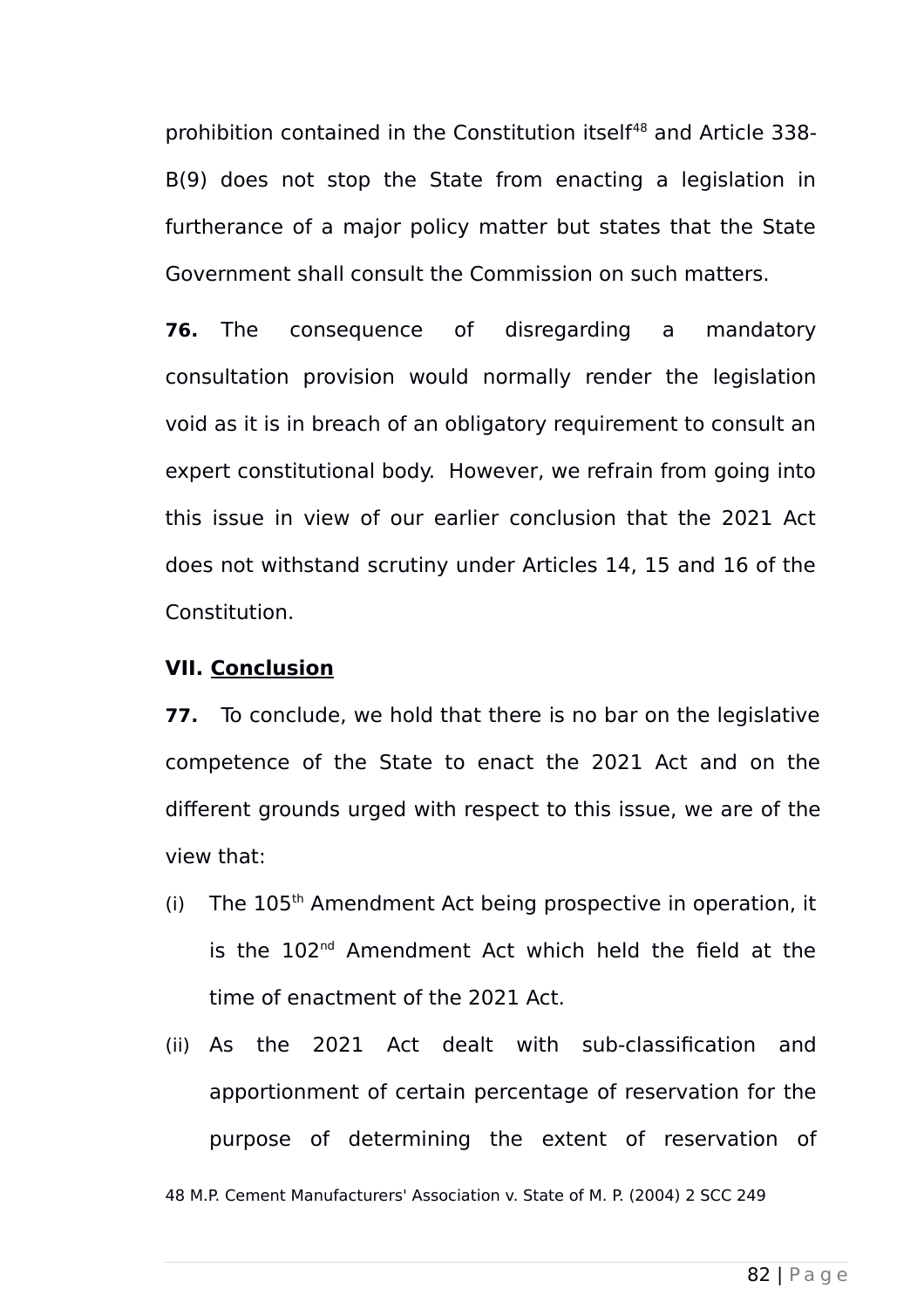communities within the MBCs and DNCs, it is a permissible exercise of power by the State Government under Article 342-A of the Constitution in terms of the judgment of this Court in **Dr Jaishri Laxmanrao Patil** (supra). Prior to the 105<sup>th</sup> Amendment Act, what was prohibited for the State to carry out under Article 342-A is the identification of SEBCs, by inclusion or exclusion of communities in the Presidential list of SEBCs. It is clear that the exercise of identification of MBCs and DNCs had been completed by the State pursuant to the 1994 Act.

(iii) There is no bar to the sub-classification amongst backward classes, which has been expressly approved in **Indra Sawhney** (supra). Even considering the judgment in **E.V. Chinnaiah** (supra), which dealt with the sub-classification of Scheduled Castes identified in the Presidential list under Article 341 and held that any sub-division of Scheduled Castes by the State would amount to tinkering with the Presidential list, the State's competence in the present case to enact the 2021 Act is not taken away on this ground as, admittedly, the Presidential list of SEBCs is yet to be published, making the question of tinkering with such list redundant.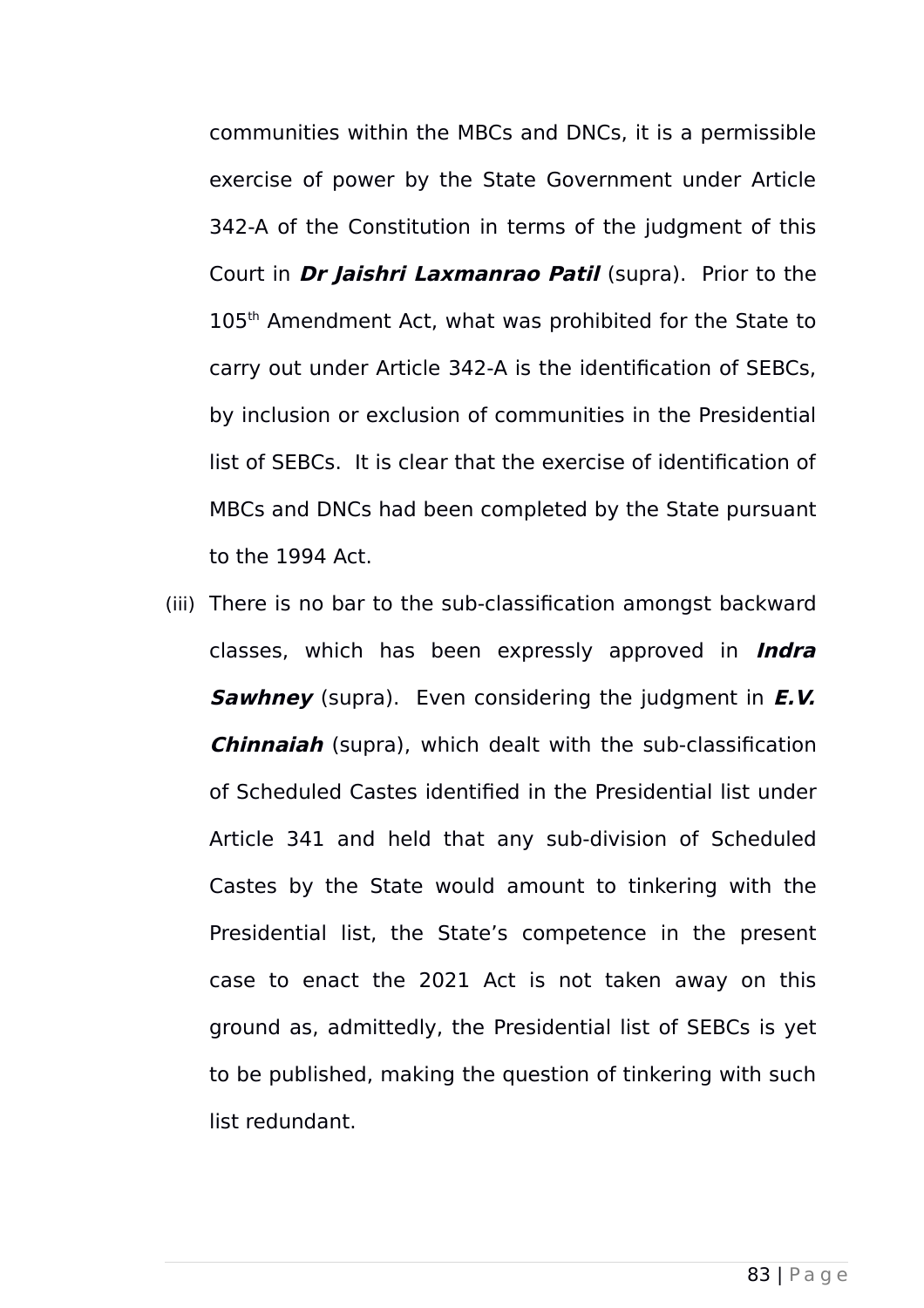- (iv) Placing of the 1994 Act under the Ninth Schedule cannot operate as a hurdle for the State to enact legislations on matters ancillary to the 1994 Act. Legislative competence of the State Legislature can only be circumscribed by express prohibition contained in the Constitution itself and Article 31-B does not stipulate any such express prohibition on the legislative powers of the State.
- (v) Detailing the extent of reservation for communities already identified as MBCs and DNCs, which is the thrust of the 2021 Act, cannot be said to be in conflict with the 1994 Act, as determination of extent of reservation for various communities was not the subject matter of the 1994 Act.
- (vi) The 1994 Act, having received the assent of the President under Article 31-C, does not prohibit the State Legislature from enacting a legislation with the approval of the Governor on matters ancillary to the 1994 Act, as Article 31-C does not place any fetter on the legislative powers of the State. The State cannot be compelled to seek the assent of the President for a legislation granting internal reservation, when it is empowered to provide reservation and other special measures for backward classes, by way of legislation as well as executive orders, under Articles 15(4) and 16(4) of the Constitution.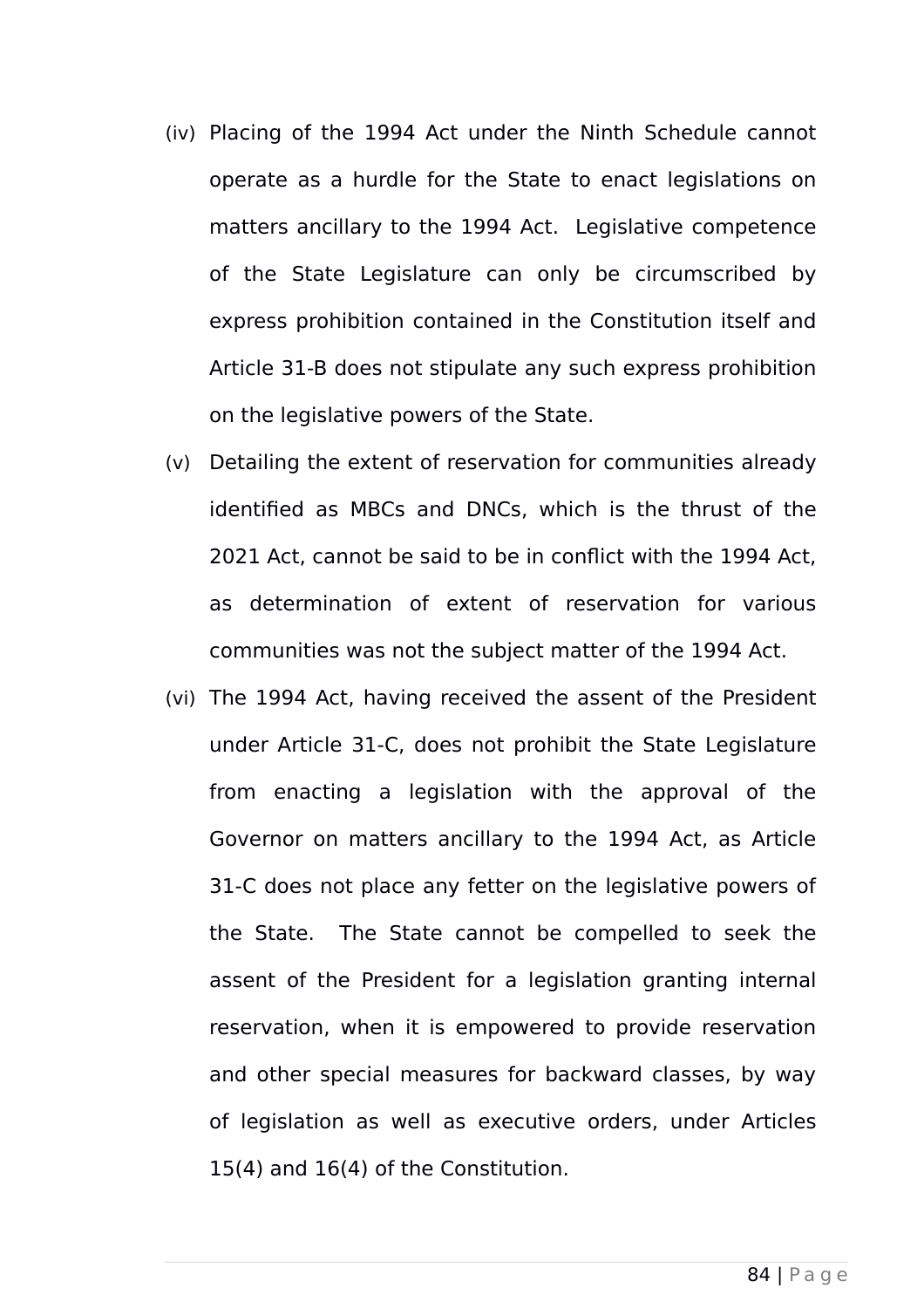On the issue of caste-based classification, **Indra Sawhney** (supra) has, in precise and unambiguous terms, stated that caste can be the starting point for identifying backward classes, but it cannot be the sole basis. Accordingly, while caste can be the starting point for providing internal reservation, it is incumbent on the State Government to justify the reasonableness of the decision and demonstrate that caste is not the sole basis. As regards the letter of Justice Thanikachalam, Chairman of the Tamil Nadu Backward Classes Commission, which forms the basis of the 2021 Act, we find that the Government has committed an error in accepting the recommendations therein for the following reasons:

- (i) Recommendations have been based on the report of the Chairman of the Janarthanam Commission, which had relied on antiquated data, and there is a clear lapse on the part of Justice Thanikachalam in having readily dismissed the reservations expressed by the majority members of the Janarthanam Commission, who had observed that in the absence of updated caste-wise data, recommendations on internal reservation could not be fruitfully made.
- (ii) Apart from approving the report of the Chairman of the Janarthanam Commission with respect to internal reservation for the Vanniakula Kshatriyas and making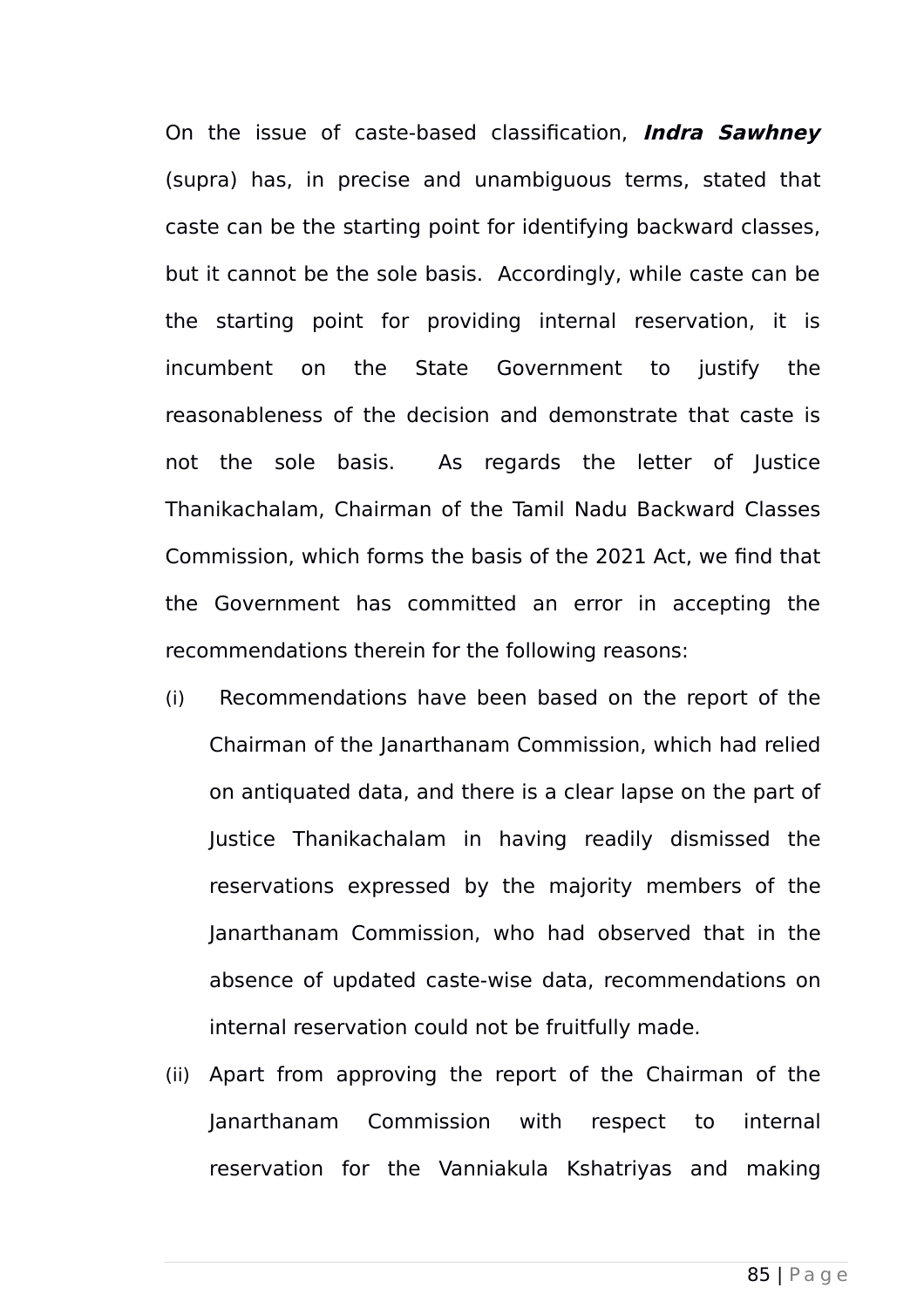additional recommendations on the grouping of the remaining communities for specific percentages of reservation, the letter from Justice Thanikachalam does not refer to any analysis or assessment of the relative backwardness and representation of the communities within the MBCs and DNCs.

(iii) Population has been made the sole basis for recommending internal reservation for the Vanniakula Kshatriyas, which is directly in the teeth of the law laid down by this Court.

Finally, on the 2021 Act, we are of the opinion that there is no substantial basis for classifying the Vanniakula Kshatriyas into one group to be treated differentially from the remaining 115 communities within the MBCs and DNCs, and therefore, the 2021 Act is in violation of Articles 14, 15 and 16. We uphold the judgment of the High Court on this aspect. Given our conclusion on the 2021 Act being ultra vires Articles 14, 15 and 16 of the Constitution, we have refrained from delving into the issue of non-compliance by the State Government with the consultation requirement prescribed under clause (9) of Article 338-B at the time of enactment of the 2021 Act.

**78.** We make it clear that we have not expressed any opinion on the merits of the writ petition challenging the 1994 Act, pending consideration before this Court, or, for that matter,